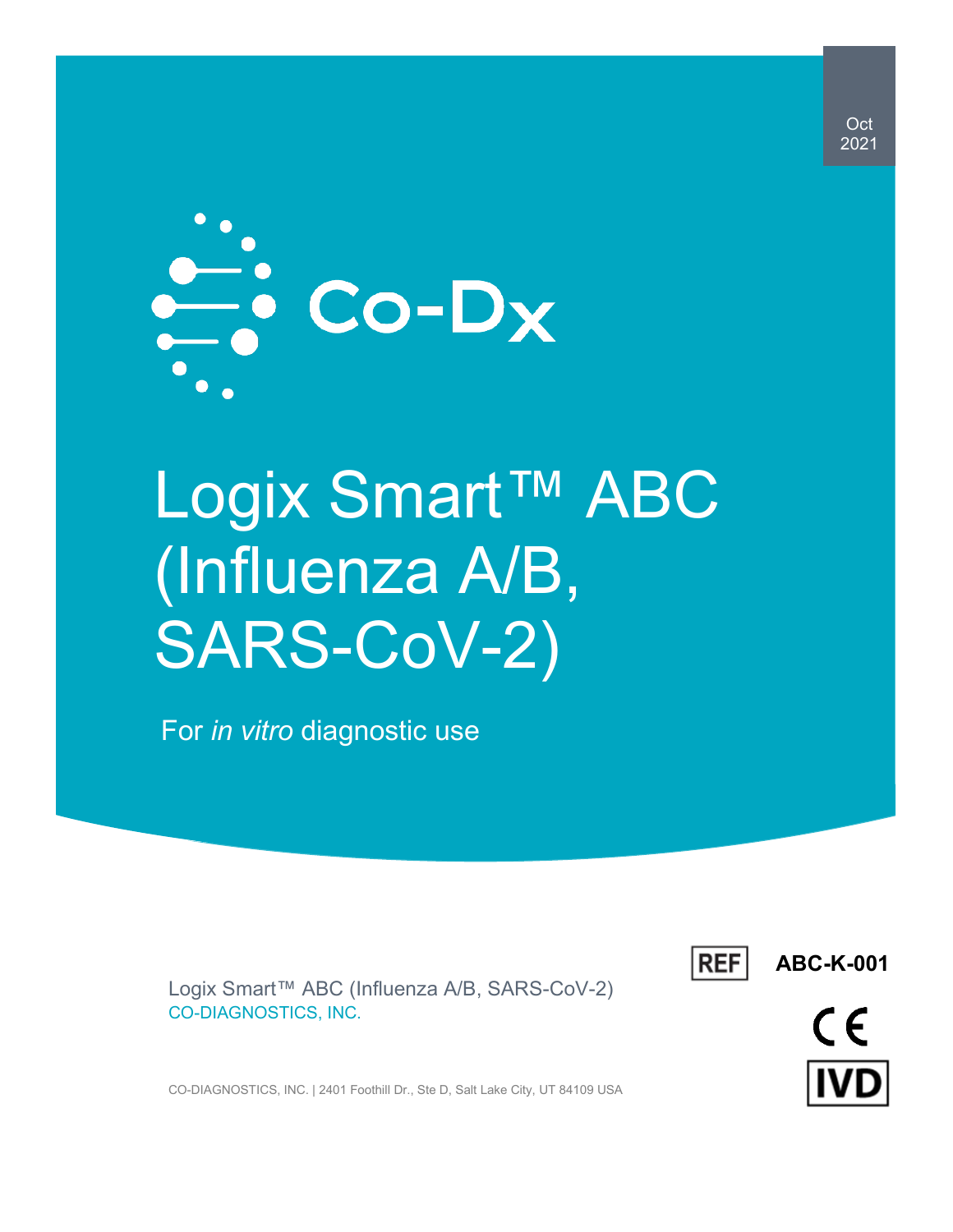

## **Table of Contents**

| 1              |                                                             |  |
|----------------|-------------------------------------------------------------|--|
| 1.1            |                                                             |  |
| $\overline{2}$ |                                                             |  |
| 2.1            |                                                             |  |
| 3              |                                                             |  |
| 4              |                                                             |  |
| 4.1            |                                                             |  |
| 4.2            |                                                             |  |
| 5              |                                                             |  |
| 6              |                                                             |  |
| 6.1            |                                                             |  |
| 6.2            |                                                             |  |
| 6.3            |                                                             |  |
| $\overline{7}$ |                                                             |  |
| 7.1            |                                                             |  |
| 7.2            | Logix Smart ABC (Influenza A/B, SARS-COV-2) Reagent Setup11 |  |
| 7.3            |                                                             |  |
| 7.4            |                                                             |  |
| 7.5            |                                                             |  |
| 8              |                                                             |  |
| 8.1            |                                                             |  |
| 8.2            |                                                             |  |
| 8.3            |                                                             |  |
| 8.4            |                                                             |  |
| 8.5            |                                                             |  |
| 9              |                                                             |  |
| 9.1            |                                                             |  |
| 9.2            |                                                             |  |
| 9.3            |                                                             |  |
| 10             |                                                             |  |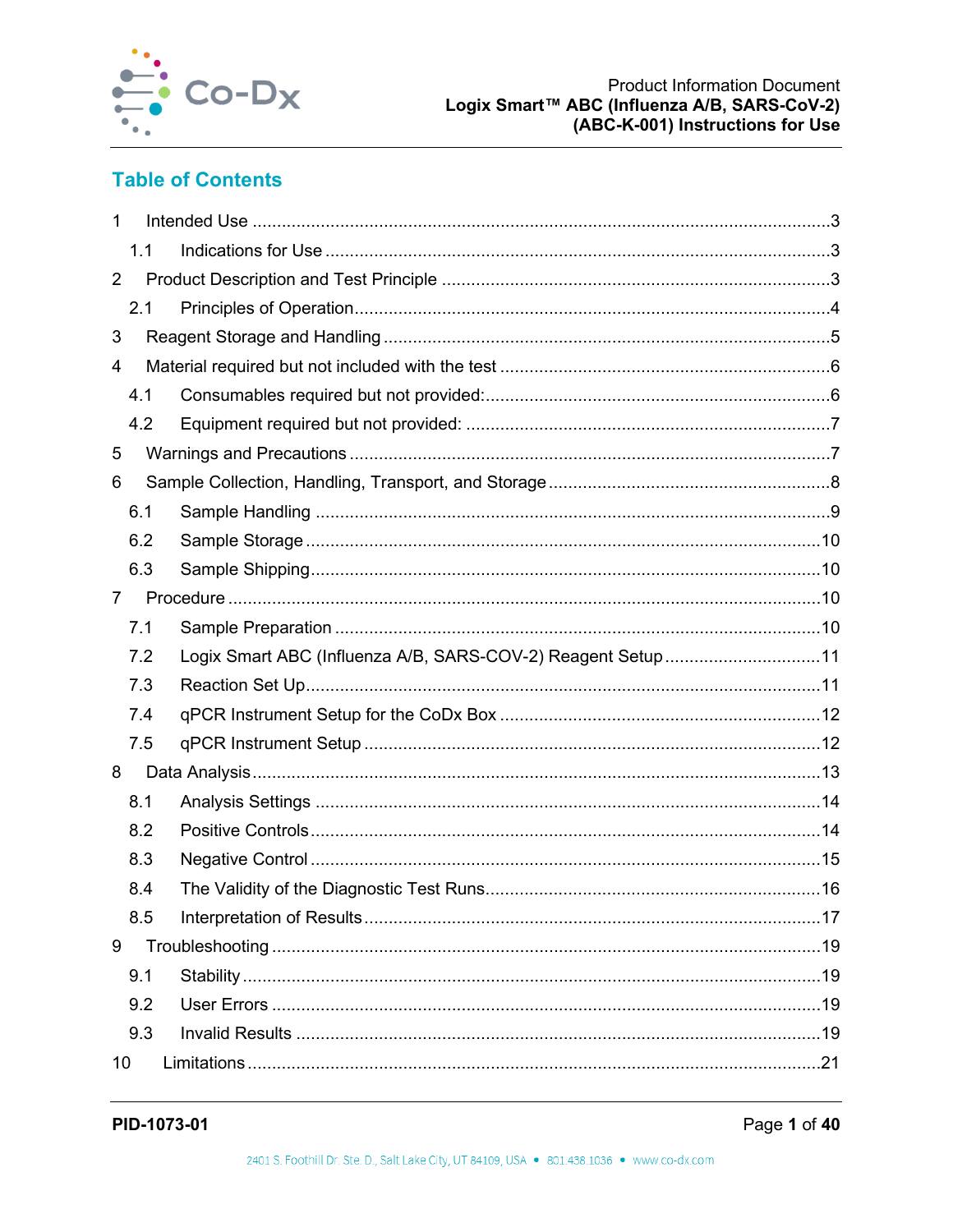

| $12 \overline{ }$ |  |
|-------------------|--|
| 13                |  |
| 14                |  |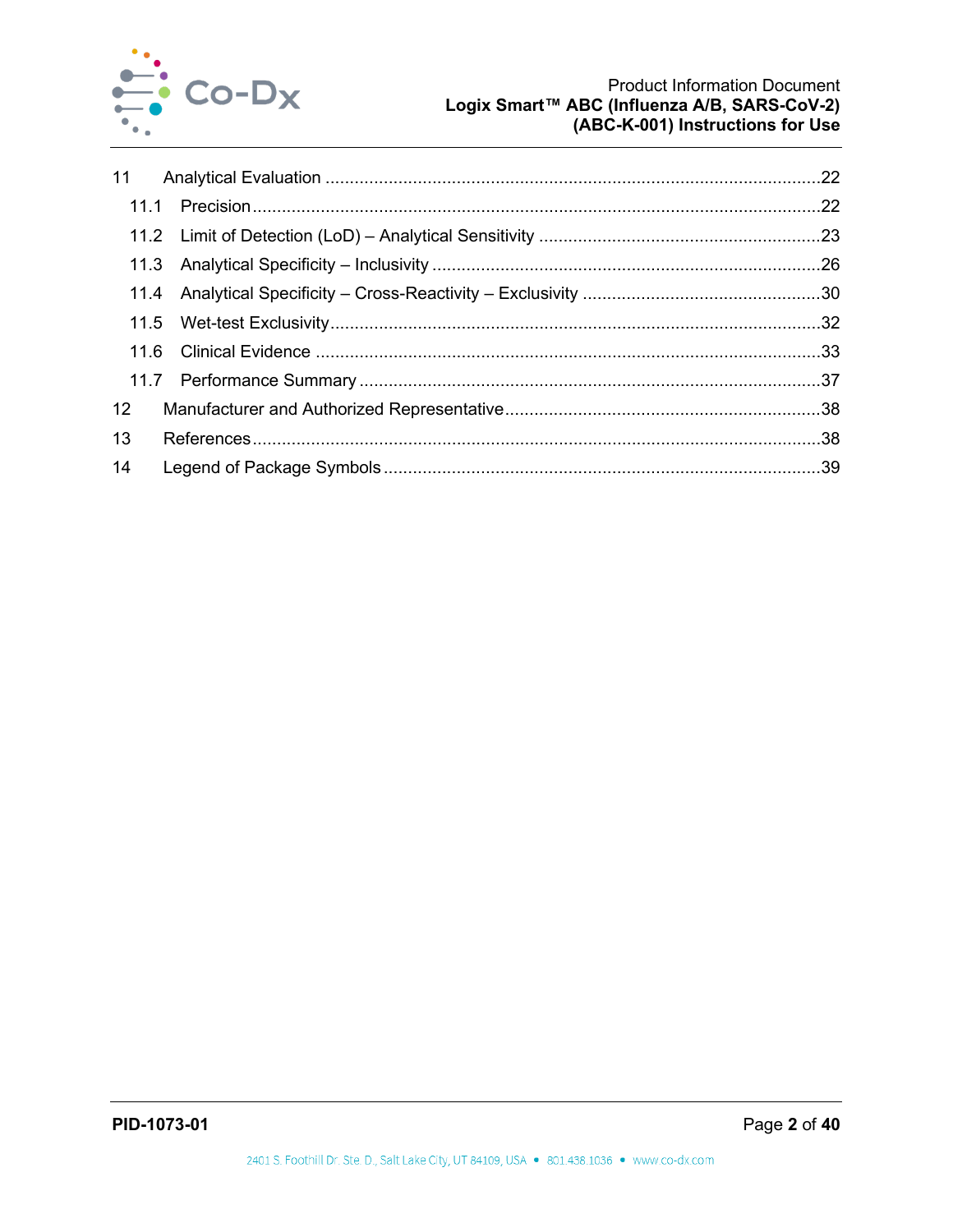

#### <span id="page-3-0"></span>**1 INTENDED USE**

The Logix Smart ABC (Influenza A/B, SARS-CoV-2) is a real-time RT-PCR multi-analyte test using proprietary technology of CoPrimer™ intended for the qualitative simultaneous detection and differentiation of nucleic acid from Influenza A, Influenza B, and severe acute respiratory syndrome coronavirus 2 (SARS-CoV-2), targeting conserved regions of the viruses genomes in lower respiratory tract samples (e.g., bronchoalveolar lavage, sputum, tracheal aspirate), upper respiratory tract samples (e.g., nasopharyngeal and oropharyngeal swabs), and saliva from individuals suspected of Influenza A, Influenza B, or coronavirus disease COVID-19 and its related conditions.

## <span id="page-3-1"></span>**1.1 Indications for Use**

Results are for the identification of Influenza A (gene M, Influenza B, and SARS-CoV-2 RNA. The RNA is generally detectable in lower respiratory tract samples (e.g., bronchoalveolar lavage, sputum, tracheal aspirate), upper respiratory tract samples (e.g., nasopharyngeal and oropharyngeal swabs), and saliva during the acute phase of infection. Positive results are indicative of the presence of Influenza A, Influenza B, and/or SARS-CoV-2 genomic material; clinical correlation with patient history and other diagnostic information is necessary to determine patient infection status. Positive results do not rule out bacterial infection or co-infection with other viruses. The agent detected may not be the definite cause of disease. Many laboratories are required to report all positive results to the appropriate public health authorities.

Negative results do not preclude Influenza A, Influenza B, and/or SARS-CoV-2 infections and should not be used as the sole basis for patient management decisions. Negative results must be combined with clinical observations, patient history, and epidemiological information.

The Logix Smart ABC test is intended for use by qualified and trained clinical laboratory personnel specifically instructed and trained in the techniques of real-time PCR and *in vitro* diagnostic procedures.

## <span id="page-3-2"></span>**2 PRODUCT DESCRIPTION AND TEST PRINCIPLE**

The Logix Smart ABC test is a real-time reverse transcription polymerase chain reaction (rRT-PCR) multiplex test utilizing the Company's patented CoPrimer technology (Satterfield, 2014) (Poritz & Ririe, 2014). The CoPrimer sets to detect Influenza A (gene (M) Matrix), Influenza B (gene Nonstructural [NS]), and SARS-CoV-2 (gene RdRp and E-gene) in lower respiratory tract samples (e.g., bronchoalveolar lavage, sputum, tracheal aspirate), upper respiratory tract samples (e.g., nasopharyngeal and oropharyngeal swabs), and saliva from patients who are suspected of Influenza A, Infuenza B, or coronavirus disease 2019 (COVID-19).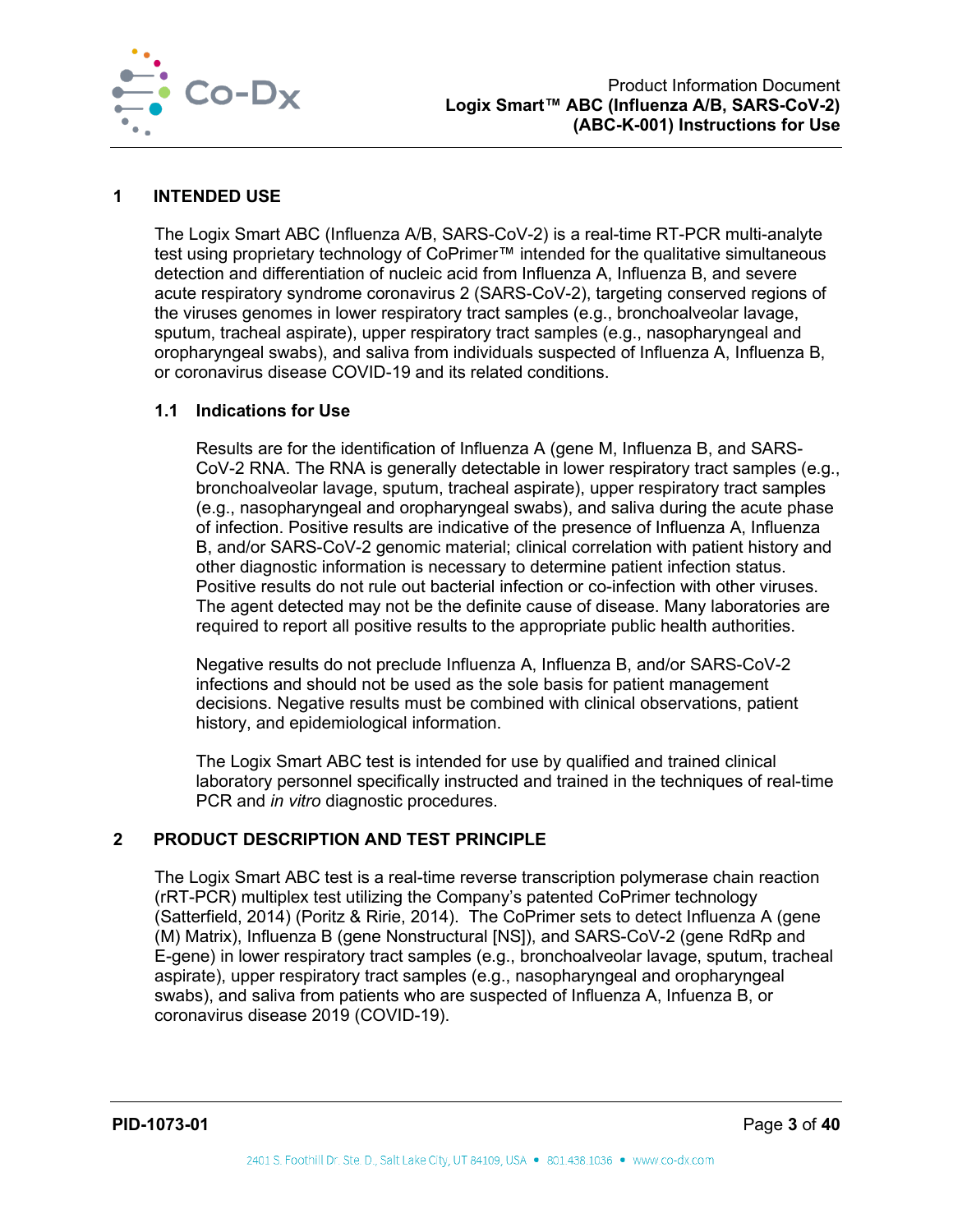

Each **Logix Smart ABC (Influenza A/B, SARS-CoV-2)** consists of the following components:

- $\triangleright$  Ready-to-use master mix, complete with internal positive control (Human RNaseP) to verify sample and extraction quality.
- $\triangleright$  Positive Control (PC), to verify the performance of the master mix and stability of components.
- $\triangleright$  Nuclease-Free Water as a negative control, to verify the master mix is free of contamination.

## <span id="page-4-0"></span>**2.1 Principles of Operation**

The test begins with the selection of the sample type, followed by a collection of the sample by a trained healthcare provider. The sample must be identified following the laboratory quality system and current regulation. The sample must be stored properly until testing in the same facility or shipping to the assigned laboratory.

The Logix Smart ABC test kit assay is a multiplexed single-step real-time reverse transcription PCR test that can be broken down into 3 stages: sample preparation, reverse transcription, and the polymerase chain reaction (PCR) with real-time monitoring. The assay also includes an internal positive control (IPC) that acts as an extraction control to confirm the performance of the extraction.

The sample preparation for PCR requires the samples to be processed to break apart cells and viruses to expose the genetic material. For this process, a commercially available extraction system is used. In this process, the nucleic acids are isolated and purified from the lower respiratory tract fluids (e.g., bronchoalveolar lavage, sputum, tracheal aspirate), upper respiratory tract fluids (e.g., nasopharyngeal and oropharyngeal swabs), or saliva.

The purified nucleic acid is then plated with the Logix Smart ABC master mix, 10 µl of each. The master mix is pre-mixed and contains the necessary components to perform both the reverse transcription and PCR and does not need to be prepared ahead of time by the user. The plated reactions will then be put in the thermocycler using the following cycling conditions: 15 min at 45°C, 2 min at 95°C, 45 cycles x [3s at 95°C, 32s at 55°C]. The 15-minute step at 45°C is the reverse transcription step, where the cDNA is created from the RNA template. The 2 min at 95°C is to inactivate the reverse transcriptase and acts as the initial denaturation step for PCR, which is then followed by the thermocycling for the PCR.

During the PCR, the labeled forward CoPrimer acts as both the forward primer and probe. During the annealing/extension phase of the PCR, the 5' nuclease activity of Taq polymerase degrades the CoPrimers portion that annealed to the targeted sequence, causing spatial separation between the fluorophore and the quencher, generating a fluorescent signal. With each cycle, additional fluorophore molecules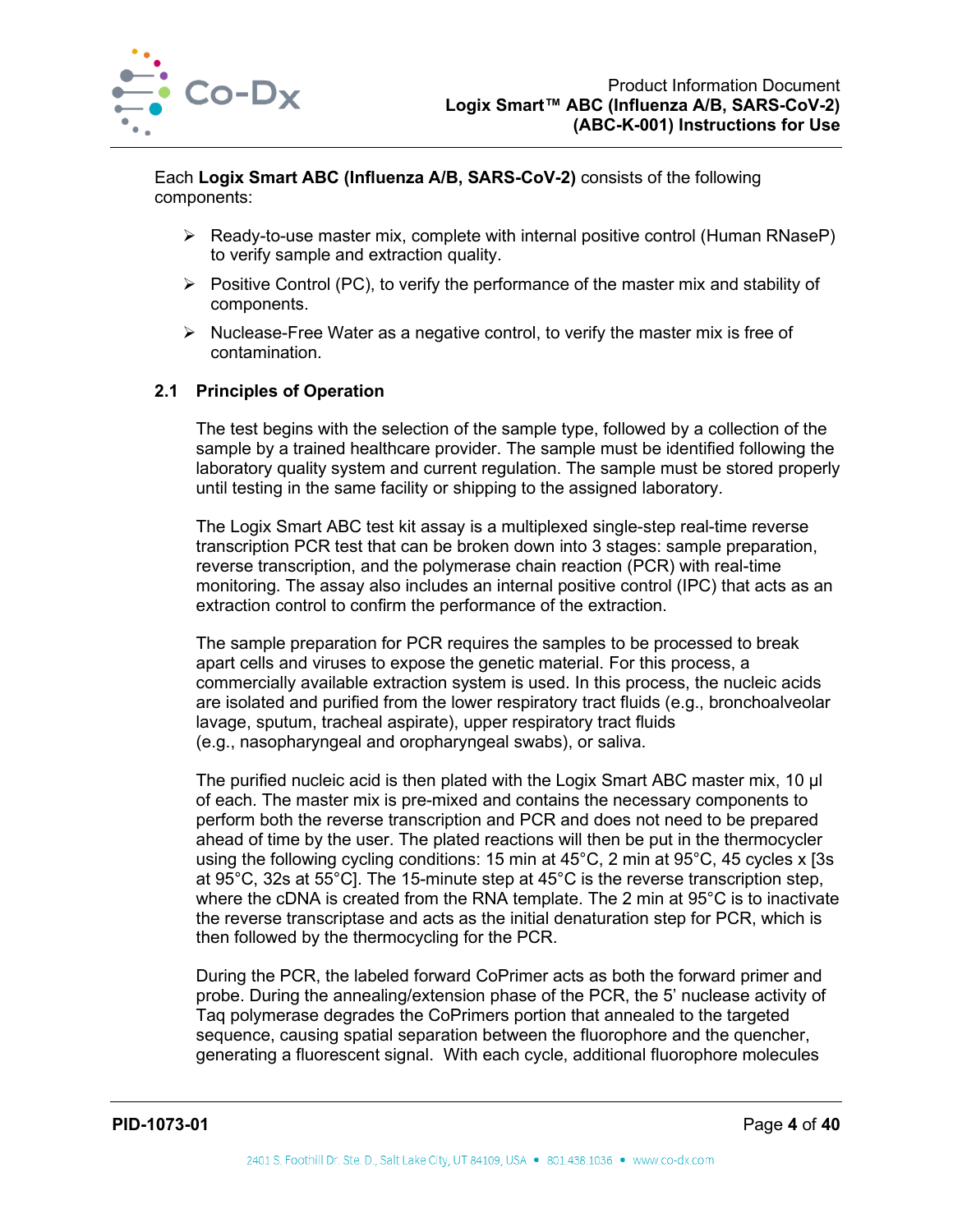

are cleaved from their respective probes, increasing the fluorescence intensity. Fluorescence intensity is monitored at the end of each cycle by the real-time thermocycler, specifically the CoDx Box.

See [Table 1](#page-5-1) for the components included in the test kit.

#### <span id="page-5-1"></span>**Table 1**

*Components Included in the Test Kit*

| Cap<br>Color | <b>Component</b>  | <b>Symbol</b> | <b>Individual</b><br><b>Catalog</b><br><b>Number</b> | <b>Description</b>         | <b>Amount</b>            |
|--------------|-------------------|---------------|------------------------------------------------------|----------------------------|--------------------------|
| <b>Brown</b> | Logix Smart       | MМ            | ABC-MM-                                              | Proprietary blend of       | 1x1000 µL (100           |
|              | <b>ABC Master</b> |               | 001                                                  | CoPrimers <sup>™</sup> and | reactions) or 1x25000 µL |
|              | Mix               |               |                                                      | PCR reagents               | $(2,500$ reactions)      |
| <b>Red</b>   | Logix Smart       | PC            | ABC-PC-                                              | Proprietary blend of       | 1x1000 µL (100           |
|              | <b>ABC</b>        |               | 001                                                  | Influenza A/B,             | reactions) or 1x25000 µL |
|              | Positive          |               |                                                      | SARS-CoV-2                 | $(2,500$ reactions)      |
|              | Control           |               |                                                      | synthetic templates        |                          |
| <b>Clear</b> | <b>Nuclease</b>   | <b>NTC</b>    | GEN-NF-                                              | Water free of              | 1x1000 µL (100           |
|              | Free Water        |               | 001                                                  | DNase/RNase                | reactions) or 1x25000 µL |
|              |                   |               |                                                      | activity                   | $(2,500$ reactions)      |

## <span id="page-5-0"></span>**3 REAGENT STORAGE AND HANDLING**

The following list includes information for reagent storage and handling:

- The **Logix Smart ABC (Influenza A/B, SARS-COV-2)** is shipped on dry ice. The components of the kit should arrive frozen. If one or more of the components are not frozen upon receipt or are compromised during shipment, contact your distributor for assistance.
- $\triangleright$  All components should be stored immediately at or below -20 $\degree$ C to prevent degradation of reagents.
- Always work with each **Logix Smart ABC (Influenza A/B, SARS-COV-2)** component on ice. Make aliquots, if necessary, to avoid multiple freeze/thaw cycles.
- $\triangleright$  If you work in an area prone to power outages it is recommended to have a backup generator for your freezer as well as a temperature data log to ensure that the **Logix Smart ABC (Influenza A/B, SARS-COV-2)** test kit remains frozen at -20°C.
- $\triangleright$  Stability data for the product is currently being collected and results will be published, and new Instructions for Use updated to reflect the stability conditions.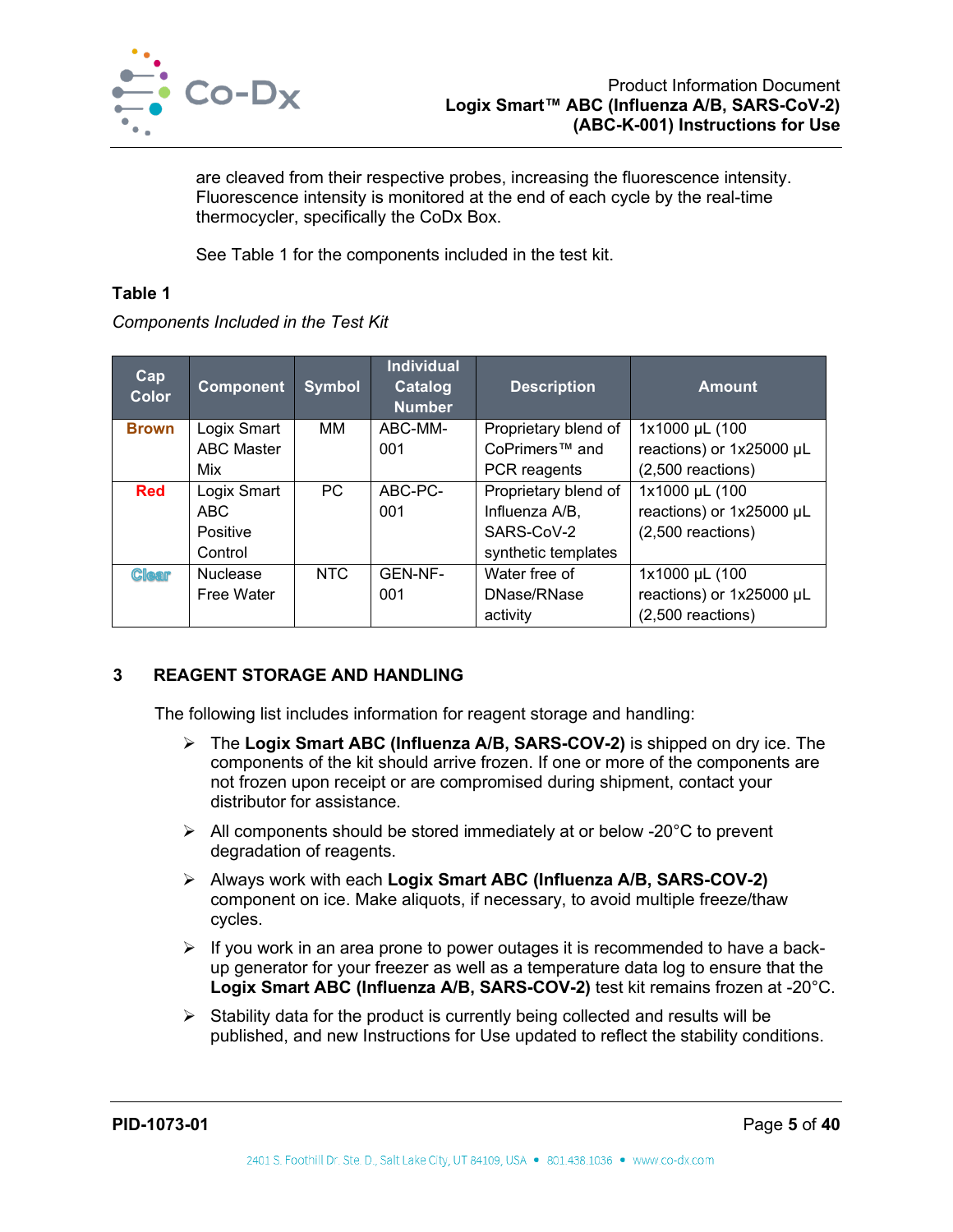

## <span id="page-6-0"></span>**4 MATERIAL REQUIRED BUT NOT INCLUDED WITH THE TEST**

Extraction System required but not included with the test are displayed in [Table 2.](#page-6-2) Thermocyclers validated but not included with the test are displayed in [Table 3.](#page-6-3)

#### <span id="page-6-2"></span>**Table 2**

*Extraction and Automation Systems Validated with the Test*

| <b>Extraction Reagent</b>             |                                                         | <b>Automation</b>                  |                     | <b>Sample Input</b>                           |  |
|---------------------------------------|---------------------------------------------------------|------------------------------------|---------------------|-----------------------------------------------|--|
| <b>Name</b>                           | <b>Cat. Number</b>                                      | <b>Platform</b><br>(If applicable) | <b>Manufacturer</b> | <b>Volume/Sample</b><br><b>Elution Volume</b> |  |
| QIAamp Viral RNA<br>Mini Kit (Qiagen) | 52904 (50<br>extractions)<br>52906 (250<br>extractions) | N/A                                | Qiagen              | 200 µL/60 µL                                  |  |

#### <span id="page-6-3"></span>**Table 3**

*Thermocyclers Validated but Not Included with the Test*

| <b>Thermocycler Machine</b>                    | Catalog<br><b>Number</b> | <b>Manufacturer</b>               |
|------------------------------------------------|--------------------------|-----------------------------------|
| CoDx Box                                       | MIC-4                    | Co-Diagnostics, Inc.              |
| Mic qPCR Cycler                                | MIC-4                    | <b>BMS, Bio Molecular Systems</b> |
| PCRmax Eco 48 Real-Time qPCR System            | EW-93947-00              | <b>PCRmax Limited</b>             |
| CFX 96 Touch Real-Time PCR Detection<br>System | 1855195                  | Bio-Rad                           |

#### <span id="page-6-1"></span>**4.1 Consumables Required but Not Provided**

Consumables required but not provided include the following:

- $\triangleright$  Disposable powder-free gloves and lab coats
- $\triangleright$  Disposable pipette tips with filters
- $\triangleright$  A 10% bleach or other appropriate cleaning solution that degrades nucleic acids
- $\triangleright$  PCR plates or strip tubes for the thermocycler being used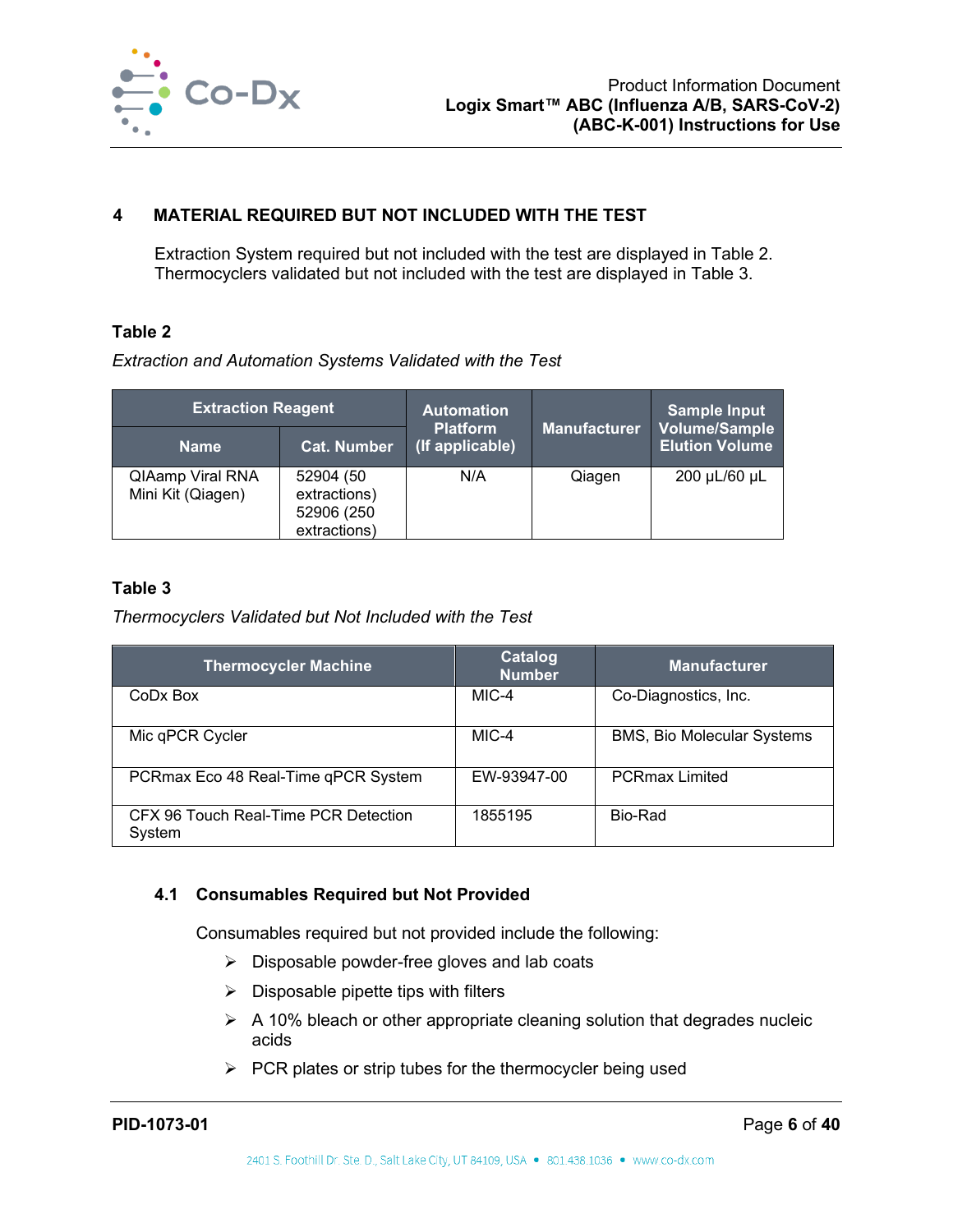

## <span id="page-7-0"></span>**4.2 Equipment Required but Not Provided**

Equipment required but not provided include the following:

- $\triangleright$  Several micropipettes capable of pipetting volumes from 5 µL to 1000 µL
- $\triangleright$  A cold block or ice
- $\triangleright$  A vortex and centrifuge
- $\triangleright$  A Class II Biosafety cabinet, ideally in a BSL-2 containment facility, for the extraction
- $\triangleright$  A PCR workstation, for master mix plating and setup
- $\triangleright$  An appropriate thermocycler

## <span id="page-7-1"></span>**5 WARNINGS AND PRECAUTIONS**



#### **WARNING!**

Before performing any testing or running any patient sample, verify that all instruments have been properly installed, calibrated, and are well maintained. Do **not** use instruments with an outdated calibration.

As with any diagnostic or laboratory experiment, good laboratory practices for molecular biology is essential to the proper performance of the qPCR or any laboratory experiment. Attention should be taken to the procedures particular to the molecular diagnostics procedures. Due to the high sensitivity of Logix Smart ABC (Influenza A/B, SARS-COV-2) and the qPCR technology, care should be taken while handling samples and materials while performing the assay to keep reagents and amplification mixtures free of contamination.

Users should pay attention to the following:

- $\triangleright$  Use sterile pipette tips with filters.
- $\triangleright$  Use standard precautions when handling any patient samples, as they may contain infectious agents.
- $\triangleright$  Store and extract positive materials (specimens, positive controls, and amplicons) separately from other reagents.
- $\triangleright$  Always use nuclease-free water, provided with this kit.
- Consult appropriate Safety Data Sheets (SDS) for safety. The SDS for the **Logix Smart ABC (Influenza A/B, SARS-COV-2)** test kit is provided with the shipment. If not provided with the shipment, the SDS can be retrieved from Co-Diagnostics website at the link:<http://co-dx.com/products/diagnostic-solutions/>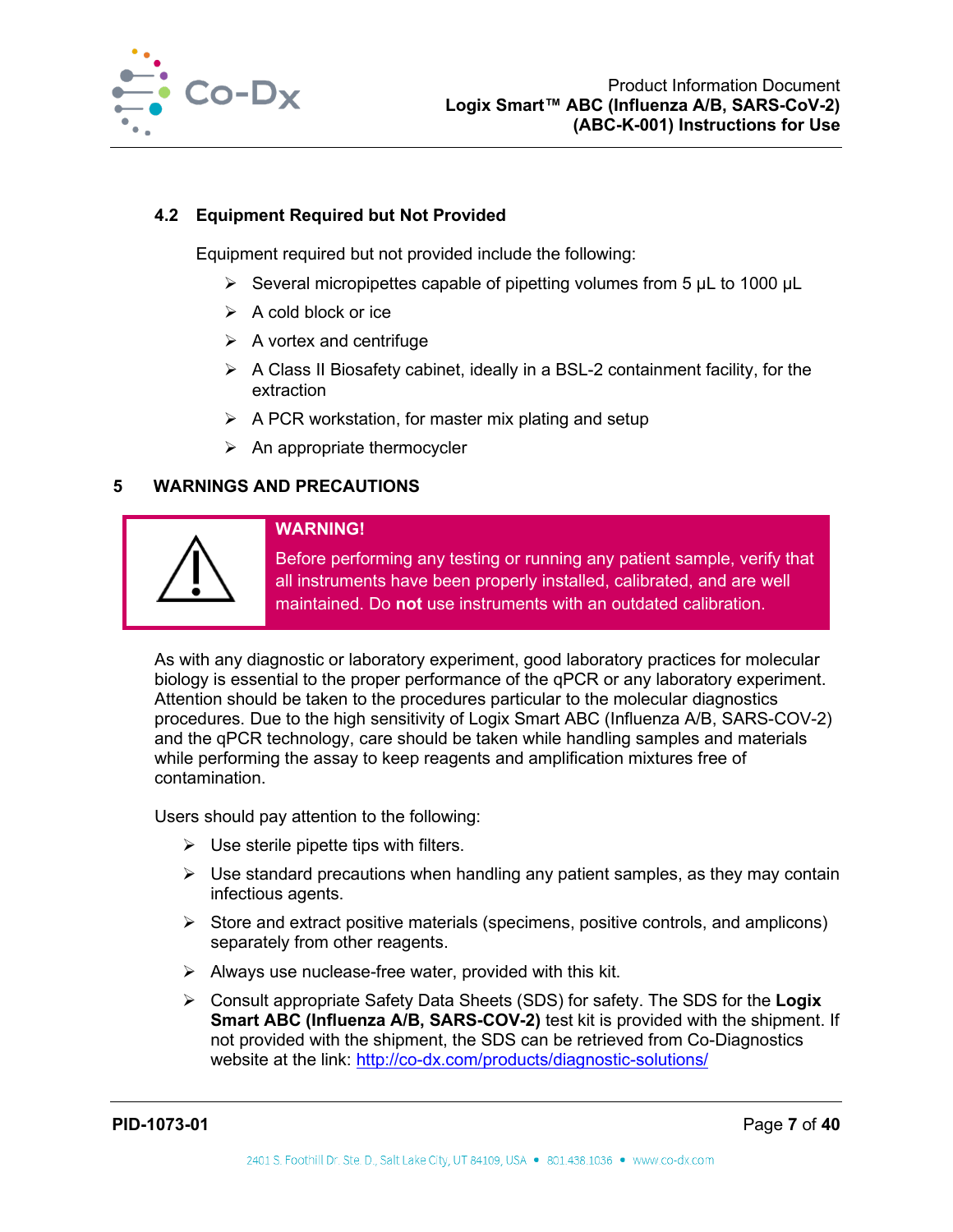

- $\triangleright$  To prevent contamination, it is required to use Good Laboratory Practices for Molecular Biology, which requires a unidirectional workflow and the separation of negative and positive materials.
- $\triangleright$  Please, always use the most recent version of this document as more information is added with future studies. This can be downloaded for free at [http://co](http://co-dx.com/resources/instructions-for-use/)[dx.com/resources/instructions-for-use/](http://co-dx.com/resources/instructions-for-use/)

## <span id="page-8-0"></span>**6 SAMPLE COLLECTION, HANDLING, TRANSPORT, AND STORAGE**

The sample selection, collection, storage, and handling play an essential part in the performance of nucleic acid assays. If the laboratory does not have internal procedures for selection, collection, storage, and handling of the patient specimen, this section provides some basic guidelines in case of need; however, laboratories should follow local regulations, internal validation and procedures for sample selection, collection, transport, and storage, and any other handling procedure.

For more information, visit the US CDC's, European CDC's and WHO's websites in the following addresses:

- CDC <https://www.cdc.gov/coronavirus/2019-nCoV/lab/index.html>
- European CDC [https://www.ecdc.europa.eu/en/novel-coronavirus/laboratory](https://www.ecdc.europa.eu/en/novel-coronavirus/laboratory-support)**[support](https://www.ecdc.europa.eu/en/novel-coronavirus/laboratory-support)**
- WHO [https://www.who.int/emergencies/diseases/novel-coronavirus-](https://www.who.int/emergencies/diseases/novel-coronavirus-2019/technical-guidance/laboratory-guidance)[2019/technical-guidance/laboratory-guidance](https://www.who.int/emergencies/diseases/novel-coronavirus-2019/technical-guidance/laboratory-guidance)

#### **6.1 Lower Respiratory Tract Specimen**

- 6.1.1 Bronchoalveolar lavage, or tracheal aspirate: collect 2-3 mL into a sterile, leak-proof, screw-cap sputum collection cup or sterile dry container. Refrigerate specimen at 2-8°C and ship overnight to the testing laboratory on an ice pack.
- 6.1.2 Sputum: have the patient rinse the mouth with water and then expectorate deep cough sputum directly into a sterile, leak-proof, screw-cap sputum collection cup or sterile dry container. Refrigerate specimen at 2-8°C and ship overnight to the testing laboratory on an ice pack.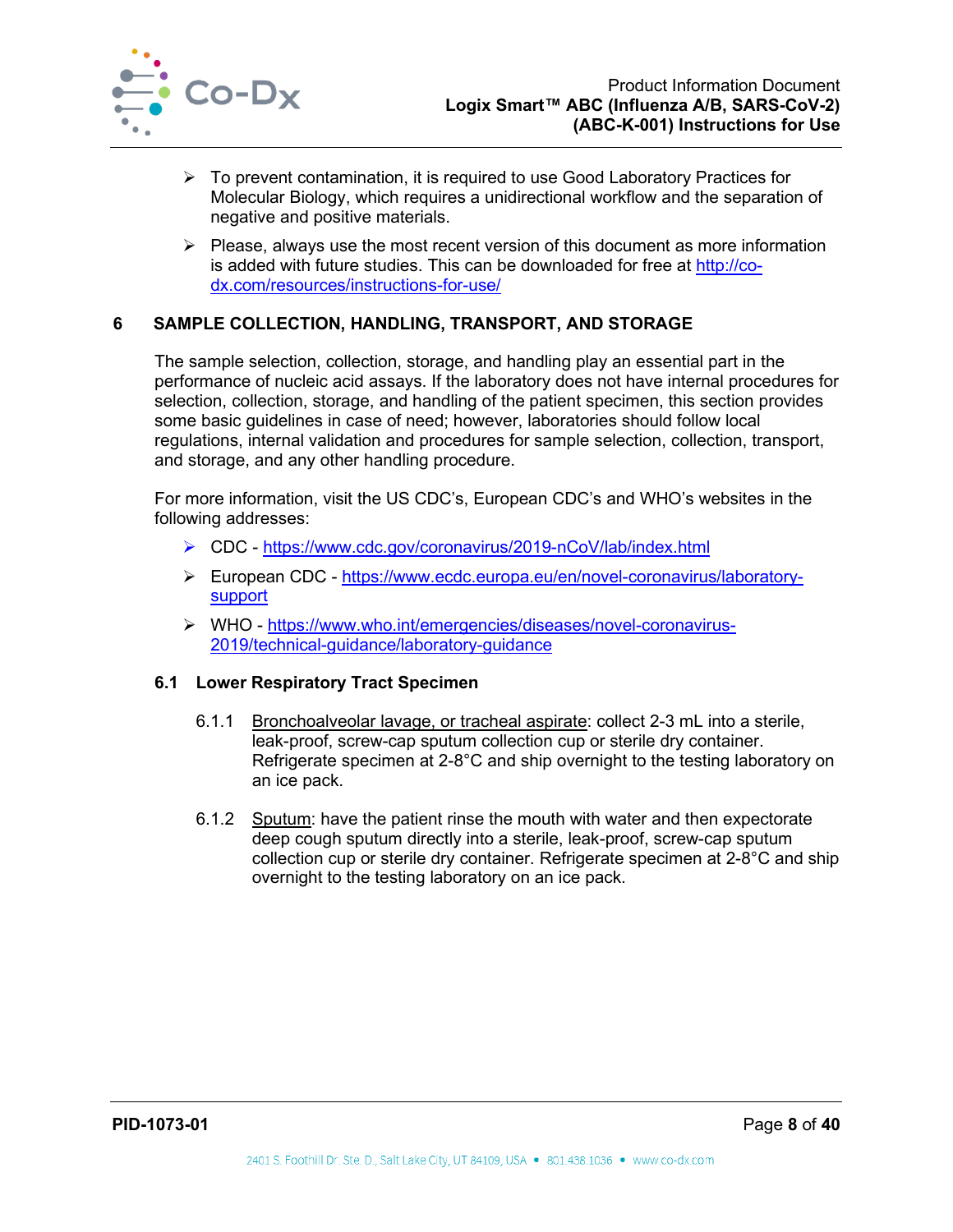

## **6.2 Upper Respiratory Tract Specimen**

6.2.1 Nasopharyngeal swab and oropharyngeal swab (NP/OP swab): use only synthetic fiber swabs with plastic shafts. Do not use calcium alginate swabs or swabs with wooden shafts, as they may contain substances that inactivate some viruses and inhibit PCR testing. Place swabs immediately into sterile tubes containing viral transport media. NP and OP specimens should be kept in separate vials. Refrigerate specimen at 2-8°C and ship overnight to the testing laboratory on an ice pack.

**Note:** Nasopharyngeal swab: Insert a swab into the nostril parallel to the palate. Leave the swab in place for a few seconds to absorb secretions/ Swab both nasopharyngeal areas with the same swab.

- 6.2.2 Oropharyngeal swab (e.g., throat swab): swab the posterior pharynx, avoiding the tongue.
- 6.2.3 Nasopharyngeal wash/aspirate or nasal aspirate: collect 2-3 mL into a sterile, leak-proof, screw-cap sputum collection cup or sterile dry container. Refrigerate specimen at 2-8°C and ship overnight to the testing laboratory on an ice pack. Or collect the sample on a vial with virus transport media which does not demand refrigeration or cold chain transport, it may require validation by the laboratory.

#### **6.3 Saliva**

6.3.1 Collect 2-3 mL into a sterile, leak-proof, screw-cap container, or collect saliva up to the fill-line for screw-cap saliva collection kits. Refrigerate specimen at 2-8°C and ship overnight to the testing laboratory on ice pack. For saliva collection kits, follow the manufacturer's instructions for storage and shipping conditions (CDC, 2020).

#### <span id="page-9-0"></span>**6.4 Sample Handling**

Laboratory workers should wear appropriate personal protective equipment (PPE), which includes disposable gloves, laboratory coat/gown, and eye protection when handling potentially infectious specimens. Clinical specimens from patients suspected or confirmed to be infected with influenza A, influenza B, and/or SARS-CoV-2 should be conducted under a certified class II biosafety cabinet in a BSL-2 containment facility. More details are provided in the *Biosafety in Microbiological and Biomedical Laboratories (BMBL)* (CDC, 2009) or the *WHO Laboratory Biosafety Manual* (WHO, 2004).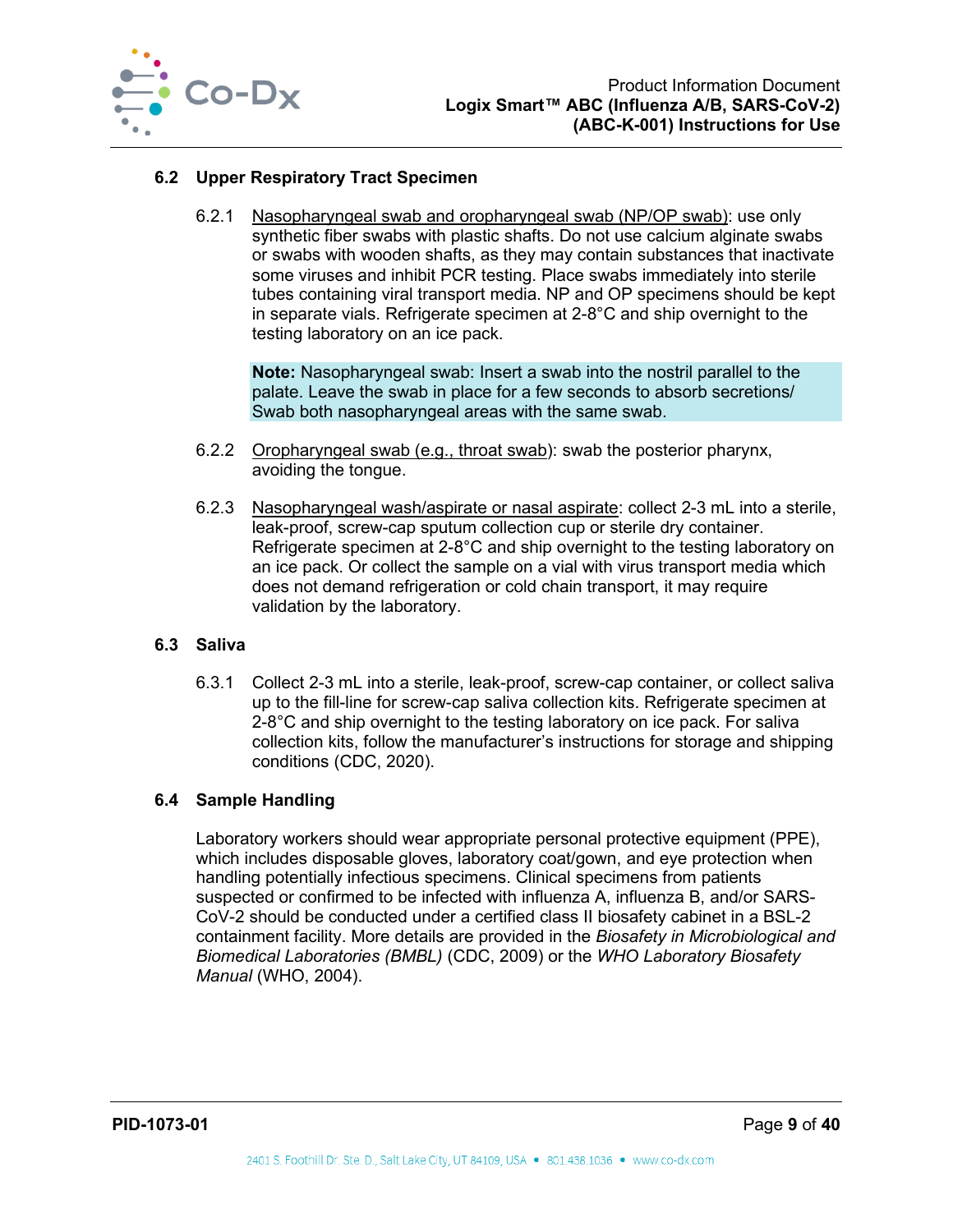

For specific instructions on the handling of clinical specimens for coronavirus disease 2019, see also the CDC's webpage for the *Interim Laboratory Biosafety Guidelines for Handling and Processing Specimens Associated with Coronavirus Disease 2019* (COVID-19) (CDC, 2020).

## <span id="page-10-0"></span>**6.5 Sample Storage**

It is recommended that all specimen types are processed within 48 hours after collection, if storage is needed after 48 hours, it is recommended that samples to be stored frozen, preferably at -70°C (ECDC, 2020). Repeated freezing and thawing of a specimen should be avoided. If a specimen is kept for retesting, it should be aliquoted in different tubes to avoid freezing and thawing cycles. The temperature in the storage areas should be monitored and recorded regularly to identify potential fluctuations. Domestic refrigerators/ freezers with wide temperature fluctuations are not suitable for the storage of frozen specimens (CDC, 2020).

#### <span id="page-10-1"></span>**6.6 Sample Shipping**

Specimens known to be, or suspected of, containing influenza A, influenza B, and/or SARS-CoV-2 that require shipment by air should be shipped on dry ice as a Biological Substance Category B, UN3373. International regulations, as described in the WHO *Guidance on Regulations for the Transport of Infectious Substances 2015- 2016,* should be followed (CDC, 2020). If ground transportation is needed, the specimen should be shipped frozen overnight with enough ice to keep it frozen throughout transit. After the collection of the sample and transfer to the clinical lab, the sample will receive an entry into the laboratory system.

## <span id="page-10-2"></span>**7 PROCEDURE**

The World Health Organization recommends recording the full name, date of birth, contact information, and the time and date of collection of the patient sample. Additionally, the following information could also be collected:

- $\triangleright$  Symptoms, date of onset, duration of symptoms, contact with known COVID-19 cases (e.g., family member).
- $\triangleright$  Comprehensive travel history (dates, place, duration of visit, etc.).

#### <span id="page-10-3"></span>**7.1 Sample Preparation**

The quality of the RNA from the extraction of the sample is essential to the performance of **Logix Smart ABC (Influenza A/B, SARS-COV-2)**. The extraction protocol should be performed following the manufacturer's instructions.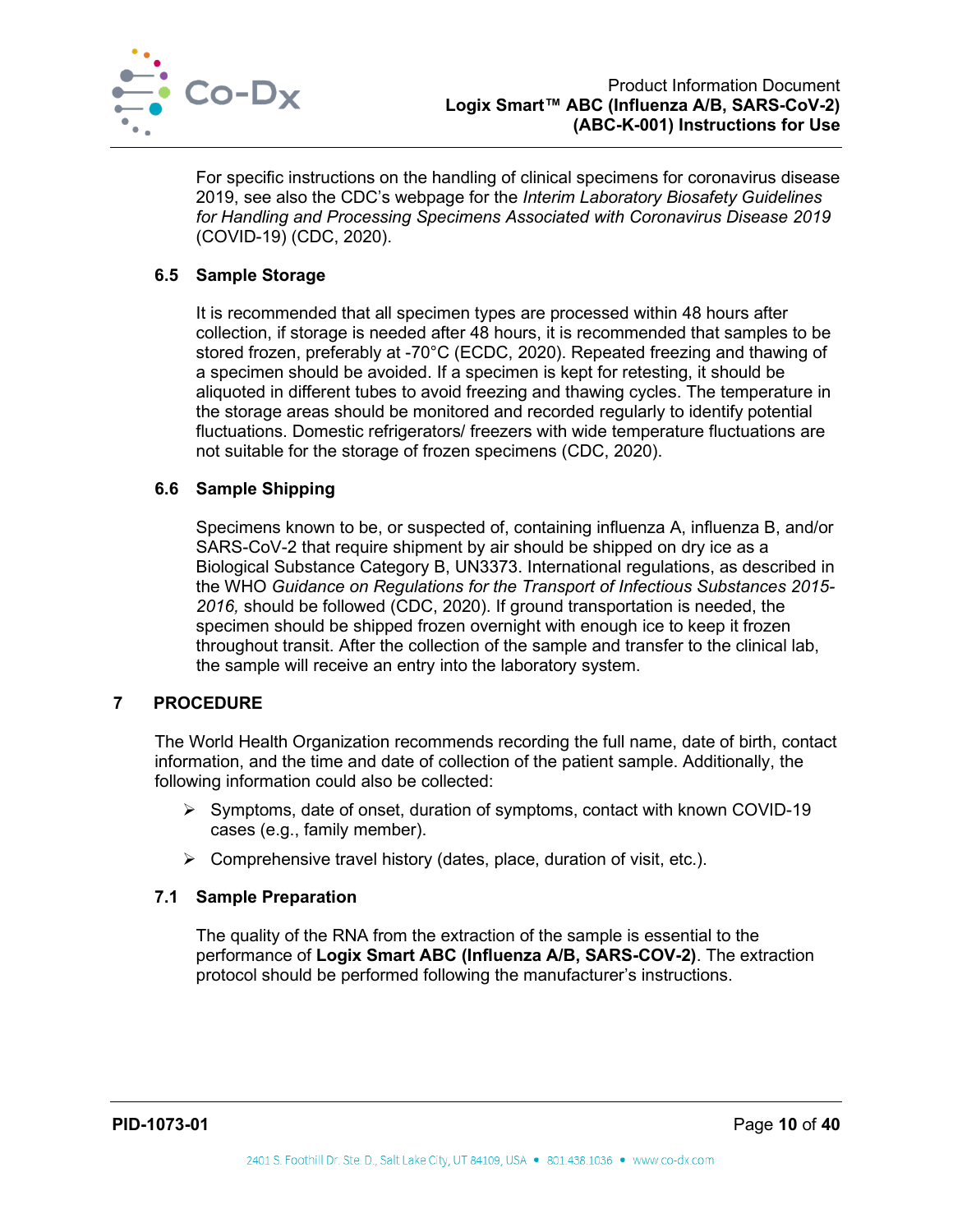

7.1.1 Extraction of RNA with QIAamp® Viral RNA Mini Kit, cat. no. 52904/52906, Qiagen

The extraction can be performed following the manufacturer's instructions using 140 µL of the sample, and an elution using 60 µL of buffer AVE. For additional sensitivity, load up to 200 µL of patient sample, and increase the volume of Buffer AVL from 560 µL to 800 µL. To ensure the removal of residual wash buffer from the sample prior to elution, an additional centrifugation step (see extraction procedure) using a new collection tube is required.



Wash buffers used in the extraction kit contain ethanol. It is important to eliminate any traces of ethanol before elution of the nucleic acid. Ethanol is a strong inhibitor of real-time PCR.

## <span id="page-11-0"></span>**7.2 Logix Smart ABC (Influenza A/B, SARS-COV-2) Reagent Setup**

Do the following when performing reagent setup:

- $\triangleright$  When preparing reagents, clean all working surfaces with a fresh 10% bleach solution followed by molecular grade alcohol or another equivalent method of cleaning that disinfects and degrades nucleic acids.
- Vortex all **Logix Smart ABC (Influenza A/B, SARS-COV-2)** master mix, PC, nuclease-free water (used as a no template control [NTC]), and sample tubes for 3 seconds and briefly spin down before using to ensure properly mixed reagents and to remove any condensation or residue from the lids.
- $\triangleright$  Thaw all reagents and samples on ice, or a cold block, before starting setup.

## <span id="page-11-1"></span>**7.3 Reaction Set Up**

- 7.3.1 Every reaction setup should include enough reaction wells for the number of patient samples and at least one positive control and one NTC (# patient samples + 2 = total reaction wells needed). Example: 5 patient samples to test  $+$  1 PC well  $+$  1 NTC well = 7 total reaction wells.
- 7.3.2 All pipetting should be done on ice, if possible. Pipetting of PC and sample elution is recommended to be done in a separate area, or at a separate time, from master mix and NTC. Change pipette tips in-between patient sample elution and change pipette tips after pipetting each component. Pipet the PC last, if possible, to avoid contamination events.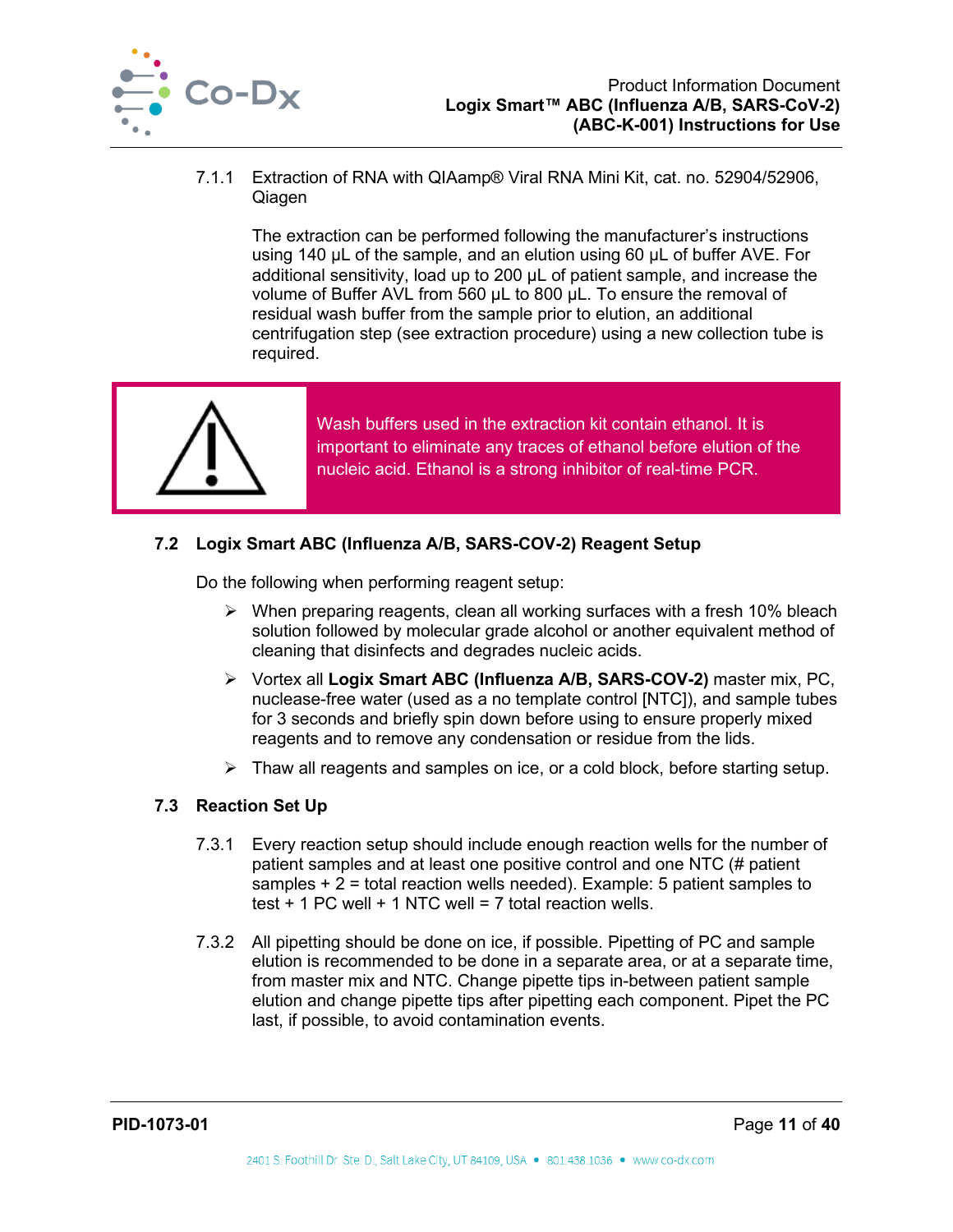

- 7.3.3 Pipet 10 µL of master mix into each well being used in an appropriate optical plate or optical reaction tube (example: CoDx Box real-time PCR instrument uses 48-well reaction tubes).
- 7.3.4 Pipet 10 µL of the patient sample (elution from nucleic acid extraction) or 10 µL of a control (NTC and PC) to the appropriate well(s). At least one positive and one NTC control must be included in each run.
- 7.3.5 Seal the reaction plate with an optical adhesive film or the reaction tubes with appropriate lids.
- 7.3.6 Place plate or tubes into the real-time PCR instrument in the correct orientation and start the run.

## <span id="page-12-0"></span>**7.4 qPCR Instrument Setup for the CoDx Box**

7.4.1 Contact the Laboratory 801-438-1036 ext. 03 or at [www.co-dx.com/contact/](http://www.co-dx.com/contact/) for the template file for download for use with the CoDx Box. The template file comes pre-programmed with the PCR instrument setup described in the section below.

## <span id="page-12-1"></span>**7.5 qPCR Instrument Setup**

7.5.1 Define the settings displayed in [Table 4.](#page-12-2)

## <span id="page-12-2"></span>**Table 4**

## *qPCR Instrument Settings*

| <b>Item</b>            | <b>Setting</b> |
|------------------------|----------------|
| <b>Reaction Volume</b> | $20 \mu L$     |
| <b>Ramp Rate</b>       | Default        |
| Passive Reference      | None           |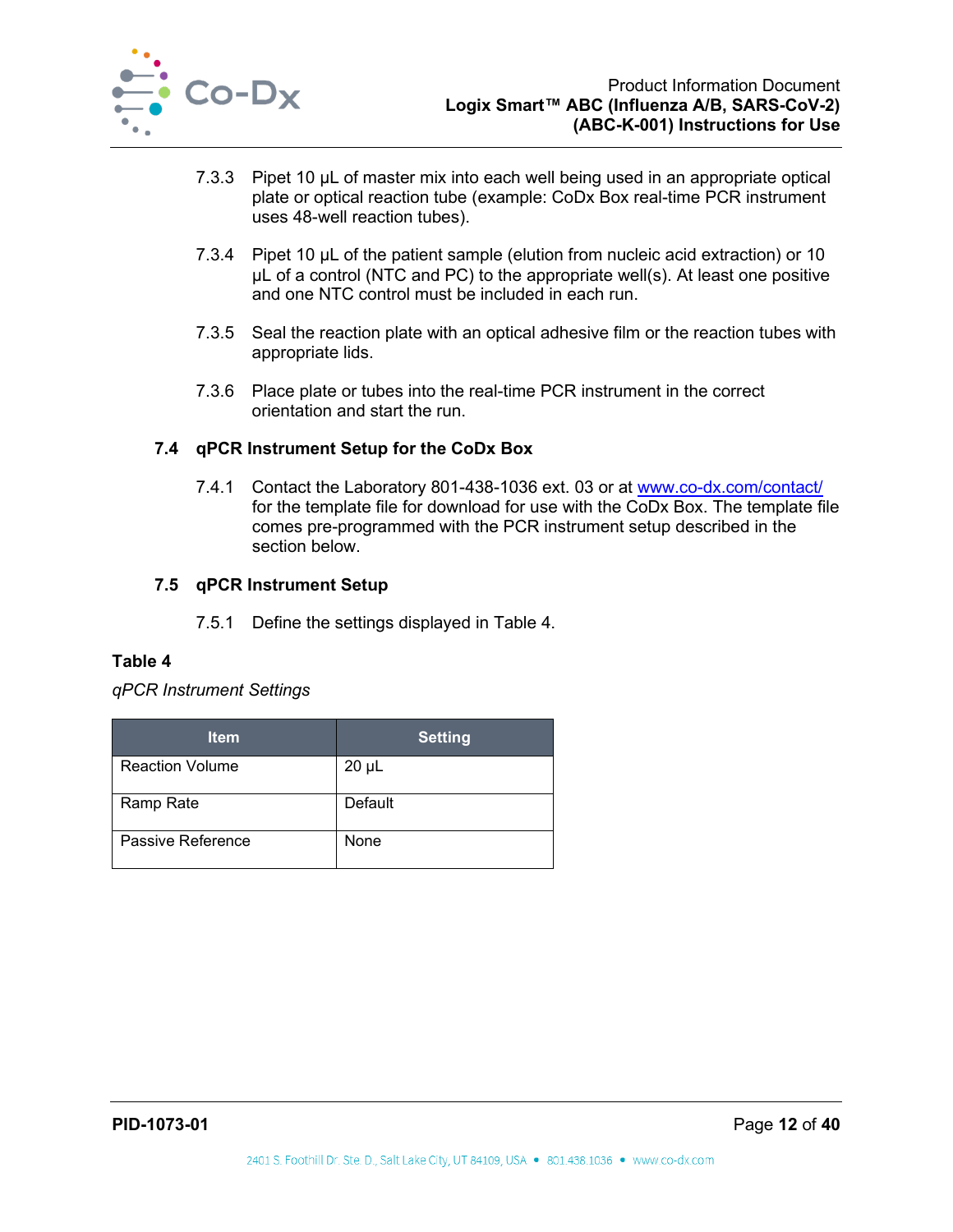

7.5.2 Program PCR instrument according to the cycling conditions in [Table 5.](#page-13-1)

#### <span id="page-13-1"></span>**Table 5**

*PCR Instrument Cycling Conditions*

| <b>Stage</b>             | <b>Cycles</b> | <b>Temperature</b> | Time       |
|--------------------------|---------------|--------------------|------------|
| Reverse<br>Transcription |               | $45^{\circ}$ C     | 15 minutes |
| Initial Denaturation     |               | $95^{\circ}$ C     | 2 minutes  |
| Amplification            | 45            | $95^{\circ}$ C     | 3 seconds  |
|                          |               | $55^{\circ}$ C     | 32 seconds |

7.5.3 Define the fluorescence detectors (dyes) as displayed in [Table 6.](#page-13-2)

## <span id="page-13-2"></span>**Table 6**

*Fluorescence Detectors (Dyes) Definitions*

| <b>Target</b>             | <b>Detector Name</b> | <b>Reporter</b>                   | Quencher              |
|---------------------------|----------------------|-----------------------------------|-----------------------|
| <b>INFA specific RNA</b>  | <b>INFA</b>          | Quasar <sup>®</sup> 670           | $BHQ^{\circledR} - 2$ |
| <b>INFB</b> specific DNA  | <b>INFB</b>          | CAL Flour <sup>®</sup> Orange 560 | $BHQ^{\circ} - 1$     |
| SARS-CoV-2 specific RNA   | SARS-CoV-2           | <b>FAM™</b>                       | $BHO^{\circledR} - 1$ |
| RNaseP specific DNA (IPC) | <b>RNaseP</b>        | CAL Flour <sup>®</sup> Red 610    | $BHQ^{\circledR} - 2$ |

 $\triangleright$  When the run is finished, ensure that the run file is saved.

## <span id="page-13-0"></span>**8 DATA ANALYSIS**

The performance of this test was established based on the evaluation of a limited number of clinical specimens. Clinical performance has not been established with all circulating variants but is anticipated to be reflective of the prevalent variants in circulation at the time and location of the clinical evaluation. Performance at the time of testing may vary depending on the variants circulating, including newly emerging strains of SARS-CoV-2 and their prevalence, which change over time.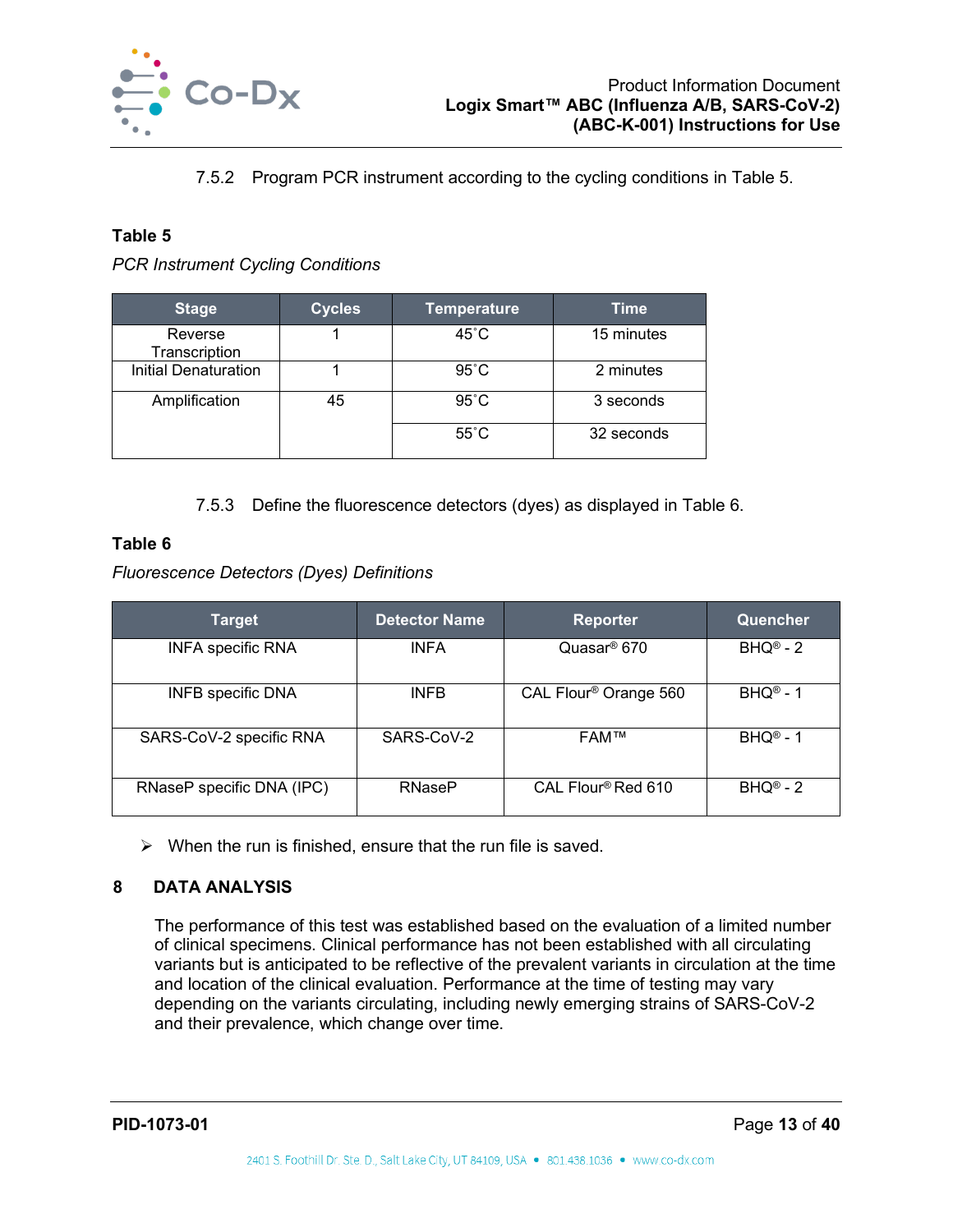

Verification and validation studies performed for **Logix Smart ABC (Influenza A/B, SARS-COV-2)** (Catalog number ABC-K-001) were conducted following Good Laboratory Practices for Molecular Biology assays (Viana & Wallis, 2011). If these conditions are not met, the performance will show higher variability due to user errors while experimenting.

## <span id="page-14-0"></span>**8.1 Analysis Settings**

The analysis parameters on the CoDx Box or Mic qPCR Cycler should be set to the following, but after every run, the settings for the green channel (monitoring for SARS-CoV-2 RNA), the red channel (monitoring for Influenza A RNA), the yellow channel (monitoring for Influenza B RNA), and the orange channel (monitoring for RNaseP [IPC]), should be verified to match the following:

- Check the box to "Auto Set Threshold"
- $\triangleright$  "Method" should be set to Dynamic
- $\triangleright$  "Threshold Level" should be set to 0.100.
- $\triangleright$  "Threshold Start" should be set to 1.00
- $\triangleright$  "Ignore Cycles Before" should be set to 5.
- $\triangleright$  "Exclusion" should be set to Extensive
- $\triangleright$  "Fluorescence Cutoff Level" should be set to 5.0%
- $\triangleright$  "Initial Y-Axis Scale" should be set to Linear
- $\triangleright$  Check the box to "Auto Generate Analysis"

For other thermocyclers, follow the manufacturer's instructions for setting an appropriate threshold.

#### <span id="page-14-1"></span>**8.2 Positive Controls**

Highlight the positive control reaction well. Each positive control should show an amplification curve for the SARS-CoV-2 marker in the FAM channel, Influenza A marker in the Quasar 670 (Q670), Influenza B marker in the CF560 channel, and amplification of the internal positive control for RNaseP (IPC) in the CF610 channel. A positive amplification curve looks similar to the purple curve in [Figure 1](#page-15-2) and should have a Cq value below 40 cycles.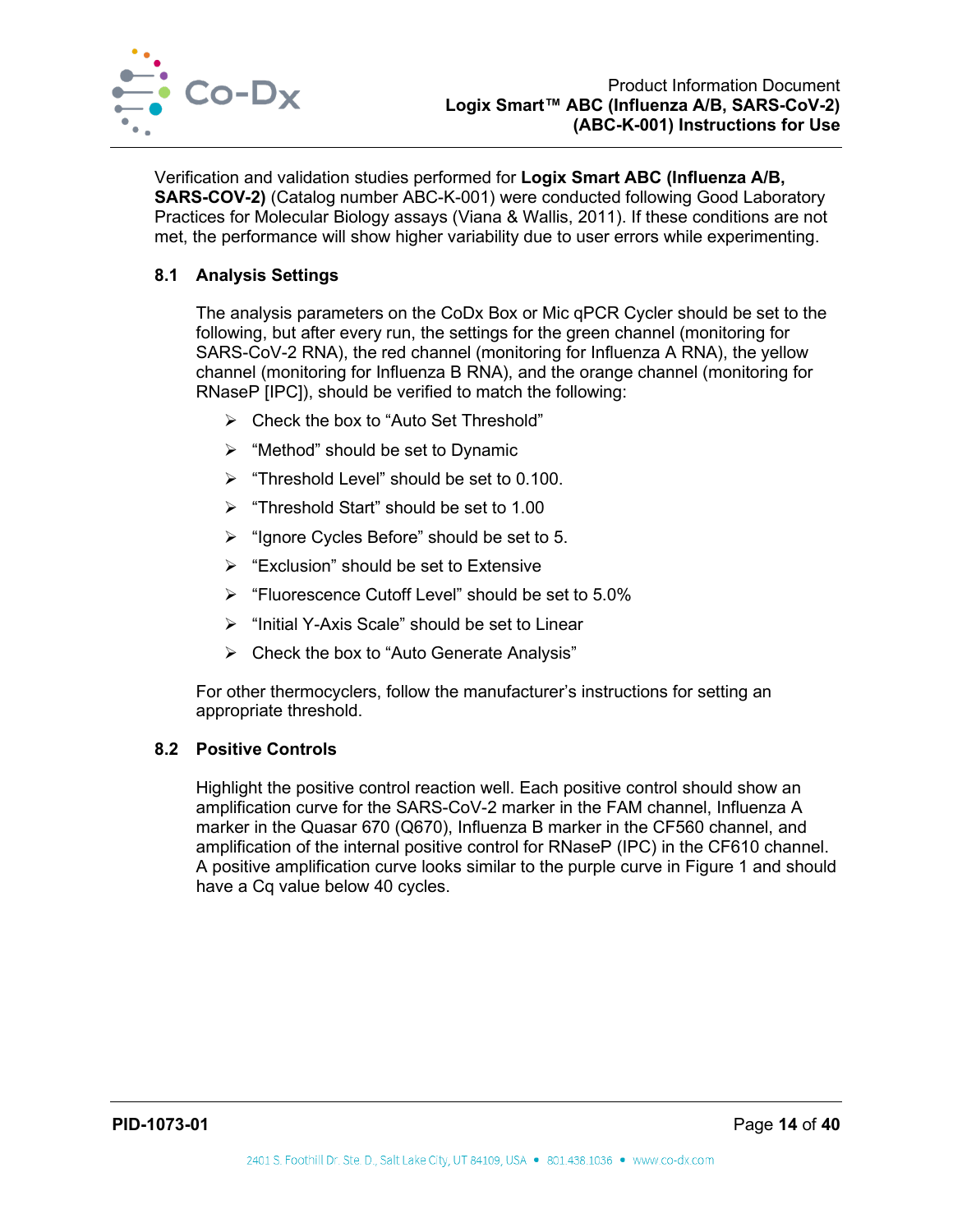

## <span id="page-15-2"></span>**Figure 1**

*Positive Control (PC) and No Template Control (NTC) Signals for Logix Smart ABC*



## <span id="page-15-0"></span>**8.3 Negative Control**

<span id="page-15-1"></span>Next highlight the negative control. The results of the negative control should show no amplification, specifically with a Cq value less than 40. An example of no amplification can be seen in [Figure 1,](#page-15-2) as the red line, which is below the threshold area. The threshold area is the grey band with the red line.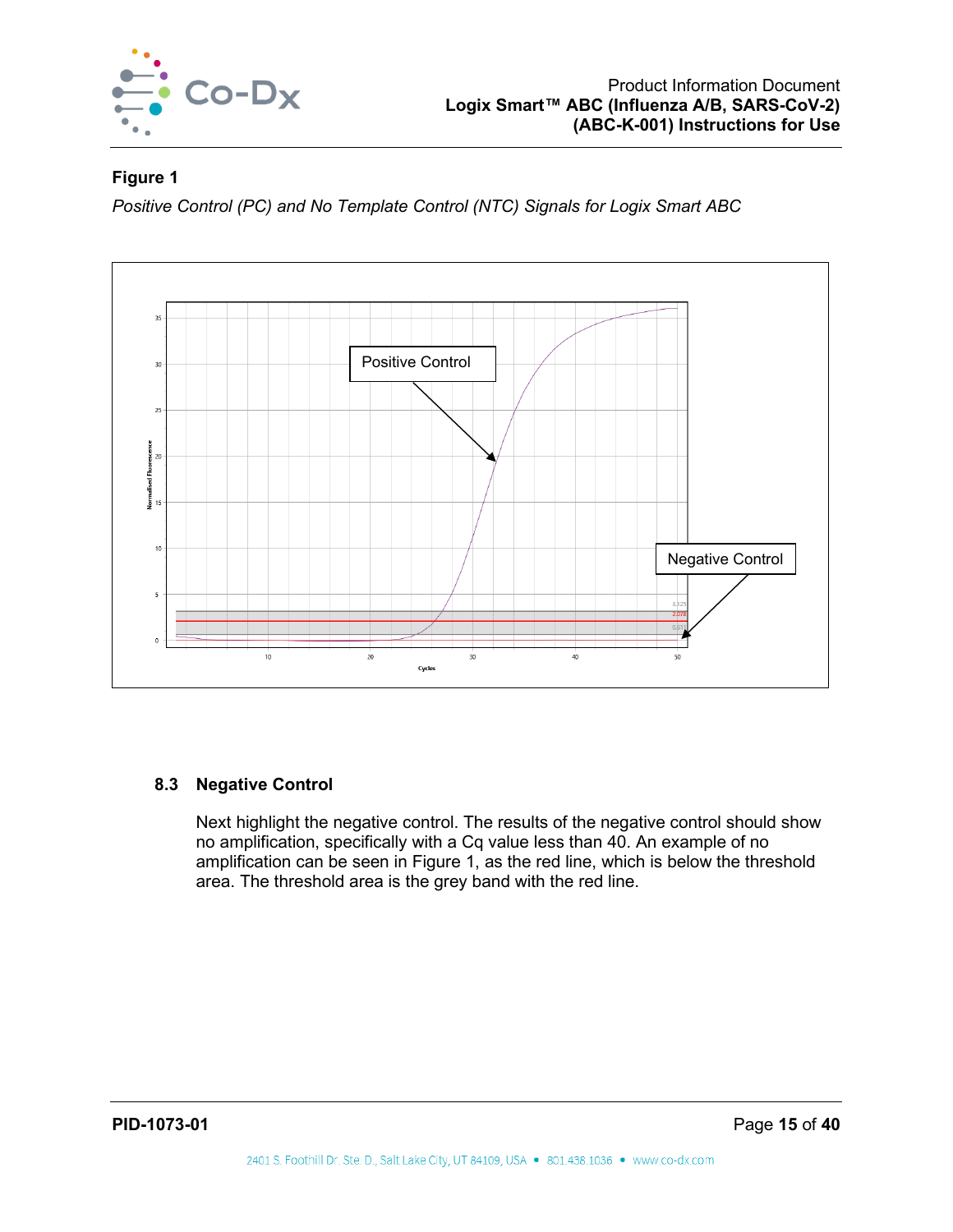

## **8.4 The Validity of the Diagnostic Test Runs**

Check to see that both the positive and no template control have passed.

8.4.1 The control conditions displayed in [Table 7](#page-16-1) must be met.

## <span id="page-16-1"></span>**Table 7**

#### *Control Conditions*

| <b>Control Type</b>            | <b>Control Name</b>                                                          | <b>Purpose of</b><br><b>Control</b>                   | <b>INFA</b> | <b>INF B</b> | <b>SARS-</b><br>$Cov-2$ | <b>Internal</b><br><b>Control</b><br>(RNaseP) |
|--------------------------------|------------------------------------------------------------------------------|-------------------------------------------------------|-------------|--------------|-------------------------|-----------------------------------------------|
| <b>ABC Positive</b><br>Control | <b>INFA</b><br>(Quasar®670)                                                  | Verifies the<br>performance of<br>the master mix      | ٠           | ÷            | ÷                       | ÷                                             |
|                                | <b>INFB</b><br>(CF®560)<br>SARS-CoV-2<br>(FAM™`<br><b>RNaseP</b><br>(CF®610) |                                                       |             |              |                         |                                               |
| No Template<br>Control         | Master Mix +<br>Water                                                        | Verifies the<br>reagents are free<br>of contamination |             |              |                         |                                               |

- $\triangleright$  If controls pass, interpret the sample results.
	- 8.4.2 Invalid Diagnostic Test Run

If any of the controls fail, the run is invalid. Document the run and initiate troubleshooting.

<span id="page-16-0"></span>If Internal Positive Control (RNaseP) fails an investigation should be initiated to eliminate possible splashing, pipetting error, or any other laboratory error.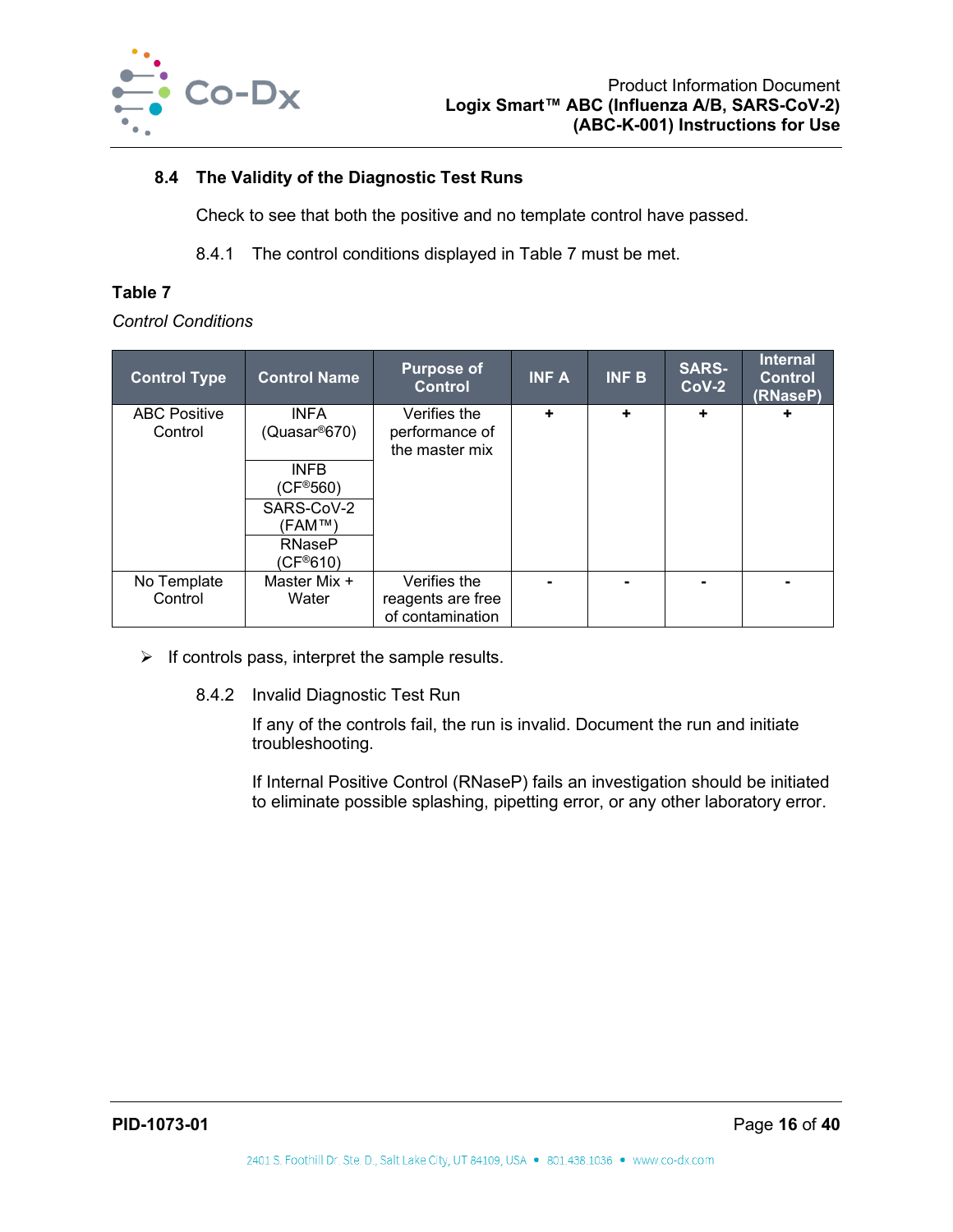

#### **8.5 Interpretation of Results**

Once the controls have passed, the unknown samples can be interpreted based on three possible outcomes:

- $\triangleright$  Positive
- $\triangleright$  Negative
- $\triangleright$  Invalid

A **Positive** result will show an amplification curve or cycle threshold value for Influenza A (INF A), Influenza B (INF B), or SARS-CoV-2 at or below 40 cycles. Amplification curves greater than 40 cycles for the targets are in the uncertainty zone. The presence of a curve, with a Cq at or below 40 cycles, for a sample for INF A, INF B, and/or COVID-19, indicates a positive result. The amplification of the RNaseP (IPC) shows that the extraction was successful.

A **Negative** result will show no amplification for INF A, INF B, and/or SARS-CoV-2; occasionally amplification greater than 40 cycles may occur in any of the channels. Any amplification curves greater than 40 cycles are in the uncertainty zone and possibly below the limit of detection. Performing an additional run of the same sample or another sample of the patient in the same or following days should be considered. The absence of a curve for INF A, INF B, and/or SARS-CoV-2 indicates a negative result ONLY when the RNaseP (IPC) marker is positive.

An **Invalid** result refers to situations when any of the controls fail. See troubleshooting.

The interpretation of results with Ct values can be translated to [Table 8.](#page-18-1)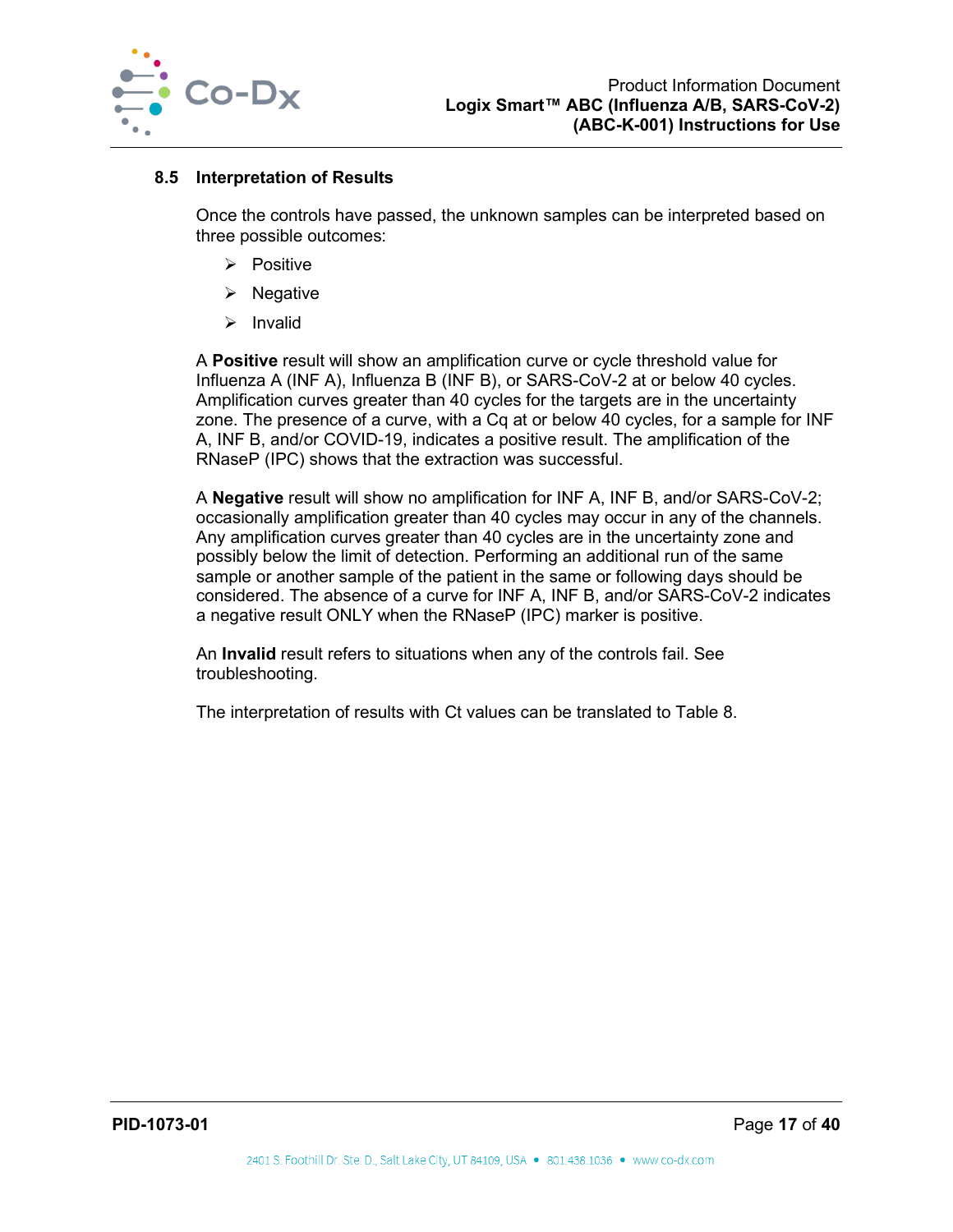

## <span id="page-18-1"></span>**Table 8**

*Interpretation of Results for the Logix Smart ABC*

|                           | <b>SARS-</b><br>$Cov-2$ | Influenza<br>A   | Influenza<br>B | <b>Patient</b><br><b>Internal</b><br><b>Positive</b><br><b>Control</b><br>(RNaseP) | Logix<br>Smart™<br><b>ABC</b><br><b>Positive</b><br><b>Control</b> | <b>No Template</b><br><b>Control</b><br>(NTC): Logix<br>Smart™ ABC<br>Master Mix +<br>Nuclease-<br><b>Free Water</b> | <b>Result</b>               |
|---------------------------|-------------------------|------------------|----------------|------------------------------------------------------------------------------------|--------------------------------------------------------------------|----------------------------------------------------------------------------------------------------------------------|-----------------------------|
|                           |                         | $\ddot{}$        | ÷              | ÷                                                                                  | $\ddot{}$                                                          |                                                                                                                      | ABC+                        |
|                           |                         |                  |                | $\pm$                                                                              | $\ddot{}$                                                          |                                                                                                                      | ABC -                       |
|                           |                         |                  |                |                                                                                    |                                                                    |                                                                                                                      | <b>SARS-CoV-2 +</b>         |
|                           | $\ddot{}$               |                  |                | ÷                                                                                  | $\pm$                                                              |                                                                                                                      | INF A -                     |
|                           |                         |                  |                |                                                                                    |                                                                    |                                                                                                                      | $INF B -$                   |
|                           |                         |                  |                |                                                                                    |                                                                    |                                                                                                                      | SARS-CoV-2 -                |
|                           |                         | ٠                |                | ÷                                                                                  | ÷                                                                  |                                                                                                                      | INF $A +$                   |
|                           |                         |                  |                |                                                                                    |                                                                    |                                                                                                                      | INF B-                      |
|                           |                         |                  |                |                                                                                    |                                                                    |                                                                                                                      | SARS-CoV-2 -                |
|                           |                         |                  | ٠              | ÷                                                                                  | $\ddot{}$                                                          |                                                                                                                      | $INT A -$                   |
| <b>Instrument Reading</b> |                         |                  |                |                                                                                    |                                                                    |                                                                                                                      | $INF \overline{B+}$         |
|                           |                         |                  |                |                                                                                    |                                                                    |                                                                                                                      | <b>SARS-CoV-2 +</b>         |
|                           | ÷                       | ÷                |                | ÷                                                                                  | ÷                                                                  |                                                                                                                      | INF $A +$                   |
|                           |                         |                  |                |                                                                                    |                                                                    |                                                                                                                      | $INFB -$                    |
|                           |                         |                  |                |                                                                                    |                                                                    |                                                                                                                      | SARS-CoV-2 -                |
|                           |                         | ÷                | ÷              | ÷                                                                                  | $\ddot{}$                                                          |                                                                                                                      | INF $A +$                   |
|                           |                         |                  |                |                                                                                    |                                                                    |                                                                                                                      | INF $B +$                   |
|                           |                         |                  |                |                                                                                    |                                                                    |                                                                                                                      | <b>SARS-CoV-2 +</b>         |
|                           | ÷                       |                  | ٠.             | ÷                                                                                  | $\ddot{}$                                                          |                                                                                                                      | <b>INFA-</b>                |
|                           |                         |                  |                |                                                                                    |                                                                    |                                                                                                                      | INF $B +$                   |
|                           |                         |                  |                |                                                                                    | $\ddot{}$                                                          |                                                                                                                      | <b>INVALID</b>              |
|                           |                         | Any Result (+/-) |                | ÷                                                                                  |                                                                    |                                                                                                                      | <b>See</b><br>Troubleshooti |
|                           |                         |                  |                |                                                                                    |                                                                    | ٠                                                                                                                    | ng                          |

<span id="page-18-0"></span>Anything before 40 cycles is considered a positive reading (+). Anything after 40 cycles is considered a negative reading (-). When possible, always check that the medical history and/or symptoms match with the result prior to treatment.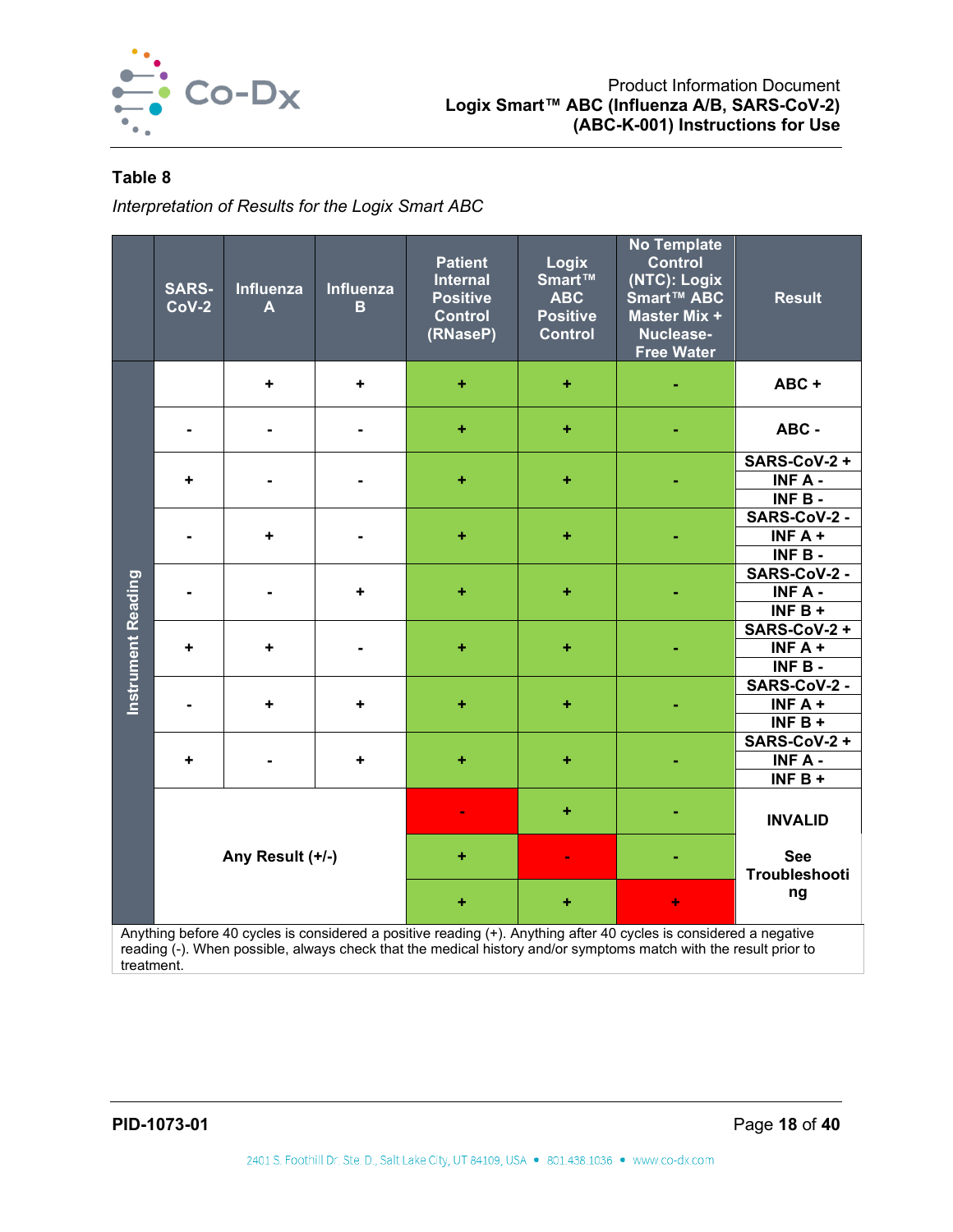

#### **9 TROUBLESHOOTING**

Co-Diagnostics Inc. values customer feedback and wants to be informed of any issues with the **Logix Smart ABC (Influenza A/B, SARS-COV-2) test** kit**,** even if the recommended steps for troubleshooting solves the issue. To give feedback please fill out the Customer Feedback Form by visiting<https://co-dx.com/contact/feedback/>

#### <span id="page-19-0"></span>**9.1 Stability**

Real-time, accelerated shelf-life, and in-use stability studies are currently under testing. Currently, the expiration date of this product has been established as 12 months.

Always use the most recent version of this document for updates as more stability information will be added when studies are completed.

## <span id="page-19-1"></span>**9.2 User Errors**

PCR assay is a technique that uses temperature cycling, and a DNA polymerase to amplify a single or a few copies of a segment of DNA or RNA. Good Laboratory Practices for Molecular Biology Diagnostics (Viana & Wallis, 2011) are necessary for the use of this product. This product is not intended to be used by untrained personnel.

The user needs to have some molecular biology experience and be familiar with the proper pipetting technique to prevent errors, such as splashes, crossover contamination, and errors on volume selection. Pipette tips must be replaced after every pipetting. Gloves must be replaced often. Equipment must have calibration up to date for the pipettes and thermocyclers, when applicable.

A 90 minutes online training for Good Laboratory Practices for Molecular Genetics Testing (CDC, 2017) is available at the CDC website at the following link [https://www.cdc.gov/labtraining/training-courses/good-lab-practices-molecular](https://www.cdc.gov/labtraining/training-courses/good-lab-practices-molecular-genetics-testing.html)[genetics-testing.html](https://www.cdc.gov/labtraining/training-courses/good-lab-practices-molecular-genetics-testing.html)

#### <span id="page-19-2"></span>**9.3 Invalid Results**

- 9.3.1 Logix Smart ABC Positive Control not Amplifying
- 9.3.2 No amplification from the PC could be the result of one or multiple factors, such as the following:
	- $\triangleright$  Pipetting errors (pipetting control into the wrong well, missing a well, pipetting inadequate amount of reagent),
	- $\triangleright$  Incorrect placement of plates or tubes into the real-time PCR instrument,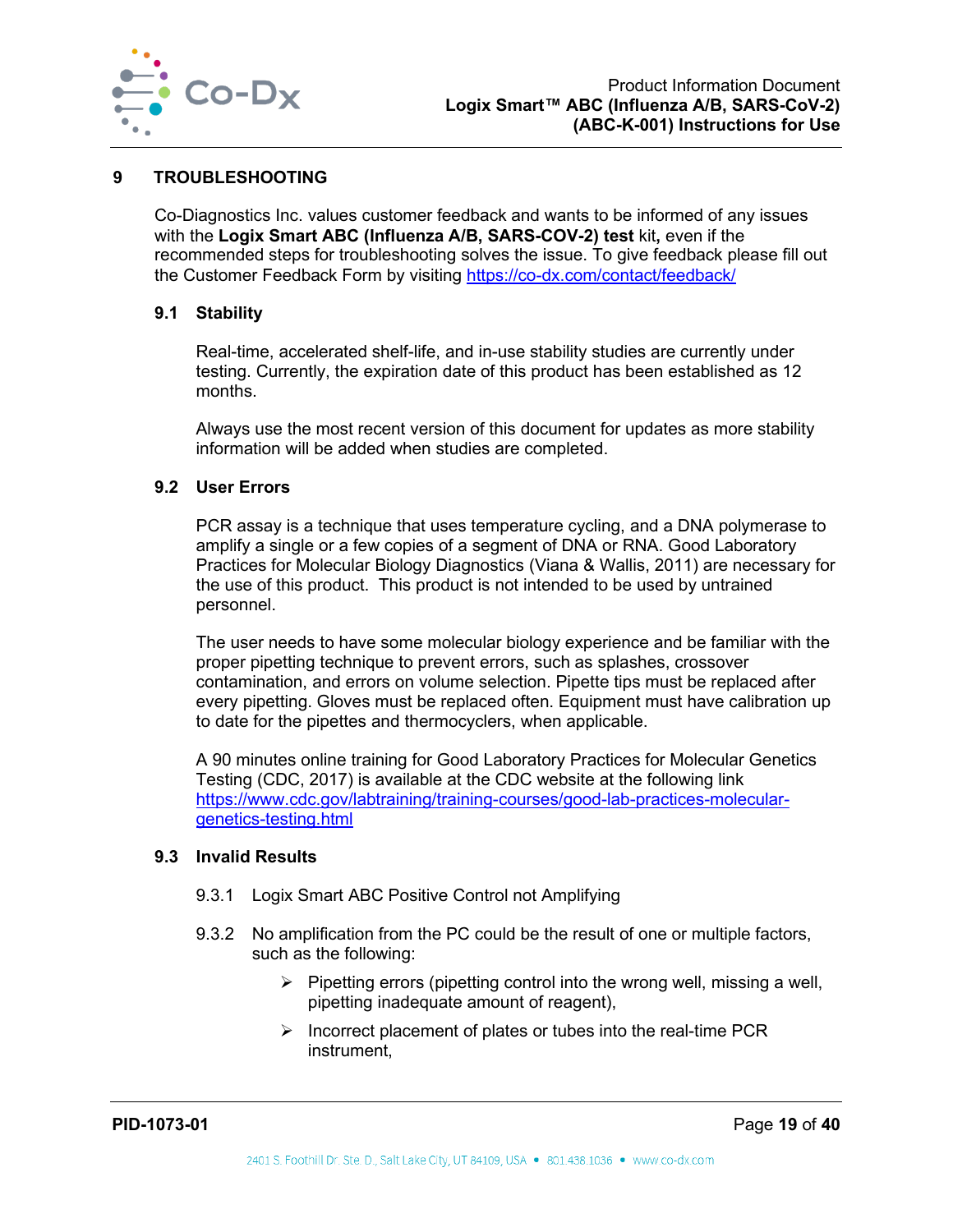

- **Logix Smart ABC Master Mix** or **Logix Smart ABC Positive Control** degradation (a result of reagents being at temperatures above -20°C for an extended period),
- $\triangleright$  Use of expired reagents,
- $\triangleright$  or the wrong reagents being used.
- $\triangleright$  Without further evidence, the run should be considered invalid and the user should re-test by re-amplification. If the positive control fails again, then an investigation should be conducted to identify possible causes for error and depending on the investigation results and risks identified in the process, the patient samples may need to be reextracted. If failure of the positive control happens a third time after reextraction and re-amplification, open a new **Logix Smart ABC Positive Control** or **master mix**, and retest. If still failing, please contact Co-Diagnostics Inc. Technical Support by calling 801-438- 1036 ext. 02 or contact us at [www.co-dx.com/contact/.](http://www.co-dx.com/contact/)
- 9.3.3 RNaseP (IPC) not Amplifying in Patient Samples
- 9.3.4 No amplification from the RNaseP channel could be the result of one or multiple factors, such as the following:
	- $\triangleright$  Not enough nuclear material in the patient sample,
	- $\triangleright$  PCR inhibitors such as ethanol and heparin,
	- $\triangleright$  the extraction was performed incorrectly,
	- $\triangleright$  or the extraction kit used is not compatible or has a step that eliminates RNaseP DNA.
	- $\triangleright$  Note: Positive amplification in the any of the target channels indicates a positive result despite the lack of concurrent amplification in the IPC channel. The IPC amplification is dependent on the presence of human genomic DNA (gDNA) in the extraction sample, the amount of which is governed by the type of the patient sample and the extraction procedure used. Samples obtained from culture or sterile/pure sites (e.g., CSF, urine, cell lysates, etc.) may not contain the human RNaseP gene.
		- o If IPC (CF610 channel) shows a negative result while the target channel(s) shows positive result an internal investigation should be initiated.
		- o In the investigation the two possible scenarios should be evaluated: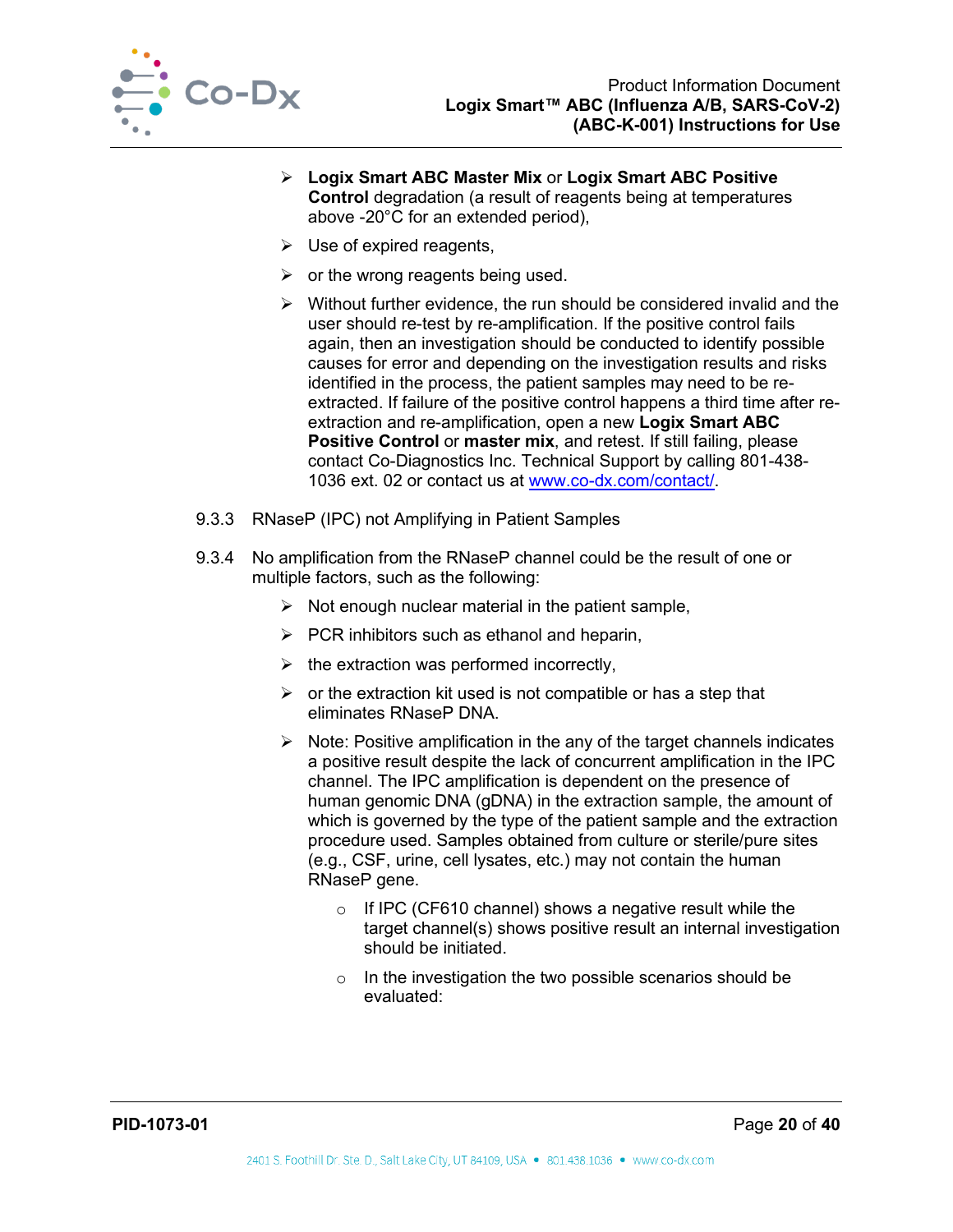

- o The positive result for INF A, INF B, and/or SARS-CoV-2 channel(s) is a true positive while the IPC is negative due to the lack of human RNaseP gene in the sample (absence of human cells in the sample).
- o The amplification of INF A, INF B, and/or SARS-CoV-2 channel(s) is a false positive result while the IPC (CF610 channel) is negative due to testing/human errors potentially caused by mix-ups during plating and pipetting, refraction anomalies in the solution or any other cause for false positives.

Fail of any of the controls may indicate that the sample extraction or sample collection have failed. In this scenario a new extraction should be performed, if the IPC persists to be negative with negative INF A, INF B, and SARS-CoV-2 channel the result should be reported as INVALID with "NEW SAMPLE COLLECTION NEEDED" request.

If the cause for an error is unclear, contact Co-Diagnostics Inc. Technical Support by calling 801-438-1036 ext. 02 or contact us at [www.co](http://www.co-dx.com/contact/)[dx.com/contact/.](http://www.co-dx.com/contact/)

9.3.5 No Template Control Showing Amplification

Amplification of INF A, INF B, and/or SARS-CoV-2 in the No Template Control indicates contamination of one or more of the reagents, incorrect placement of plate or tube into the real-time PCR instrument, or pipetting errors.

The results should be interpreted as invalid and re-testing by re-amplification should be performed. If the NTC fails again, then an investigation should be conducted to identify possible causes for error and depending on the investigation results and risks identified in the process, the patient samples may need to be re-extracted. If failure of the NTC, after re-extraction and reamplification, happens a third time, open a new nuclease-free water and retest. If still failing, the run should be interpreted as invalid. Please contact Co-Diagnostics Inc. Technical Support by calling 801-438-1036 ext. 02 or at: [www.co-dx.com/contact/.](http://www.co-dx.com/contact/)

## <span id="page-21-0"></span>**10 LIMITATIONS**

Limitations include the following:

 $\triangleright$  Strict compliance with this document is required for optimal results. Please, always use the most recent version of this document. This can be downloaded for free at [co-dx.com/resources/instructions-for-use/](https://codiagnostics.com/resources/instructions-for-use/)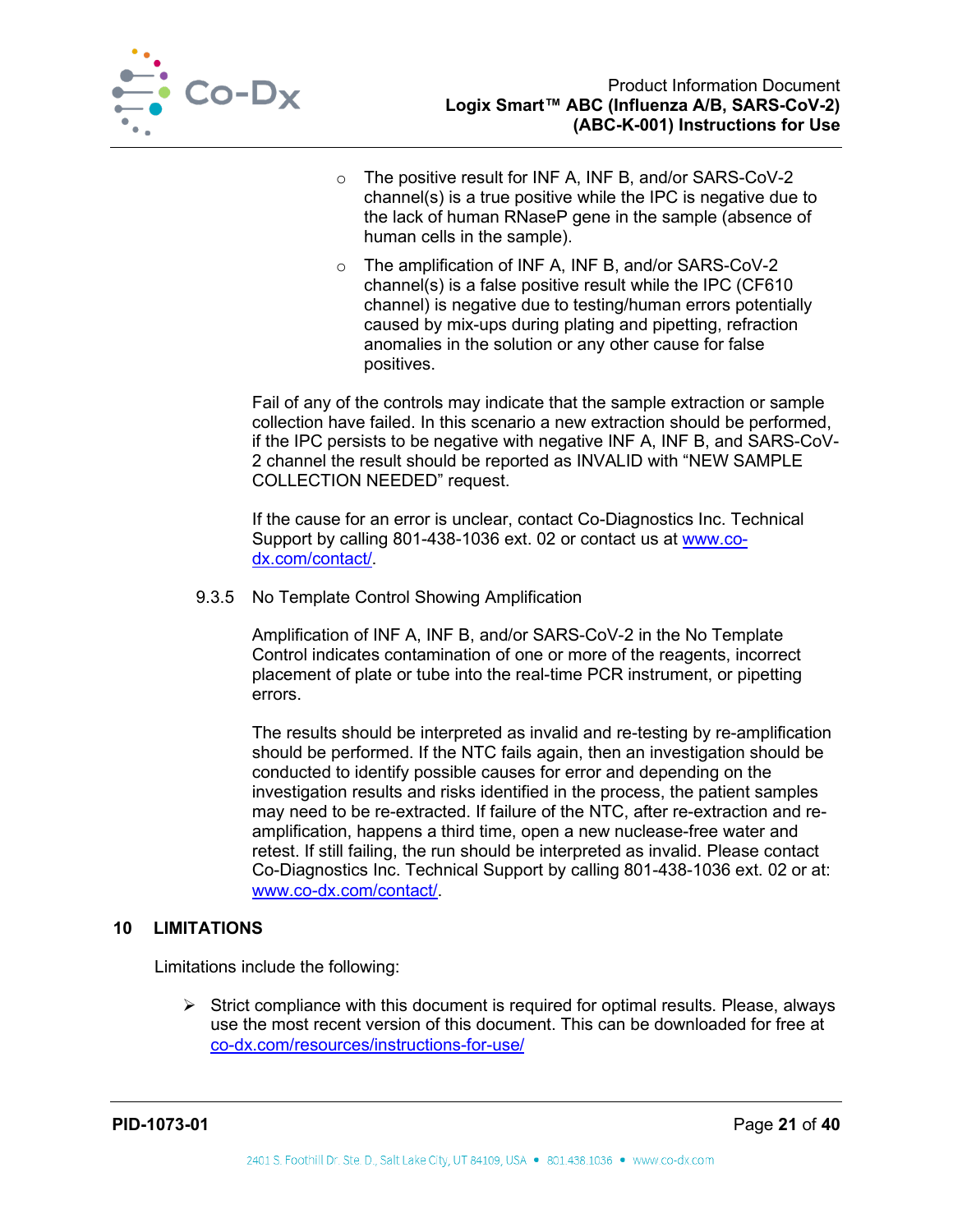

- $\triangleright$  The use of this product is to be limited to trained and instructed personnel in realtime PCR techniques and IVD procedures.
- $\triangleright$  Good laboratory practices are essential for the proper performance of this assay. It is also recommended that upon receipt of reagents that a test run be performed to check the performance of the reagents before testing on patient samples.
- $\triangleright$  Appropriate specimen collection, transport, storage, and processing procedures are required for optimal results.
- Do not use the **Logix Smart ABC (Influenza A/B, SARS-COV-2)** kit components directly on the specimens collected. Perform an appropriate nucleic acid extraction before using this assay.
- $\triangleright$  The presence of PCR inhibitors may cause false negatives or invalid results.
- $\triangleright$  Potential mutations of the target regions of the SARS-CoV-2, genome covered by this test kit may fail to detect the presence of the pathogens.
- As with any diagnostic test, results of **Logix Smart ABC (Influenza A/B, SARS-COV-2)** kit are to be interpreted with consideration of all clinical and laboratory findings.

#### <span id="page-22-1"></span><span id="page-22-0"></span>**11 ANALYTICAL EVALUATION**

#### **11.1 Precision**

The precision was performed over 5 days with 2 runs, performed in shifts, a day with 2 machines, and two technicians. Samples were prepared by spiking Influenza A, Influenza B, and/or SARS-CoV-2 Amplirun (Vircell) extracted viral genomic RNA controls into confirmed negative clinical matrix (saliva collected with SDNA-1000 Saliva Collection Device (Spectrum Solutions (Utah, USA), Catalog # SDNA-1000). The concentrations for the 'normal' and 'low' concentrations are based on the LoD and detection rates of ~99% and 95%, respectively. The difference in the total average Cq and average Cq each day should be less than or equal to 2.0 cycles, with variance lower than 5%, and there should be at least a 95% detection rate for all the markers. Results have been found with the acceptance criteria with no shift in cycle higher than 2.0 cycles between days, machines, and operators. The detection was within at least 95%, and the coefficient of variance was less than 5%.

See [Table 9](#page-23-1) for combined precision results for Logix Smart ABC.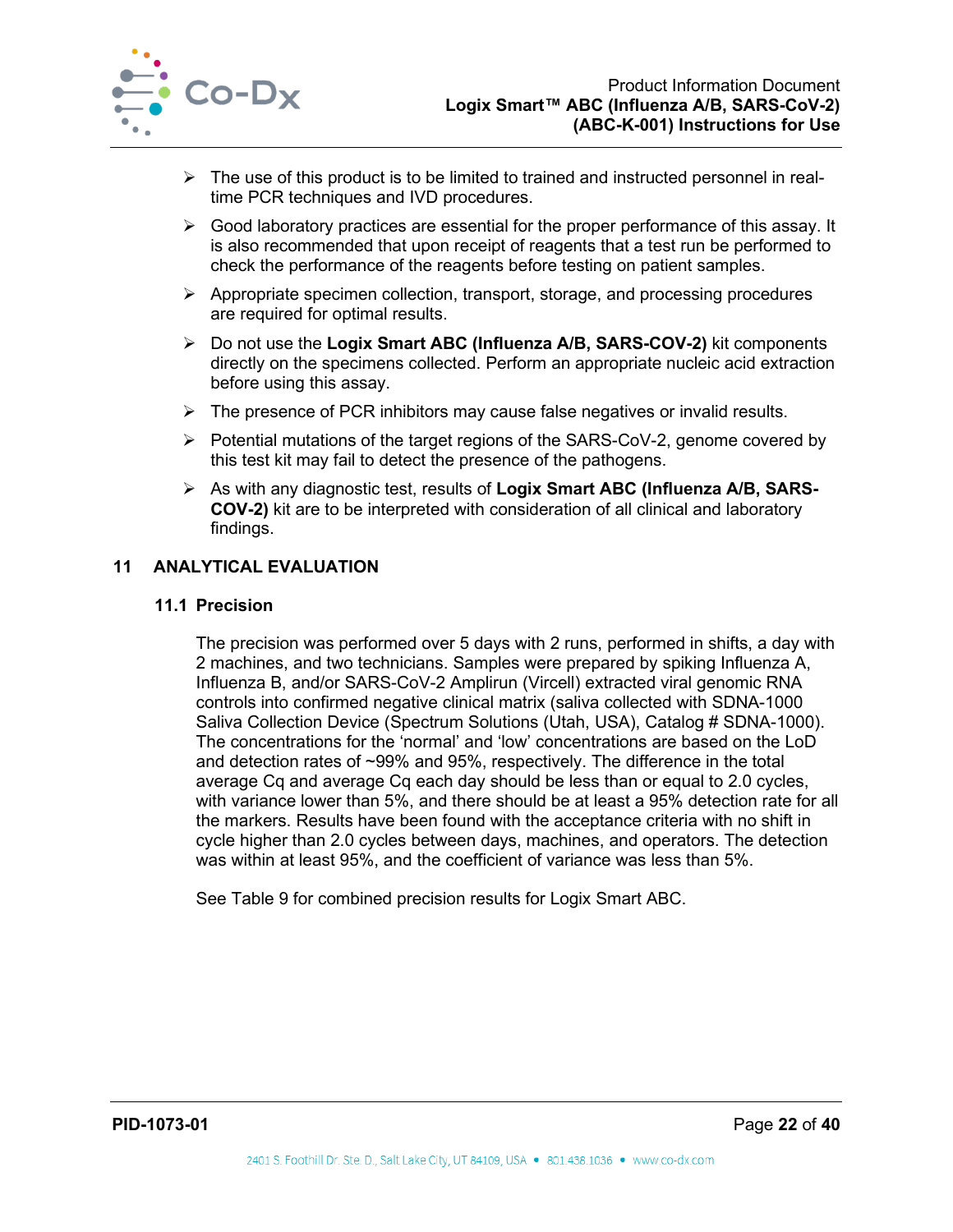

## <span id="page-23-1"></span>**Table 9**

*Combined Precision Results for the Logix Smart ABC*

|                       | <b>Cq Average</b>  | <b>SD</b> | <b>Call Rate</b>      | CV <sub>0</sub> | <b>Marker Detection Rate (%)</b> |  |  |  |  |  |
|-----------------------|--------------------|-----------|-----------------------|-----------------|----------------------------------|--|--|--|--|--|
|                       | <b>Red Channel</b> |           |                       |                 |                                  |  |  |  |  |  |
| <b>INF A [Normal]</b> | 34.21              | 0.61      | 20/20                 | 1.79            | 100%                             |  |  |  |  |  |
| INF A [Low]           | 34.99              | 0.68      | 20/20                 | 1.95            | 100%                             |  |  |  |  |  |
| Combined [Normal]     | 33.90              | 0.61      | 20/20                 | 1.80            | 100%                             |  |  |  |  |  |
| Combined [Low]        | 34.55              | 0.81      | 19/20                 | 2.34            | 95%                              |  |  |  |  |  |
|                       |                    |           | <b>Yellow Channel</b> |                 |                                  |  |  |  |  |  |
| INF B [Normal]        | 29.76              | 0.50      | 20/20                 | 1.67            | 100%                             |  |  |  |  |  |
| INF B [Low]           | 30.07              | 0.53      | 20/20                 | 1.76            | 100%                             |  |  |  |  |  |
| Combined [Normal]     | 29.58              | 0.50      | 20/20                 | 1.71            | 100%                             |  |  |  |  |  |
| Combined [Low]        | 29.92              | 0.55      | 19/20                 | 1.84            | 95%                              |  |  |  |  |  |
|                       |                    |           | <b>Green Channel</b>  |                 |                                  |  |  |  |  |  |
| COVID [Normal]        | 33.25              | 0.59      | 20/20                 | 1.77            | 100%                             |  |  |  |  |  |
| COVID [Low]           | 33.96              | 0.62      | 19/20                 | 1.81            | 95%                              |  |  |  |  |  |
| Combined [Normal]     | 33.48              | 0.46      | 20/20                 | 1.37            | 100%                             |  |  |  |  |  |
| Combined [Low]        | 33.65              | 0.49      | 20/20                 | 1.45            | 100%                             |  |  |  |  |  |

## <span id="page-23-0"></span>**11.2 Limit of Detection (LoD) – Analytical Sensitivity**

Limit of Detection (LoD) is the lowest concentration of analyte that is detected at a rate of no less than 95%. The experiment was performed using contrived samples prepared by spiking a reference material in the confirmed negative clinical matrix. For preparing the contrived samples it was used the following reference material:

- > Influenza A: A/New Caledonia/20/1999 (H1N1) strain (BEI Resources, catalog  $\#$  NR-41799)
- $\triangleright$  Influenza B Virus: B/Malaysia/2506/2004 strain (BEI Resources, catalog # NR-12280)
- SARS-CoV-2: SARS-Related Coronavirus 2, Isolate USA-WA1/2020, Gamma-Irradiated (BEI Resources, catalog number NR-52287)

The confirmed negative saliva used for the negative matrix was collected with SDNA-1000 Saliva Collection Device (Spectrum Solutions (Utah, USA), Catalog # SDNA-1000). This negative matrix was spiked in after the lysis step of the QIAamp Viral RNA Mini kit (Qiagen, CAT#52906) manufacturer's extraction protocol, using an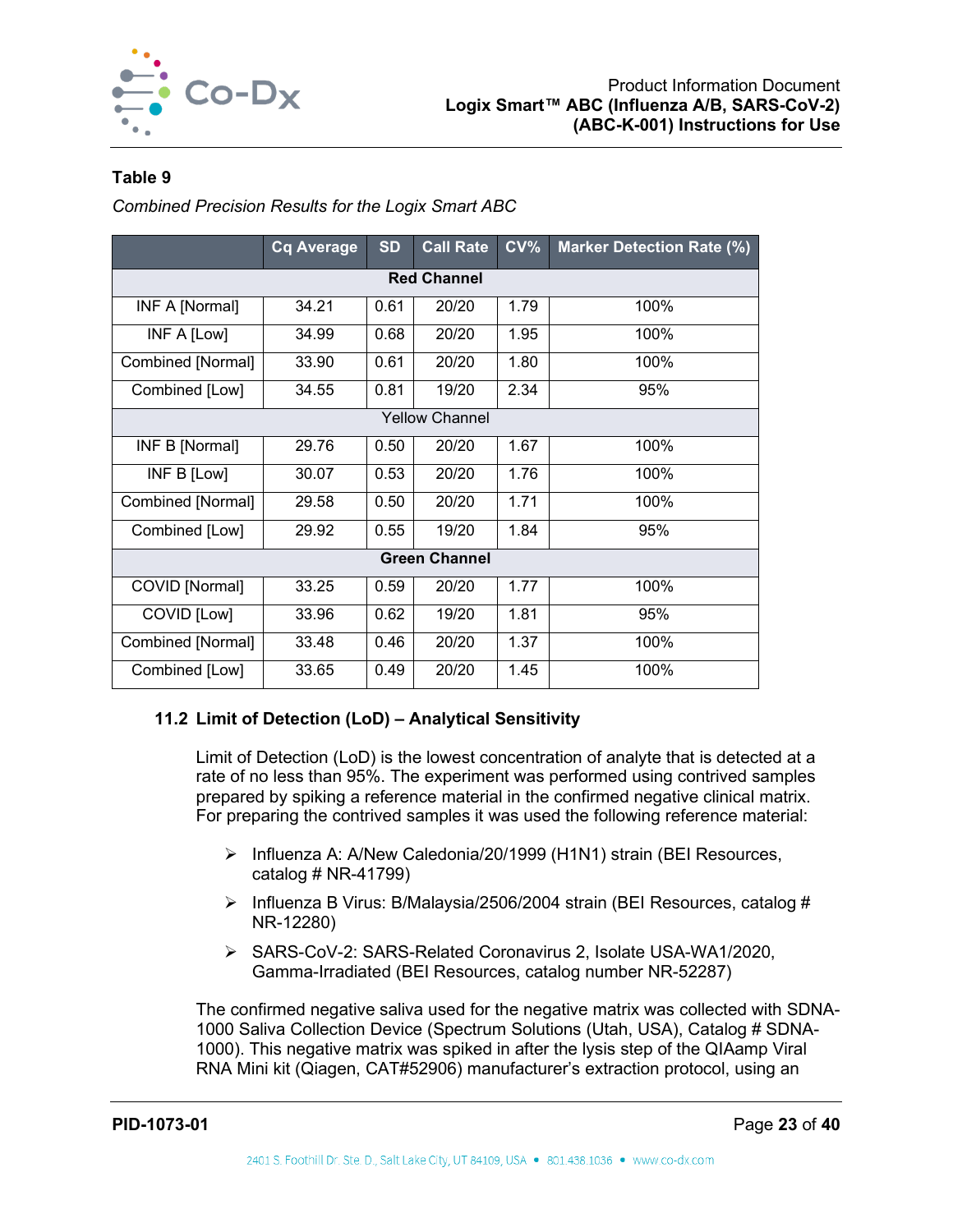

input volume of 200 µL and an elution volume of 60 µL. After the extraction process, the extracts were tested following the Logix Smart ABC protocol. A preliminary LoD experiment was performed using different dilutions with the LoD calculated by probit analysis. Once the LoD range was determined the LoD concentration was confirmed across different thermocyclers with 20 individual samples replicates. The LoD concentration was confirmed with CoDx Box thermocycler (Co-Diagnostics, Inc.) in saliva and sputum (as worst-case for upper and lower respiratory specimen), and confirmed with saliva with CFX96 (Bio-Rad), Eco48 (PCRmax/Cole-Parmer), and Mic qPCR Cycler (Biomolecular Systems). The detection rate was determined at **571.30 CEID50/mL or 0.57 CEID50/µL** for Influenza A, **60.0 CEID50/mL or 0.06 CEID50/µL** for Influenza B, and **1.0x103 copies/mL** for SARS-CoV-2 has been of at least 95% across all machines.

See [Table 10](#page-25-0) for the verification of the LoD.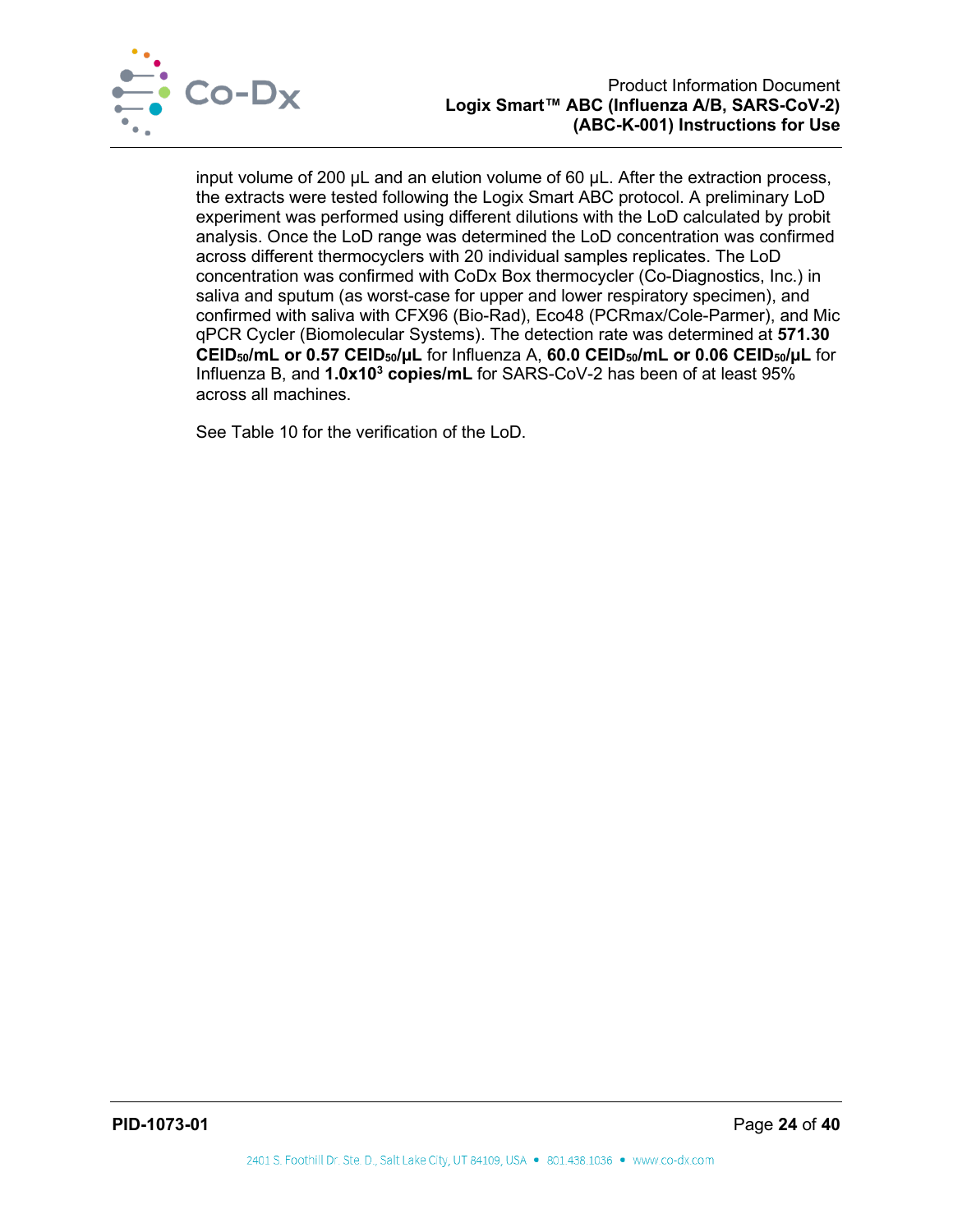

┑

## <span id="page-25-0"></span>**Table 10**

*Verification of the LoD*

|                    | Saliva LoD Verification with CoDx Box Thermocycler (Co-Diagnostics) |                                                  |                                                                     |  |  |  |  |
|--------------------|---------------------------------------------------------------------|--------------------------------------------------|---------------------------------------------------------------------|--|--|--|--|
|                    | <b>INF A</b><br>$(0.57 \text{ CElD}_{50}/\mu L)$                    | <b>INF B</b><br>$(0.06 \text{ CEID}_{50}/\mu L)$ | <b>SARS-CoV-2</b><br>$(1.00x103$ Copies/mL)                         |  |  |  |  |
| # Detected         | 19                                                                  | 20                                               | 20                                                                  |  |  |  |  |
| # Samples          | 20                                                                  | 20                                               | 20                                                                  |  |  |  |  |
| Detection Rate (%) | 95                                                                  | 100                                              | 100                                                                 |  |  |  |  |
| Ct Avg.            | 35.74                                                               | 35.21                                            | 34.81                                                               |  |  |  |  |
|                    |                                                                     |                                                  | Sputum LoD Verification with CoDx Box Thermocycler (Co-Diagnostics) |  |  |  |  |
|                    | <b>INF A</b><br>$(0.57 \text{ CElD}_{50}/\mu L)$                    | <b>INF B</b><br>$(0.06 \text{ CEID}_{50}/\mu L)$ | <b>SARS-CoV-2</b><br>$(1.00x10^3$ Copies/mL)                        |  |  |  |  |
| # Detected         | 20                                                                  | 19                                               | 20                                                                  |  |  |  |  |
| # Samples          | 20                                                                  | 20                                               | 20                                                                  |  |  |  |  |
| Detection Rate (%) | 100                                                                 | 95                                               | 100                                                                 |  |  |  |  |
| Ct Avg.            | 36.00                                                               | 34.76                                            | 35.50                                                               |  |  |  |  |
|                    | <b>Saliva LoD Verification CFX96 (Bio-Rad)</b>                      |                                                  |                                                                     |  |  |  |  |
|                    | <b>INF A</b><br>$(0.57 \text{ CElD}_{50}/\mu L)$                    | <b>INF B</b><br>$(0.06 \text{ CEID}_{50}/\mu L)$ | <b>SARS-CoV-2</b><br>$(1.00x103$ Copies/mL)                         |  |  |  |  |
| # Detected         | 20                                                                  | 20                                               | 20                                                                  |  |  |  |  |
| # Samples          | 20                                                                  | 20                                               | 20                                                                  |  |  |  |  |
| Detection Rate (%) | 100                                                                 | 100                                              | 100                                                                 |  |  |  |  |
| Ct Avg.            | 38.25                                                               | 37.41                                            | 37.70                                                               |  |  |  |  |
|                    | Saliva LoD Verification with Eco48 (PCRmax/Cole-Parmer)             |                                                  |                                                                     |  |  |  |  |
|                    | <b>INF A</b>                                                        | <b>INF B</b>                                     | <b>SARS-CoV-2</b>                                                   |  |  |  |  |
|                    | $(0.57 \text{ CElD}_{50}/\mu L)$                                    | $(0.06 \text{ CEID}_{50}/\mu L)$                 | $(1.00x103$ Copies/mL)                                              |  |  |  |  |
| # Detected         | 19                                                                  | 19                                               | 19                                                                  |  |  |  |  |
| # Samples          | 20                                                                  | 20                                               | 20                                                                  |  |  |  |  |
| Detection Rate (%) | 95                                                                  | 95                                               | 95                                                                  |  |  |  |  |
| Ct Avg.            | 38.65                                                               | 38.44                                            | 38.19                                                               |  |  |  |  |
|                    | Saliva LoD Verification Mic qPCR Cycler (Biomolecular Systems)      |                                                  |                                                                     |  |  |  |  |
|                    | <b>INF A</b>                                                        | <b>INF B</b>                                     | <b>SARS-CoV-2</b>                                                   |  |  |  |  |
|                    | $(0.57 \text{ CElD}_{50}/\mu L)$                                    | $(0.06 \text{ CEID}_{50}/\mu L)$                 | $(1.00x10^3$ Copies/mL)                                             |  |  |  |  |
| # Detected         | 19                                                                  | 20                                               | 20                                                                  |  |  |  |  |
| # Samples          | 20                                                                  | 20                                               | 20                                                                  |  |  |  |  |
| Detection Rate (%) | 95                                                                  | 100                                              | 100                                                                 |  |  |  |  |
| Ct Avg.            | 35.88                                                               | 34.82                                            | 36.93                                                               |  |  |  |  |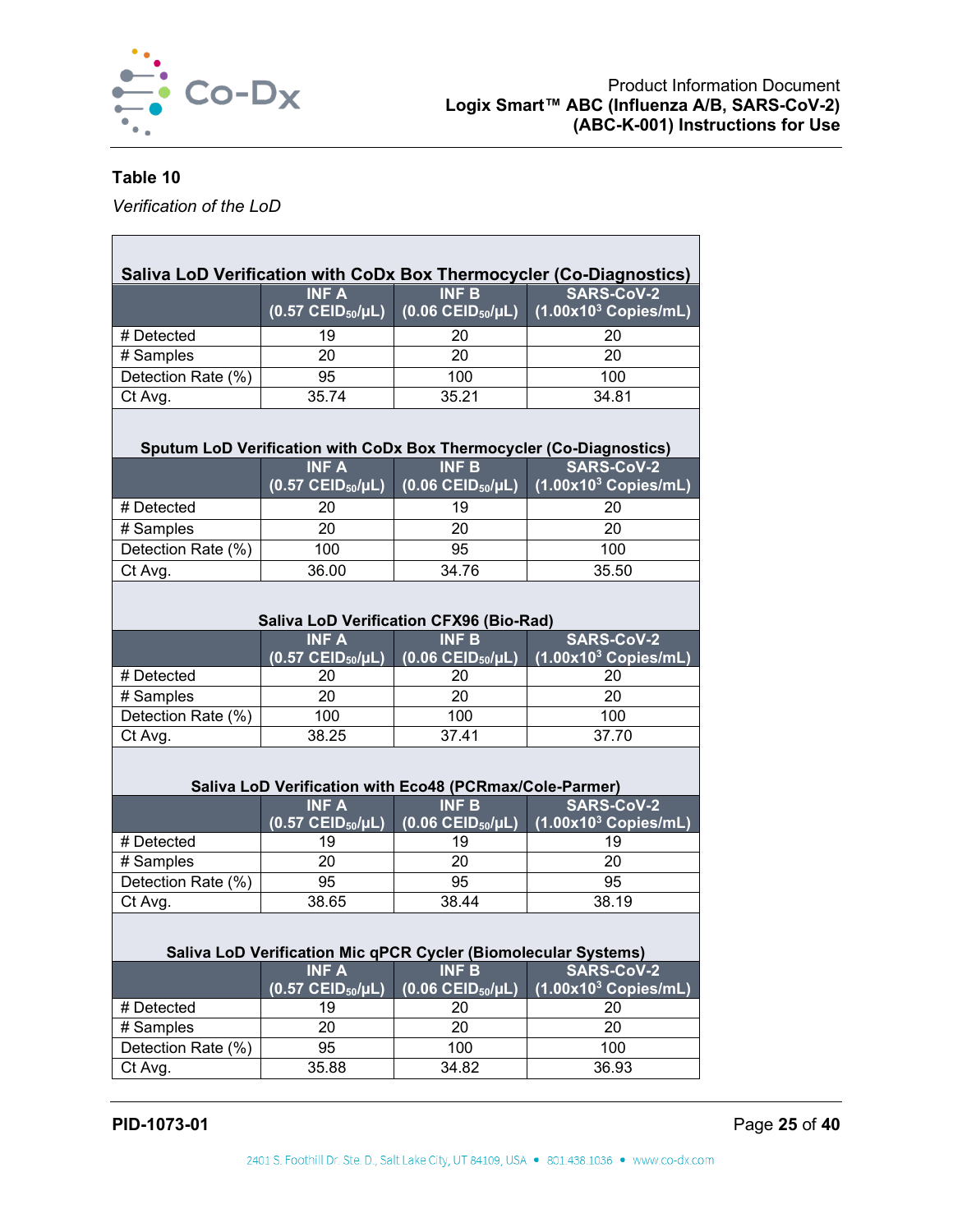

## <span id="page-26-0"></span>**11.3 Analytical Specificity – Inclusivity**

11.3.1 In Silico Inclusivity for SARS-CoV-2

An alignment was performed with the oligonucleotide CoPrimer sequences of the COVID-19 CoPrimers with all publicly available nucleic acid sequences for SARS-CoV-2 in GenBank, as well as the GISAID database to demonstrate the predicted inclusivity of the Logix Smart ABC (Influenza A/B, SARS-CoV-2).

Co-Diagnostics has been performing consistent reviews of the sequence alignment to monitor the sequence conservation by analyzing phylogenic mutation genomic data pulled by NextStrain from the GISAID database. The first alignment was performed on 4-Feb-2020 with posterior queries performed on March, April, May, and June, July, August, September, and October. Partial and cumulative results are displayed. Sequences were obtained from

<https://github.com/nextstrain/ncov/blob/master/data/metadata.tsv>

See [Table 11](#page-27-0) for the in-silico analysis history.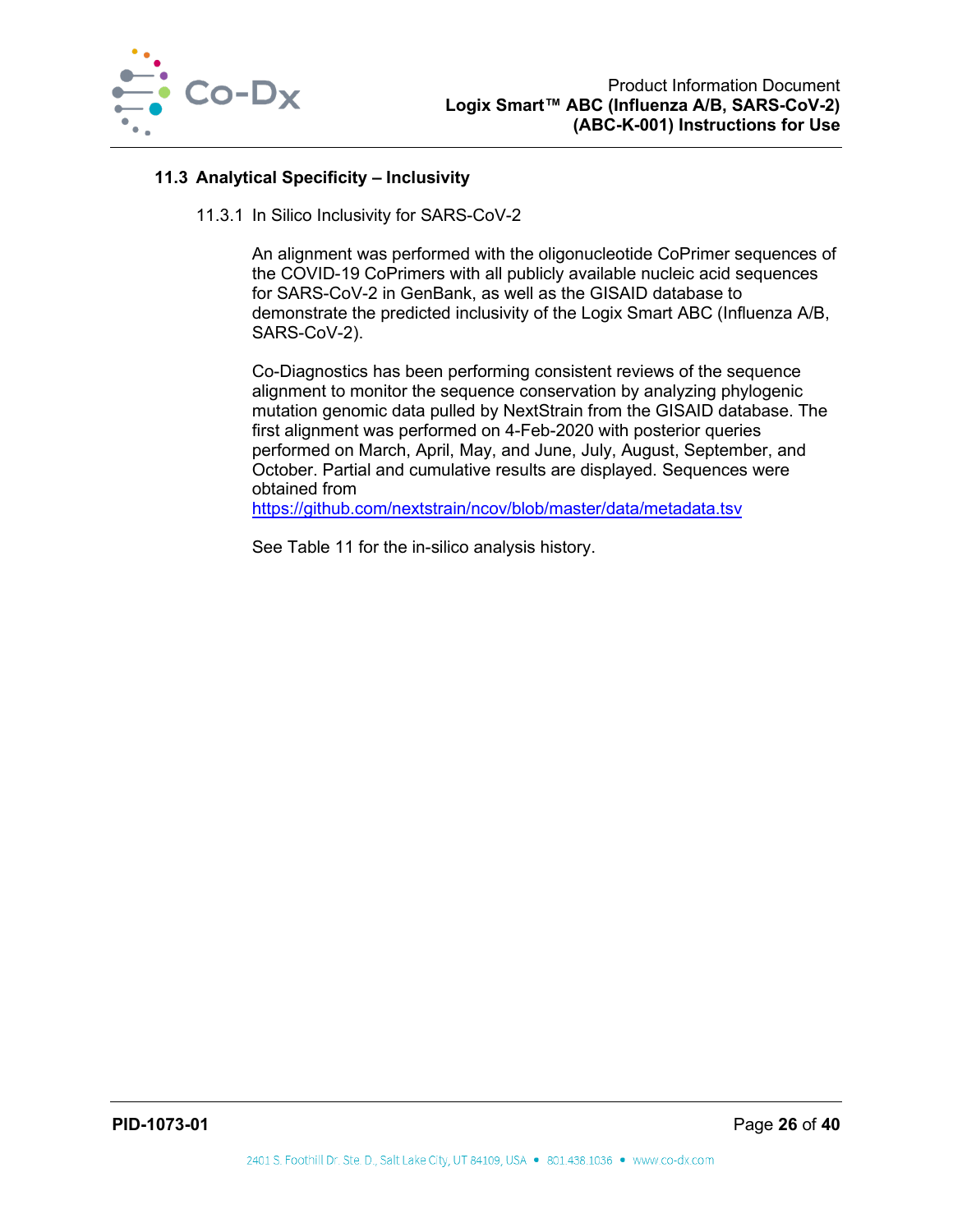

## <span id="page-27-0"></span>**Table 11**

*In Silico Analysis History*

| Date of<br>CoDx's<br><b>Analysis</b><br>for RdRp<br><b>Marker</b>   | <b>SARS-CoV-</b><br>2 samples<br>analyzed<br>(number of<br>sequences<br>in the<br>analyzed<br>subsample) | <b>Sequences in</b><br>the pool with<br>100% homology    | <b>Single nucleotide</b><br>mutation events:<br><b>Sequences with 1</b><br>mismatch on<br>CoDx target (98%<br>homology) | Double nucleotide<br>mutation events:<br>Sequences with 2+<br>mismatches on<br>CoDx target (95%<br>homology) | <b>Multiple</b><br>nucleotide<br>mutation events:<br><b>Sequences with</b><br>3+ mismatches on<br>CoDx target <95%<br>homology) |
|---------------------------------------------------------------------|----------------------------------------------------------------------------------------------------------|----------------------------------------------------------|-------------------------------------------------------------------------------------------------------------------------|--------------------------------------------------------------------------------------------------------------|---------------------------------------------------------------------------------------------------------------------------------|
| 27-Jan-20                                                           | 14                                                                                                       | 14(100%)                                                 | $0(0\%)$                                                                                                                | $0(0\%)$                                                                                                     | $0(0\%)$                                                                                                                        |
| 4-Feb-20                                                            | $\overline{53}$                                                                                          | 53 (100%)                                                | $0(0\%)$                                                                                                                | $0(0\%)$                                                                                                     | $0(0\%)$                                                                                                                        |
| 17-Mar-20                                                           | 571                                                                                                      | 570 (99.8%)                                              | $1(0.2\%)$                                                                                                              | $0(0\%)$                                                                                                     | $0(0\%)$                                                                                                                        |
| 6-Apr-20                                                            | 3639                                                                                                     | 3634 (99.86%)                                            | 5(0.14%)                                                                                                                | $0(0\%)$                                                                                                     | $0(0\%)$                                                                                                                        |
| 4-May-20                                                            | 4468                                                                                                     | 4459 (99.80%)                                            | $9(0.2\%)$                                                                                                              | $0(0\%)$                                                                                                     | $0(0\%)$                                                                                                                        |
| $3 - Jun-20$                                                        | 4558                                                                                                     | 4537 (99.54%)                                            | 21(0.46%)                                                                                                               | $0(0\%)$                                                                                                     | $0(0\%)$                                                                                                                        |
| $6$ -Jul-20                                                         | 11361                                                                                                    | 11328 (99.71%)                                           | 33 (0.29%)                                                                                                              | $0(0\%)$                                                                                                     | $0(0\%)$                                                                                                                        |
| 10-Aug-20                                                           | 22054                                                                                                    | 22012 (99.81%)                                           | 42 (0.19%)                                                                                                              | $0(0\%)$                                                                                                     | $0(0\%)$                                                                                                                        |
| 9-Sep-20                                                            | 4417                                                                                                     | 4394 (99.48%)                                            | 23 (0.52%)                                                                                                              | $0(0\%)$                                                                                                     | $0(0\%)$                                                                                                                        |
| 12-Oct-20                                                           | 5139                                                                                                     | 5114 (99.51%)                                            | 25(0.49%)                                                                                                               | $0(0\%)$                                                                                                     | $0(0\%)$                                                                                                                        |
| Date of<br>CoDx's<br><b>Analysis</b><br>for gene E<br><b>Marker</b> | <b>SARS-CoV-</b><br>2 samples<br>analyzed<br>number of<br>sequences<br>in analyzed<br>subsample          | <b>Sequences in</b><br>the pool with<br>100%<br>homology | <b>Single nucleotide</b><br>mutation events:<br><b>Sequences with 1</b><br>mismatch on<br>CoDx target (98%<br>homology) | Double nucleotide<br>mutation events:<br>Sequences with 2+<br>mismatches on<br>CoDx target (95%<br>homology) | <b>Multiple</b><br>nucleotide<br>mutation events:<br><b>Sequences with</b><br>3+ mismatches on<br>CoDx target <95%<br>homology) |
| 4-Feb-20                                                            | 53                                                                                                       | 53 (100%)                                                | $0(0\%)$                                                                                                                | $0(0\%)$                                                                                                     | $0(0\%)$                                                                                                                        |
| 9-Sep-20                                                            | 4417                                                                                                     | 4400 (99.62%)                                            | 14 (0.32%)                                                                                                              | 2(0.05%)                                                                                                     | $1(0.2\%)$                                                                                                                      |
| 12-Oct-20                                                           | 5139                                                                                                     | 5126 (99.96%)                                            | 11 (0.21%)                                                                                                              | $0(0\%)$                                                                                                     | $2(0.04\%)$                                                                                                                     |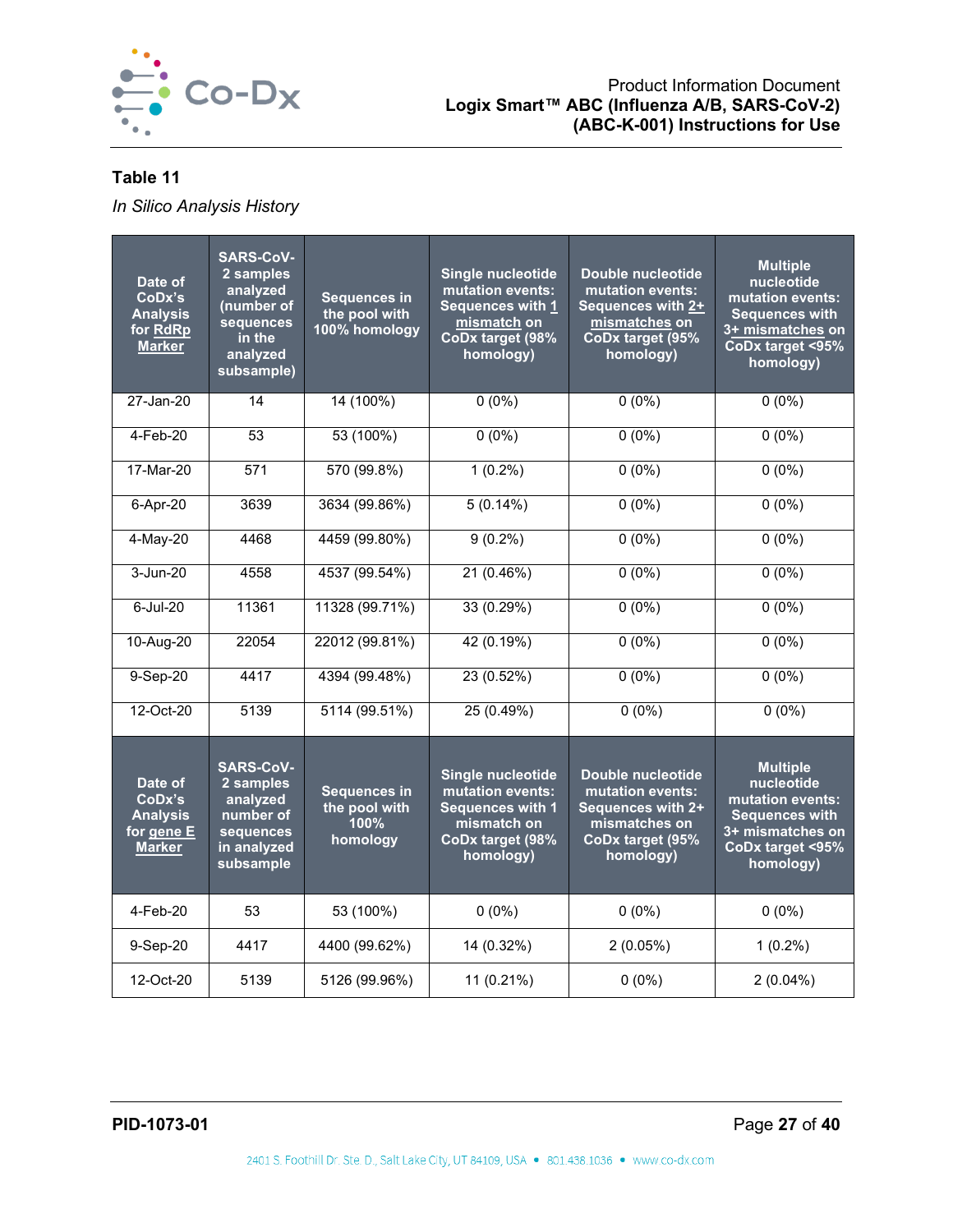

Each marker in Logix Smart ABC is expected to detect strains with a single mismatch without difficulty. At 2 mismatches, each marker in Logix Smart ABC is expected to detect with significant Cq delay. Events of 3+ mismatches are expected to lead to no detection by that marker. To maintain 99%+ expected sensitivity for both markers, 99%+ of the sampled sequences should maintain less than three mismatches on either marker. To maintain 99%+ expected sensitivity for either marker, 99%+ of the sampled sequences should main should maintain <3 mismatches on both markers.

The alignment data and posterior updated analyses have shown less than three mismatches for both the forward and reverse CoPrimers on 100% of sequences for the RdRp marker and 99.96% of sequences for the E-Gene marker in the NextStrain Global Subsampling of the GISAID database. Therefore, there is a ~0.04% prediction of false-negative results for the E-Gene marker alone and no prediction of false-negative results for both markers together based upon the available data.

#### 11.3.2 In Silico Inclusivity for Influenza A/B

An alignment was performed with the oligonucleotide CoPrimer sequences of the Influenza A and Influenza B CoPrimer sets with all sequences from the Influenza Research Database (restricted to human hosts) as of 02-Jul-2020 (Influenza A) and 21-Jul-2020 (Influenza B) to demonstrate the predicted inclusivity of the Logix Smart ABC (Influenza A/B, SARS-CoV-2). See [Table 12](#page-28-0) for the in-silico analysis history for Influenza A and Influenza B.

## <span id="page-28-0"></span>**Table 12**

*In Silico Analysis History for Influenza A and Influenza B*

| Date of<br>CoDx's<br><b>Analysis for</b><br><b>Influenza A</b><br>gene M'<br>marker | <b>CoPrimer</b><br>set | <b>Influenza A</b><br>(number of<br>sequences<br>in analyzed<br>subsample) | <b>Sequences</b><br>in the pool<br>with 100%<br>homology | <b>Single nucleotide</b><br>mutation events:<br><b>Sequences with 1</b><br>mismatch on<br>CoDx target (98%<br>homology) | Double nucleotide<br>mutation events:<br>Sequences with 2+<br>mismatches on<br>CoDx target (95%<br>homology) | <b>Multiple nucleotide</b><br>mutation events:<br>Sequences with 3+<br>mismatches on<br>CoDx target <95%<br>homology)             |
|-------------------------------------------------------------------------------------|------------------------|----------------------------------------------------------------------------|----------------------------------------------------------|-------------------------------------------------------------------------------------------------------------------------|--------------------------------------------------------------------------------------------------------------|-----------------------------------------------------------------------------------------------------------------------------------|
| 02-Jul-20                                                                           | Forward                | 41,352                                                                     | 40.851<br>(98.79%)                                       | 488 (1.18%)                                                                                                             | 13 (0.03%)                                                                                                   | $0(0\%)$                                                                                                                          |
| 02-Jul-20                                                                           | Reverse                | 41,352                                                                     | 38.763<br>(93.74%)                                       | 2,449 (5.92%)                                                                                                           | 133 (0.32%)                                                                                                  | $7(0.02\%)$                                                                                                                       |
| Date of<br>CoDx's<br><b>Analysis for</b><br>Influenza B<br>gene NS<br>marker        | <b>CoPrimer</b><br>set | Influenza B<br>(number of<br>sequences<br>in analyzed<br>subsample)        | <b>Sequences</b><br>in the pool<br>with 100%<br>homology | <b>Single nucleotide</b><br>mutation events:<br>Sequences with 1<br>mismatch on<br>CoDx target (98%<br>homology)        | Double nucleotide<br>mutation events:<br>Sequences with 2+<br>mismatches on<br>CoDx target (95%<br>homology) | <b>Multiple nucleotide</b><br>mutation events:<br>Sequences with 3 <sup>+</sup><br>mismatches on<br>CoDx target <95%<br>homology) |
| 21-Jul-20                                                                           | Forward                | 12,385                                                                     | 11.764<br>(94.99%)                                       | 616 (4.97%)                                                                                                             | $5(0.04\%)$                                                                                                  | $0(0\%)$                                                                                                                          |
| 21-Jul-20                                                                           | Reverse                | 12,385                                                                     | 12,155                                                   | 224 (1.81%)                                                                                                             | 6(0.05%)                                                                                                     | $0(0\%)$                                                                                                                          |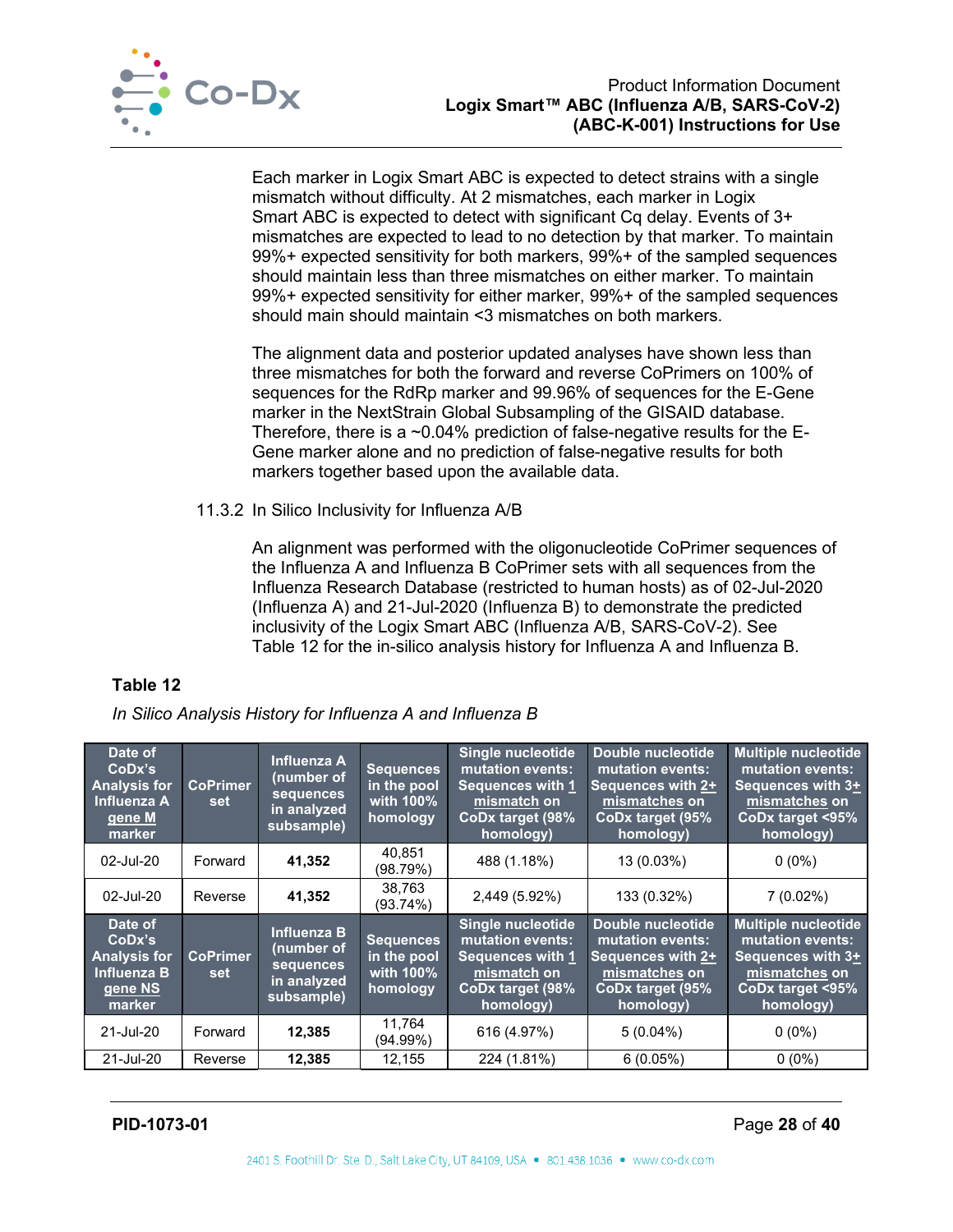

|  | $(98.14\%)$ |                                                                                                     |  |
|--|-------------|-----------------------------------------------------------------------------------------------------|--|
|  |             | The in-silico analysis predicts that the Logix Smart ABC's Influenza A marker is expected to detect |  |

>99.66% of the available sequenced Influenza A and Influenza B markers are expected to detect >99.91% of the available sequenced Influenza B. This lower bound was found by adding up the total number of sequences that could have 3+ combined mismatches on the Forward and Reverse by assuming the maximum possible number of mismatches on the opposite CoPrimer. The actual number of combinations will be lower and therefore the percentage of strains expected to be successfully detected is higher than the above-quoted numbers.

#### 11.3.3 Wet-Test Inclusivity for SARS-CoV-2 and Influenza A

Inclusivity wet testing was performed to confirm that the Logix Smart ABC can detect multiple strains/isolates of the targets See [Table 13](#page-29-1) for the results. Testing was performed by spiking negative saliva extract at 9x, 3x, and 1x LoD, run in quadruplicate. Due to the lack of available reference material the Infuenza B inclusivity wet test has not been performed at this moment.

#### <span id="page-29-1"></span>**Table 13**

<span id="page-29-0"></span>

| <b>SARS-CoV-2</b>       |                      |                |           |                                     |         |
|-------------------------|----------------------|----------------|-----------|-------------------------------------|---------|
| <b>Strain/Isolate</b>   | <b>Concentration</b> | # Detected     | # Samples | <b>Detection</b><br><b>Rate (%)</b> | Ct avg. |
|                         | 9x LoD               | 4              | 4         | 100.00                              | 32.84   |
| <b>Spanish Isolate</b>  | 3x LoD               | 4              | 4         | 100.00                              | 34.46   |
|                         | 1x LoD               | 4              | 4         | 100.00                              | 37.31   |
|                         | 9x LoD               | 4              | 4         | 100.00                              | 34.98   |
| Germany/BavPat1/2020    | 3x LoD               | 4              | 4         | 100.00                              | 36.44   |
|                         | 1x LoD               | $\overline{2}$ | 4         | 50.00                               | 35.67   |
|                         | 9x LoD               | 4              | 4         | 100.00                              | 32.17   |
| Italy-INMI1             | $3x$ LoD             | 4              | 4         | 100.00                              | 33.62   |
|                         | 1x LoD               | 4              | 4         | 100.00                              | 35.95   |
|                         |                      | Influenza A    |           |                                     |         |
| <b>Strain/Isolate</b>   | <b>Concentration</b> | # Detected     | # Samples | <b>Detection</b><br><b>Rate (%)</b> | Ct avg. |
|                         | 9x LoD               | 4              | 4         | 100.00                              | 35.54   |
| H1 (A/Brisbane/59/2007) | 3x LoD               | 4              | 4         | 100.00                              | 36.06   |
|                         | 1x LoD               | $\overline{2}$ | 4         | 50.00                               | 37.41   |
|                         | 9x LoD               | 4              | 4         | 100.00                              | 33.49   |
| H3 (A/Perth/16/2009)    | $3x$ LoD             | 4              | 4         | 100.00                              | 35.08   |
|                         | 1x LoD               | 3              | 4         | 75.00                               | 36.94   |

*Logix Smart ABC Inclusivity Testing Results*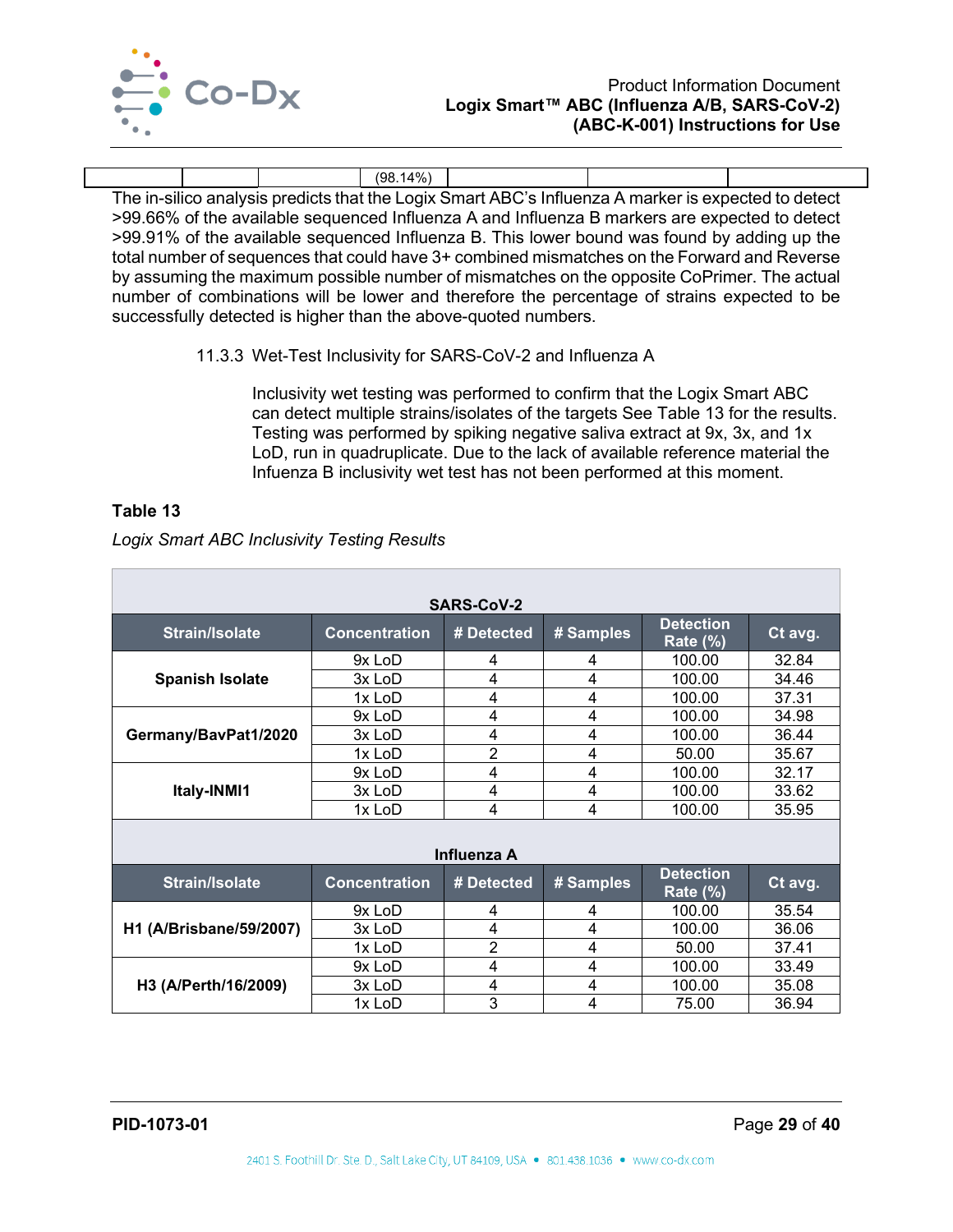

## **11.4 Analytical Specificity – Cross-Reactivity – Exclusivity**

11.4.1 In Silico Cross Reactivity for SARS-CoV-2

*In silico* Analysis BLASTn analysis queries of the SARS-CoV-2 CoPrimers were performed against public domain nucleotide sequences. The database search parameters were as follows: 1) The nucleotide collection consists of GenBank+EMBL+DDBJ+PDB+RefSeq sequences, but excludes EST, STS, GSS, WGS, TSA, patent sequences as well as phase 0, 1, and 2 HTGS sequences and sequences longer than 100Mb; 2) The database is nonredundant. Identical sequences have been merged into one entry, while preserving the accession, GI, title and taxonomy information for each entry; 3) Database is reviewed consistently to detect potential mutations in the SARS-CoV-2, Influenza A, and Influenza B targeted regions; 4) The search parameters automatically adjust for short input sequences and the expect threshold is 1000; 5) The match and mismatch scores are 1 and -3, respectively; 6) The penalty to create and extend a gap in an alignment is 5 and 2 respectively. 7) BLASTn was run individually for every organism requested listed in [Table 14,](#page-31-0) the list contains microorganisms relevant to the respiratory infections present in oral and samples.

It is expected that the *E* gene marker will efficiently amplify many strains of both Bat SARS-like coronavirus as well as SARS-CoV. It is not expected that the *E* gene marker will cross-amplify with any other coronaviruses, human microflora, or any other organisms that have been sequenced in the NCBI database.

CoPrimers have a slightly different cross-reactivity risk profile than traditional primers. Due to the low Tm's of the Priming and Capture sequences, CoPrimers are more susceptible to mismatches (Satterfield, 2014). Internal experiments show that a single mismatch on either forward or reverse causes a noticeable delay in amplification, with more mismatches causing significant suppression of signal. 3+ mismatches on the forward and reverse combined are expected to result in no detectable amplification.

The results suggest that the **Logix Smart  ABC (Influenza A/B, SARS-COV-2)** does not cross-react to any of the non-target organisms that were tested in the wet test or *in silico* analysis. The negative samples did not show any amplification, therefore, no false positives occurred due to crossreactivity. Positive samples in the presence of non-target organism genetic material in most cases did not reduce the ability of the **Logix ABC (Influenza A/B, SARS-COV-2)** to produce positive results.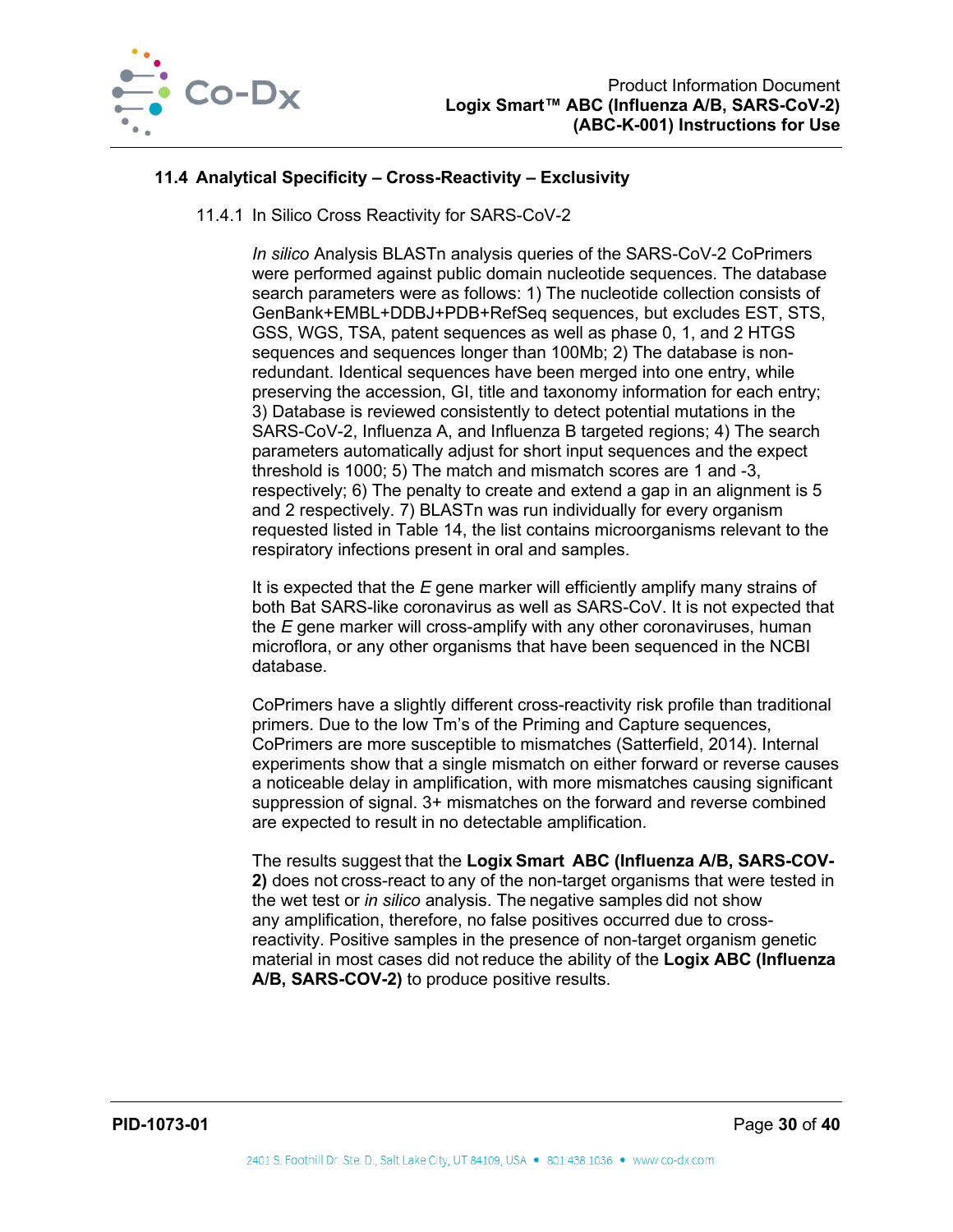

## <span id="page-31-0"></span>**Table 14**

*Microorganism Included in the Cross-Reactivity In Silico Assessment*

| <b>High priority pathogens from</b><br>the same genetic family | <b>High priority organisms likely</b><br>in the circulating area                                    | Other microorganisms of<br>importance |
|----------------------------------------------------------------|-----------------------------------------------------------------------------------------------------|---------------------------------------|
| Human coronavirus 229E                                         | Adenovirus                                                                                          | Influenza C                           |
| Human coronavirus OC43                                         | Human Metapneumovirus<br>(hMPV)                                                                     | Parechovirus                          |
| Human coronavirus HKU1                                         | Parainfluenza virus 1-4                                                                             | Corynebacterium diphtheriae           |
| Human coronavirus NL63                                         | Influenza A & B                                                                                     | Legionella non-pneumophila            |
| <b>SARS-coronavirus</b>                                        | Enterovirus                                                                                         | Bacillus anthracis (Anthrax)          |
| <b>MERS-coronavirus</b>                                        | Respiratory syncytial virus                                                                         | Moraxella catarrhalis                 |
|                                                                | Rhinovirus                                                                                          | Neisseria elongata                    |
|                                                                | Chlamydia pneumoniae                                                                                | Neisseria meningitides                |
|                                                                | Haemophilus Influenza                                                                               | Leptospirosis                         |
|                                                                | Legionella pneumophila                                                                              | Chlamydia psittaci                    |
|                                                                | Mycobacterium tuberculosis                                                                          | Coxiella burnetii (Q-Fever)           |
|                                                                | Streptococcus pneumoniae                                                                            | Staphylococcus aureus                 |
|                                                                | Streptococcus pyogenes                                                                              |                                       |
|                                                                | Bordetella pertussis                                                                                |                                       |
|                                                                | Mycoplasma pneumoniae                                                                               |                                       |
|                                                                | Pneumocystis jirovecii (PJP)                                                                        |                                       |
|                                                                | Pooled human nasal wash - to<br>represent diverse microbial flora<br>in the human respiratory tract |                                       |
|                                                                | Candida albicans                                                                                    |                                       |
|                                                                | Pseudomonas aeruginosa                                                                              |                                       |
|                                                                | Staphylococcus epidermidis                                                                          |                                       |
|                                                                | Staphylococcus salivarius                                                                           |                                       |

11.4.2 In Silico Cross Reactivity for Influenza A/B

- 11.4.3 Significant homology is defined as 3 or fewer mismatches on a single Forward or Reverse CoPrimer.
	- $\triangleright$  Influenza A Forward CoPrimer:
		- No significant homology found with any non-influenza A organisms.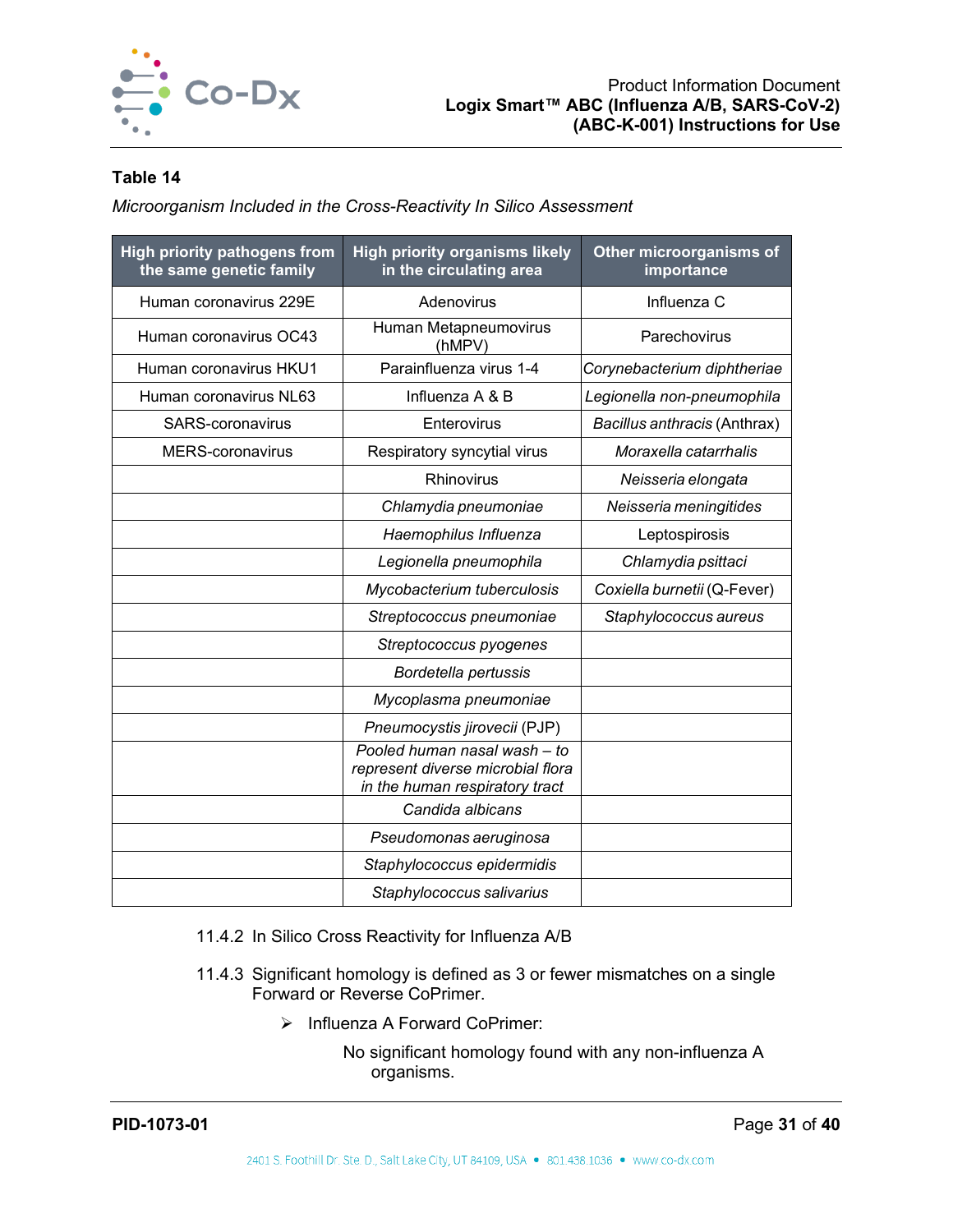

> Influenza A Reverse CoPrimer:

No significant homology found with any non-influenza A organisms.

 $\triangleright$  Influenza B Forward CoPrimer:

No significant homology found with any non-influenza B organisms.

> Influenza B Reverse CoPrimer:

No significant homology found with any non-influenza B organisms.

It is not expected that either the Influenza A or the Influenza B markers will cross-amplify with any other human microflora or any other organisms that have been sequenced in the NCBI database.

#### <span id="page-32-0"></span>11.4.4 Wet-Test Exclusivity

Exclusivity wet testing was performed to confirm that the **Logix Smart ABC** does not cross react with non-target organisms. The test was performed by spiking negative sputum or saliva, with non-target organisms, or the nontarget organism's extracted genome. The materials that were already extracted were spiked post extraction. Non-target organisms were spiked in at a final concentration of 1e4 copies/rxn (1e6 copies/mL) and run in duplicate. Additionally, to verify that the presence of non-target genomic DNA/RNA does not affect the ability to detect SARS-CoV-2, non-target organisms were spiked in at a final concentration of 1e4 copies/rxn (1e6 copies/mL) and the AMPLIRUN® RNA Controls for the Influenza A, Influenza B, and SARS-CoV-2 was spiked in at 5x LoD and run in triplicate.

The data generated from the specificity-exclusivity runs are summarized below in [Table 15.](#page-33-1) Based on the results, the presence of the non-target organism's genomic material did not significantly affect the amplification of either the *RdRp* target or the *E* gene target  $\geq$  2 Cq. Additionally, there was no amplification in the reactions that included only the non-target organism, including the SARS-CoV-1 (2003) which has showed some cross-reactivity *in silico* analysis.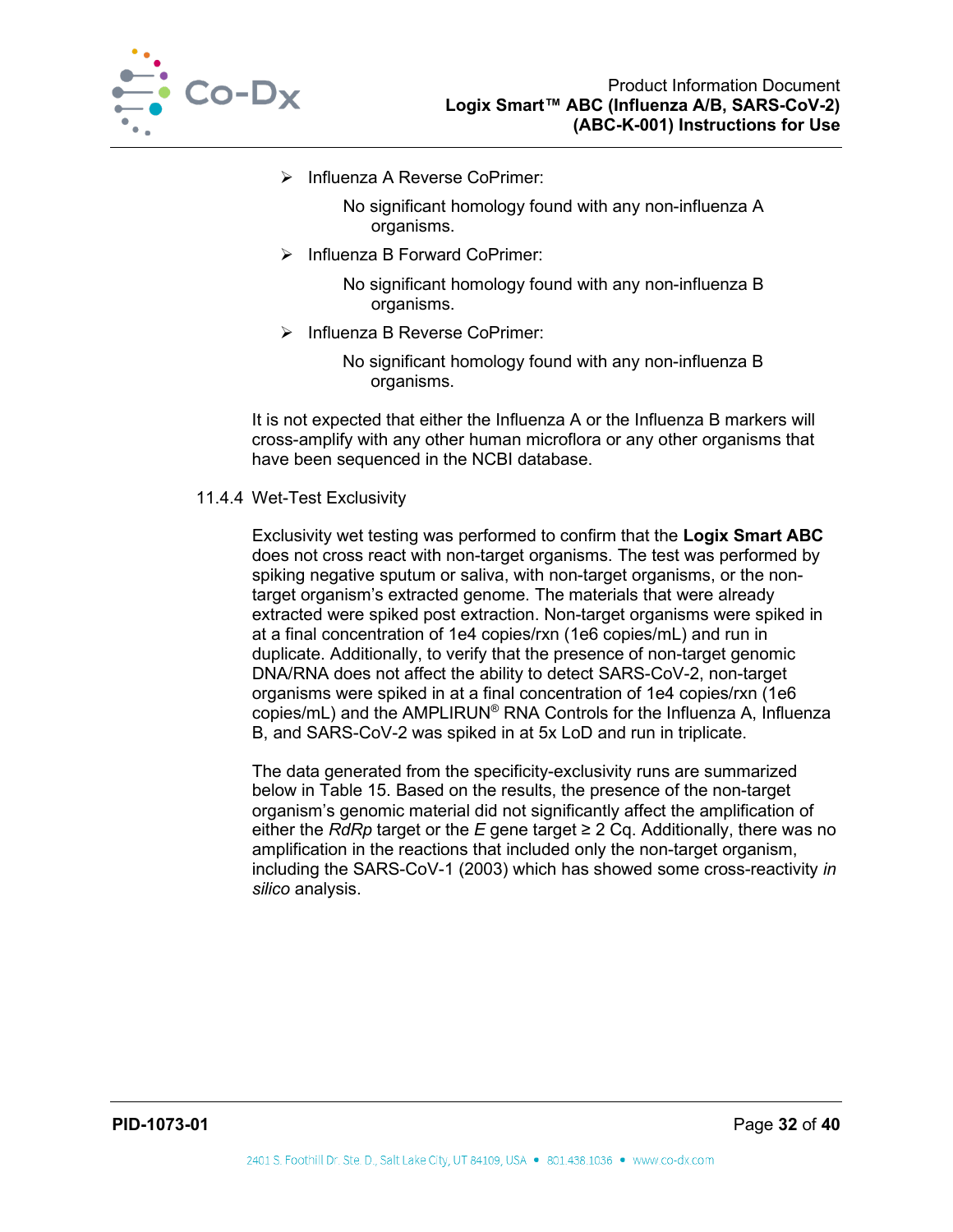

## <span id="page-33-1"></span>**Table 15**

*Logix Smart ABC (Influenza A/B, SARS-CoV-2) Exclusivity Testing*

|                              | <b>Influenza A</b> | <b>Influenza B</b> | <b>SARS-CoV-2</b> | <b>Negative</b><br><b>Sample</b> |
|------------------------------|--------------------|--------------------|-------------------|----------------------------------|
| Human coronavirus OC43       | Positive           | Positive           | Positive          | Negative                         |
| Human coronavirus HKU1       | Positive           | Positive           | Positive          | Negative                         |
| Human coronavirus NL63       | Positive           | Positive           | Positive          | Negative                         |
| SARS-coronavirus             | Positive           | Positive           | Positive          | Negative                         |
| MERS-coronavirus             | Positive           | Positive           | Positive          | Negative                         |
| Human Metapneumovirus (hMPV) | Positive           | Positive           | Positive          | Negative                         |
| Parainfluenza virus 3        | Positive           | Positive           | Positive          | Negative                         |
| Influenza A                  | Positive           | Positive           | Positive          | Negative                         |
| Influenza B                  | Positive           | Positive           | Positive          | Negative                         |
| Enterovirus (e.g., EV68)     | Positive           | Positive           | Positive          | Negative                         |
| Respiratory syncytial virus  | Positive           | Positive           | Positive          | Negative                         |
| Rhinovirus                   | Positive           | Positive           | Positive          | Negative                         |
| Chlamydia pneumoniae         | Positive           | Positive           | Positive          | Negative                         |
| Haemophilus influenzae       | Positive           | Positive           | Positive          | Negative                         |
| Legionella pneumophila       | Positive           | Positive           | Positive          | Negative                         |
| Mycobacterium tuberculosis   | Positive           | Positive           | Positive          | Negative                         |
| Streptococcus pneumoniae     | Positive           | Positive           | Positive          | Negative                         |
| Streptococcus pyogenes       | Positive           | Positive           | Positive          | Negative                         |
| Bordetella pertussis         | Positive           | Positive           | Positive          | Negative                         |
| Mycoplasma pneumoniae        | Positive           | Positive           | Positive          | Negative                         |
| Pneumocystis jirovecii (PJP) | Positive           | Positive           | Positive          | Negative                         |
| Pooled human nasal wash      | Positive           | Positive           | Positive          | Negative                         |
| Candida albicans             | Positive           | Positive           | Positive          | Negative                         |
| Pseudomonas aeruginosa       | Positive           | Positive           | Positive          | Negative                         |
| Staphylococcus epidermidis   | Positive           | Positive           | Positive          | Negative                         |
| Streptococcus salivarius     | Positive           | Positive           | Positive          | Negative                         |

#### <span id="page-33-0"></span>**11.5 Clinical Evidence**

The clinical evidence was established by a mix of clinical samples with complimentary contrived samples on a total of 90 randomized samples. Of those, 30 were remnant SARS-CoV-2 positive clinical samples, 30 negative clinical samples, 15 contrived Influenza A positive samples, and 15 contrived Influenza B positive samples. The contrived samples were prepared using reference material spiked into confirmed negative clinical matrix.

> Influenza A: A/New Caledonia/20/1999 (H1N1) strain (BEI Resources, catalog # NR-41799).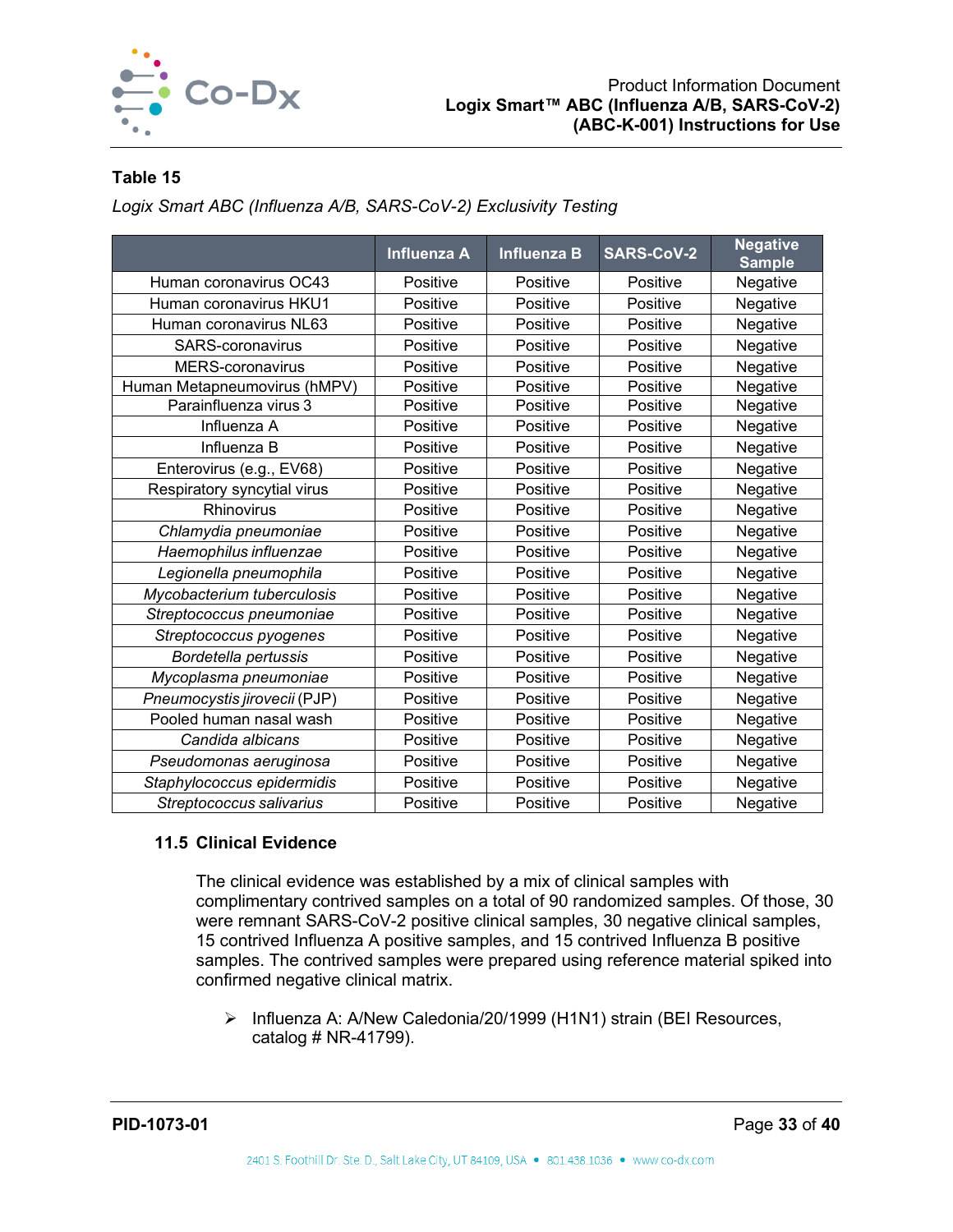

 $\triangleright$  Influenza B Virus: B/Malaysia/2506/2004 strain (BEI Resources, catalog # NR-12280).

The contrived samples were made at a variety of concentrations from ~3x LoD to ~4000x LoD. All of the samples were then extracted with the QIAamp Viral RNA Mini Kit (Qiagen, catalog number 52904/52906) and tested with the **Logix Smart ABC** test kit. For comparator assay, one CE Marking registered/EUA-authorized and another EUA-authorized test was comparator for SARS-CoV-2, for the contrived Influenza samples the comparator was an in-house procedure. There was one discrepant result with an overall agreement of 98.89%. The data is summarized in [Table 16.](#page-34-0)

## <span id="page-34-0"></span>**Table 16**

| <b>Sample</b>  | <b>Results Call</b> | <b>Sample Key</b> | <b>Results</b><br>Match? | <b>Sample</b> | <b>Results Call</b> | <b>Sample Key</b> | <b>Results</b><br>Match? |
|----------------|---------------------|-------------------|--------------------------|---------------|---------------------|-------------------|--------------------------|
| 1              | Negative            | Negative          | Yes                      | 46            | Negative            | Negative          | Yes                      |
| $\overline{2}$ | Influenza B         | Influenza B       | Yes                      | 47            | Negative            | Negative          | Yes                      |
| 3              | Influenza B         | Influenza B       | Yes                      | 48            | Influenza B         | Influenza B       | Yes                      |
| $\overline{4}$ | SARS-CoV-2          | SARS-CoV-2        | Yes                      | 49            | SARS-CoV-2          | SARS-CoV-2        | Yes                      |
| 5              | Influenza B         | Influenza B       | Yes                      | 50            | SARS-CoV-2          | SARS-CoV-2        | Yes                      |
| 6              | Negative            | Negative          | Yes                      | 51            | Influenza A         | Influenza A       | Yes                      |
| $\overline{7}$ | Negative            | Negative          | Yes                      | 52            | SARS-CoV-2          | SARS-CoV-2        | Yes                      |
| 8              | SARS-CoV-2          | SARS-CoV-2        | Yes                      | 53            | SARS-CoV-2          | SARS-CoV-2        | Yes                      |
| 9              | Influenza A         | Influenza A       | Yes                      | 54            | Influenza B         | Influenza B       | Yes                      |
| 10             | Influenza A         | Influenza A       | Yes                      | 55            | Negative            | Negative          | Yes                      |
| 11             | SARS-CoV-2          | SARS-CoV-2        | Yes                      | 56            | SARS-CoV-2          | SARS-CoV-2        | Yes                      |
| 12             | Negative            | Negative          | Yes                      | 57            | Influenza B         | Influenza B       | Yes                      |
| 13             | Negative            | Negative          | Yes                      | 58            | Influenza A         | Influenza A       | Yes                      |
| 14             | SARS-CoV-2          | SARS-CoV-2        | Yes                      | 59            | SARS-CoV-2          | SARS-CoV-2        | Yes                      |
| 15             | Influenza B         | Influenza B       | Yes                      | 60            | SARS-CoV-2          | SARS-CoV-2        | Yes                      |
| 16             | Negative            | Negative          | Yes                      | 61            | Influenza A         | Influenza A       | Yes                      |
| 17             | Negative            | Negative          | Yes                      | 62            | SARS-CoV-2          | SARS-CoV-2        | Yes                      |
| 18             | Negative            | Negative          | Yes                      | 63            | Influenza B         | Influenza B       | Yes                      |
| 19             | Influenza A         | Influenza A       | Yes                      | 64            | Negative            | Influenza A       | <b>No</b>                |
| 20             | SARS-CoV-2          | SARS-CoV-2        | Yes                      | 65            | Influenza B         | Influenza B       | Yes                      |
| 21             | SARS-CoV-2          | SARS-CoV-2        | Yes                      | 66            | SARS-CoV-2          | SARS-CoV-2        | Yes                      |
| 22             | SARS-CoV-2          | SARS-CoV-2        | Yes                      | 67            | Negative            | Negative          | Yes                      |
| 23             | Negative            | Negative          | Yes                      | 68            | Negative            | Negative          | Yes                      |
| 24             | Influenza A         | Influenza A       | Yes                      | 69            | Influenza A         | Influenza A       | Yes                      |
| 25             | Influenza A         | Influenza A       | Yes                      | 70            | Influenza B         | Influenza B       | Yes                      |

*Clinical Study with Results for 90 Randomized Samples*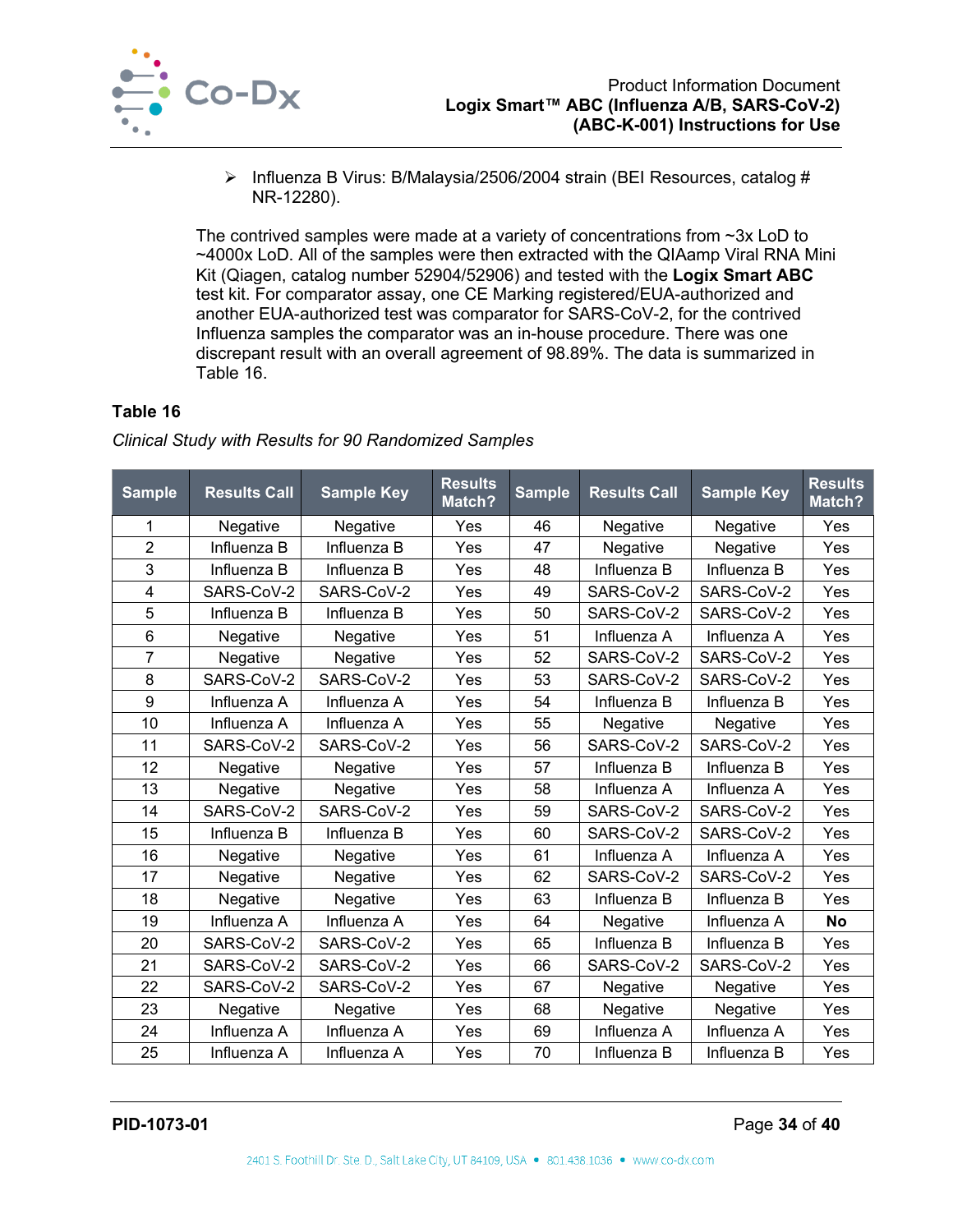

## Product Information Document **Logix Smart™ ABC (Influenza A/B, SARS-CoV-2) (ABC-K-001) Instructions for Use**

| <b>Sample</b> | <b>Results Call</b> | <b>Sample Key</b> | <b>Results</b><br>Match? | <b>Sample</b> | <b>Results Call</b> | <b>Sample Key</b> | <b>Results</b><br>Match? |
|---------------|---------------------|-------------------|--------------------------|---------------|---------------------|-------------------|--------------------------|
| 26            | Influenza B         | Influenza B       | Yes                      | 71            | SARS-CoV-2          | SARS-CoV-2        | Yes                      |
| 27            | Influenza A         | Influenza A       | Yes                      | 72            | Negative            | Negative          | Yes                      |
| 28            | Influenza B         | Influenza B       | Yes                      | 73            | SARS-CoV-2          | SARS-CoV-2        | Yes                      |
| 29            | SARS-CoV-2          | SARS-CoV-2        | Yes                      | 74            | Negative            | Negative          | Yes                      |
| 30            | SARS-CoV-2          | SARS-CoV-2        | Yes                      | 75            | Negative            | Negative          | Yes                      |
| 31            | Influenza A         | Influenza A       | Yes                      | 76            | Influenza A         | Influenza A       | Yes                      |
| 32            | SARS-CoV-2          | SARS-CoV-2        | Yes                      | 77            | SARS-CoV-2          | SARS-CoV-2        | Yes                      |
| 33            | Negative            | Negative          | Yes                      | 78            | Negative            | Negative          | Yes                      |
| 34            | Negative            | Negative          | Yes                      | 79            | Negative            | Negative          | Yes                      |
| 35            | Influenza A         | Influenza A       | Yes                      | 80            | SARS-CoV-2          | SARS-CoV-2        | Yes                      |
| 36            | SARS-CoV-2          | SARS-CoV-2        | Yes                      | 81            | Negative            | Negative          | Yes                      |
| 37            | SARS-CoV-2          | SARS-CoV-2        | Yes                      | 82            | SARS-CoV-2          | SARS-CoV-2        | Yes                      |
| 38            | SARS-CoV-2          | SARS-CoV-2        | Yes                      | 83            | Influenza B         | Influenza B       | Yes                      |
| 39            | Negative            | Negative          | Yes                      | 84            | Negative            | Negative          | Yes                      |
| 40            | SARS-CoV-2          | SARS-CoV-2        | Yes                      | 85            | Negative            | Negative          | Yes                      |
| 41            | Negative            | Negative          | Yes                      | 86            | Negative            | SARS-CoV-2        | <b>No</b>                |
| 42            | Negative            | Negative          | Yes                      | 87            | Negative            | Negative          | Yes                      |
| 43            | Influenza B         | Influenza B       | Yes                      | 88            | Negative            | Negative          | Yes                      |
| 44            | Influenza A         | Influenza A       | Yes                      | 89            | Negative            | Negative          | Yes                      |
| 45            | SARS-CoV-2          | SARS-CoV-2        | Yes                      | 90            | Influenza B         | Influenza B       | Yes                      |

11.5.1 Diagnostic Accuracy

The number of true positives, false positives, true negatives, and false negatives were collected and sued to calculate the sensitivity, specificity, accuracy, positive predictive value (PPV), negative predictive value (NPV), and Matthews correlation coefficient (MCC) were calculated from the totals. See [Table 17.](#page-36-1)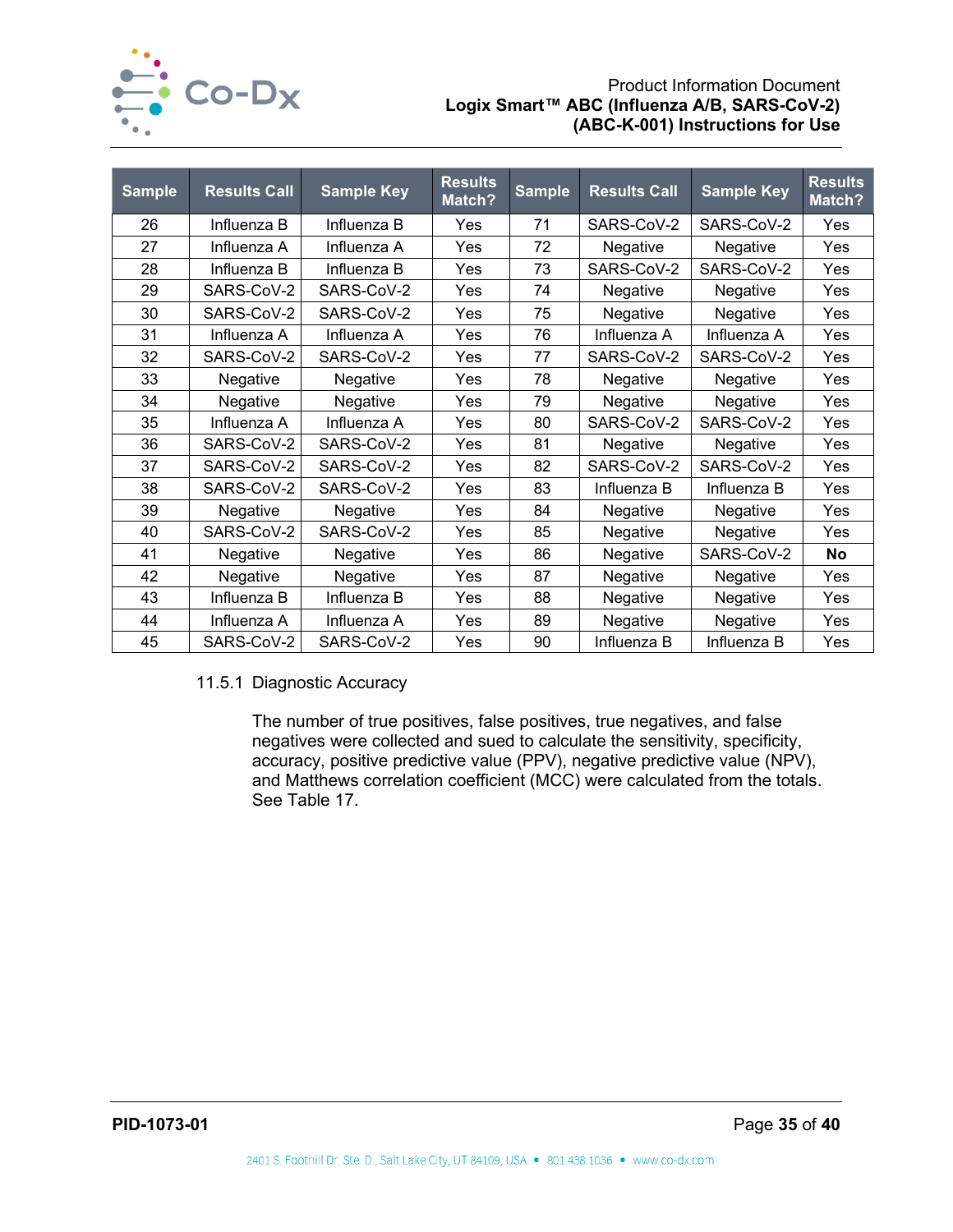

## <span id="page-36-1"></span>**Table 17**

*Diagnostic Accuracy of Logix Smart ABC (Influenza A/B, SARS-CoV-2)*

<span id="page-36-0"></span>

| <b>Influenza A</b>             |        | <b>Influenza B</b>             |              | <b>SARS-CoV-2</b>              |              |
|--------------------------------|--------|--------------------------------|--------------|--------------------------------|--------------|
| <b>True Negatives</b><br>(TN)  | 30     | <b>True Negatives</b><br>(TN)  | 30           | <b>True Negatives</b><br>(TN)  | 30           |
| <b>False Positives</b><br>(FP) | 0      | <b>False Positives</b><br>(FP) | $\mathbf{0}$ | <b>False Positives</b><br>(FP) | $\mathbf{0}$ |
| <b>True Positives</b><br>(TP)  | 15     | <b>True Positives</b><br>(TP)  | 15           | <b>True Positives</b><br>(TP)  | 30           |
| <b>False Negatives</b><br>(FN) | 1      | <b>False Negatives</b><br>(FN) | $\Omega$     | <b>False Negatives</b><br>(FN) |              |
| <b>Sensitivity</b>             | 96.774 | <b>Sensitivity</b>             | 100          | <b>Sensitivity</b>             | 96.774       |
| <b>Specificity</b>             | 100    | <b>Specificity</b>             | 100          | <b>Specificity</b>             | 100          |
| <b>Accuracy</b>                | 0.984  | <b>Accuracy</b>                | 1.000        | <b>Accuracy</b>                | 0.984        |
| <b>PPV</b>                     | 1.000  | <b>PPV</b>                     | 1.000        | <b>PPV</b>                     | 1.000        |
| <b>NPV</b>                     | 0.968  | <b>NPV</b>                     | 1.000        | <b>NPV</b>                     | 0.968        |
| <b>MCC</b>                     | 0.953  | <b>MCC</b>                     | 1.000        | <b>MCC</b>                     | 0.953        |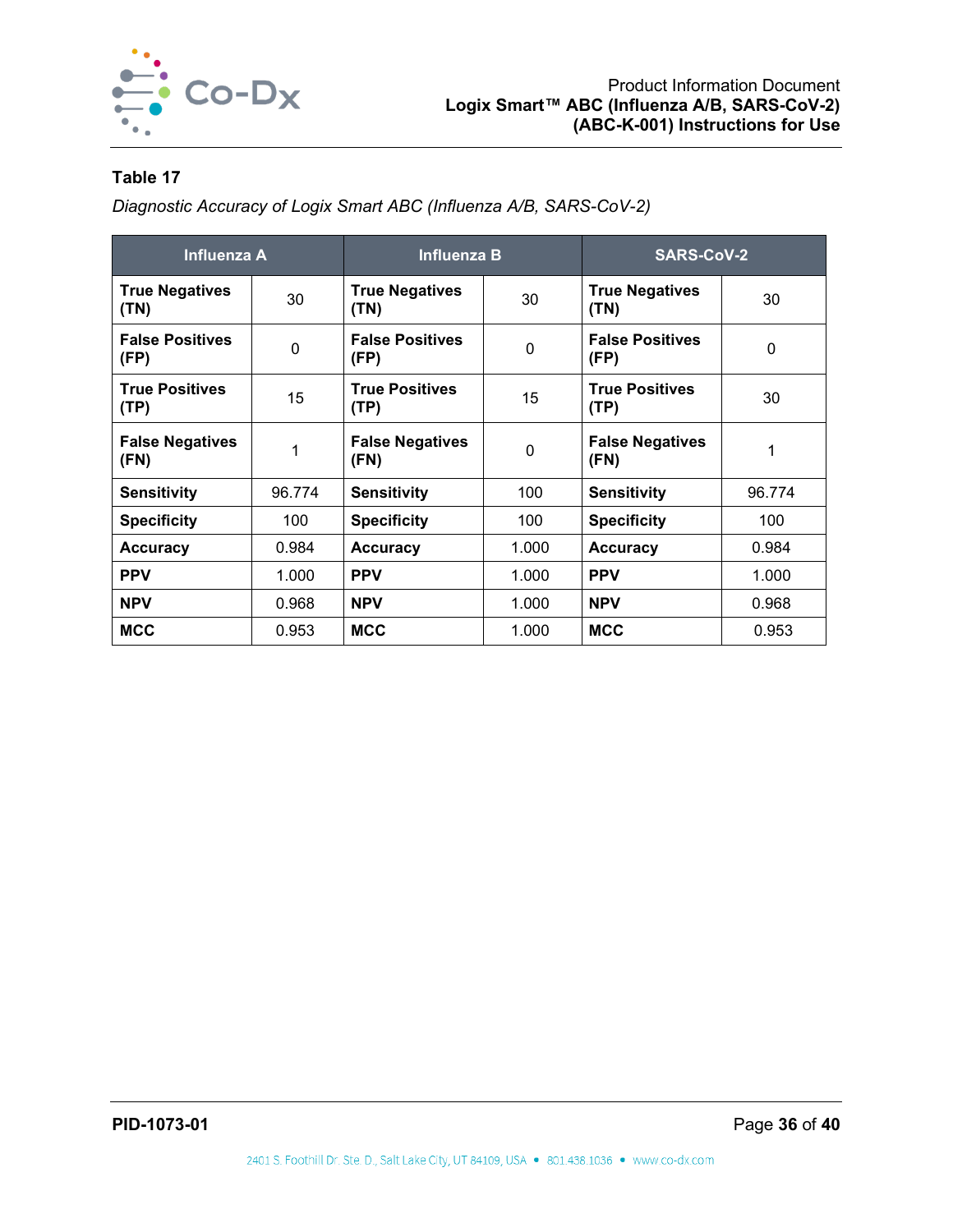

#### **11.6 Performance Summary**

See [Table 18](#page-37-1) for a performance summary.

#### <span id="page-37-1"></span>**Table 18**

*Performance Summary for Logix Smart ABC (Influenza A/B, SARS-CoV-2)*

| Logix Smart ABC (Influenza A/B, SARS-COV-2) Performance Characteristics |                                                                                                                                                                                                                                                                                   |                                                                                           |                 |  |  |
|-------------------------------------------------------------------------|-----------------------------------------------------------------------------------------------------------------------------------------------------------------------------------------------------------------------------------------------------------------------------------|-------------------------------------------------------------------------------------------|-----------------|--|--|
| <b>Application</b>                                                      |                                                                                                                                                                                                                                                                                   | Qualitative Multiplex PCR test, detection for<br>Influenza A, Influenza B, and SARS-CoV-2 |                 |  |  |
|                                                                         | Influenza A                                                                                                                                                                                                                                                                       | Influenza B                                                                               | SARS-CoV-2      |  |  |
| Limit of Detection                                                      | $571.3$ CEID <sub>50</sub> /mL                                                                                                                                                                                                                                                    | 60.0 CEID <sub>50</sub> /mL                                                               | 411.2 copies/mL |  |  |
| Sensitivity*                                                            | 96.78%                                                                                                                                                                                                                                                                            | 100%                                                                                      | 96.78%          |  |  |
| Specificity*                                                            | 100%                                                                                                                                                                                                                                                                              | 100%                                                                                      | 100%            |  |  |
| Sample type                                                             | Lower respiratory samples (e.g., bronchoalveolar lavage, sputum, tracheal<br>aspirate), upper respiratory samples (e.g., nasopharyngeal and oropharyngeal<br>swabs), and saliva                                                                                                   |                                                                                           |                 |  |  |
| Time to detection                                                       | Approximately 90 minutes, depending on the instrument used                                                                                                                                                                                                                        |                                                                                           |                 |  |  |
| Thermal cycler<br>compatibility                                         | •CoDx Box (Co-Diagnostics, Inc.)<br>•Mic cycler (BMS, Biomolecular Systems)<br>•ECO48 (PCR Max)<br>•CFX96 (Bio-Rad)<br>The test should work with most qPCR systems with the following channel<br>compatibilities:<br><b>FAM</b><br>CF560 (VIC)<br>CF610 (ROX)<br>Quasar 670 (Cy5) |                                                                                           |                 |  |  |
| <b>Extraction kit</b><br>compatibility                                  |                                                                                                                                                                                                                                                                                   | QIAamp® Viral RNA Mini Kit (Qiagen, CAT#52904, 52906)                                     |                 |  |  |

<span id="page-37-0"></span>\* Sensitivity based on clinical study of 30 clinical remnant positive samples, 15 contrived Influenza A, and 15 contrived Influenza B, and 30 negative clinical samples.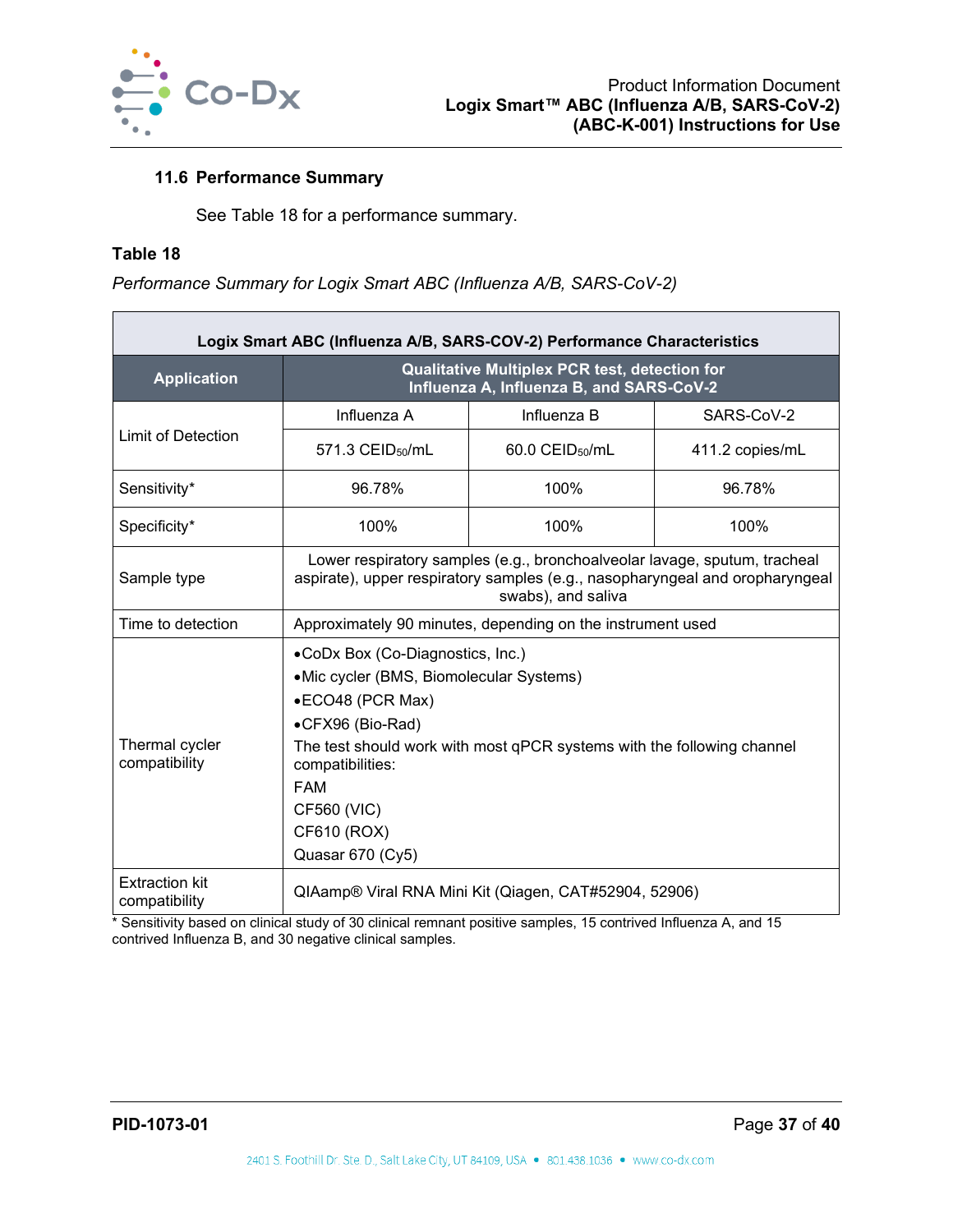

#### **12 MANUFACTURER AND AUTHORIZED REPRESENTATIVE**



EC

## **Manufacturer:**

Co-Diagnostics, Inc 2401 S Foothill Dr. Ste D Salt Lake City, UT 84109 Phone: +1 (801) 438-1036 Email: [info@co-dx.com](mailto:info@co-dx.com) Website: [www.co-dx.com](http://www.co-dx.com/)

#### **Authorized Representative:**

mdi Europa GmbH Langenhagener Str. 71 D-30855 Hannover-Langenhagen **Germany** Phone: +49 511 39 08 95 30 Email: [info@mdi-europa.com](mailto:info@mdi-europa.com) Website: [www.mdi-europa.com](http://www.mdi-europa.com/)



CE

℞ **only**

## <span id="page-38-0"></span>**13 REFERENCES**

**REP** 

- CDC. (2009). *Biosafety in Microbiological and Biomedical Laboratories (BMBL) 5th Edition.* Retrieved from CDC Laboratories: https://www.cdc.gov/labs/BMBL.html
- CDC. (2017, Oct 27). *CDC Laboratory Training: Good Laboratory Practices for Molecular Genetics Testing*. Retrieved Mar 5, 2019, from Centers for Disease Control and Prevention: https://www.cdc.gov/labtraining/training-courses/good-lab-practicesmolecular-genetics-testing.html
- CDC. (2020, Feb 7). *Coronavirus Disease 2019 (COVID-19): Information for Laboratories.* Retrieved from Centers for Disease Control and Prevention: https://www.cdc.gov/coronavirus/2019-ncov/downloads/processing-sputumspecimens.pdf
- CDC. (2020, Feb 16). *Interim Laboratory Biosafety Guidelines for Handling and Processing Specimens Associated with Coronavirus Disease 2019 (COVID-19).* Retrieved September 15, 2018, from World Health Organization: https://www.cdc.gov/coronavirus/2019-ncov/lab/lab-biosafetyguidelines.html?CDC\_AA\_refVal=https%3A%2F%2Fwww.cdc.gov%2Fcoronavirus%2F2 019-ncov%2Flab-biosafety-guidelines.html
- ECDC. (2020, Jun 15). *Laboratory support for COVID-19 in the EU/EEA > Testing for SARS-CoV-2 virus*. Retrieved Oct 20, 2020, from European Centre for Disease Prevention and Control: https://www.ecdc.europa.eu/en/novel-coronavirus/laboratory-support
- Poritz, M., & Ririe, K. (2014, Mar). Getting things backwards to prevent primer dimers. *Journal of Molecular Diagnosis*, 159-62. doi:10.1016/j.jmoldx.2014.01.001
- Satterfield, B. (2014, Mar). Cooperative primers: 2.5 million-fold improvement in the reduction of nonspecific amplification. *Journal of Molecular Diagnosis*, 163-73.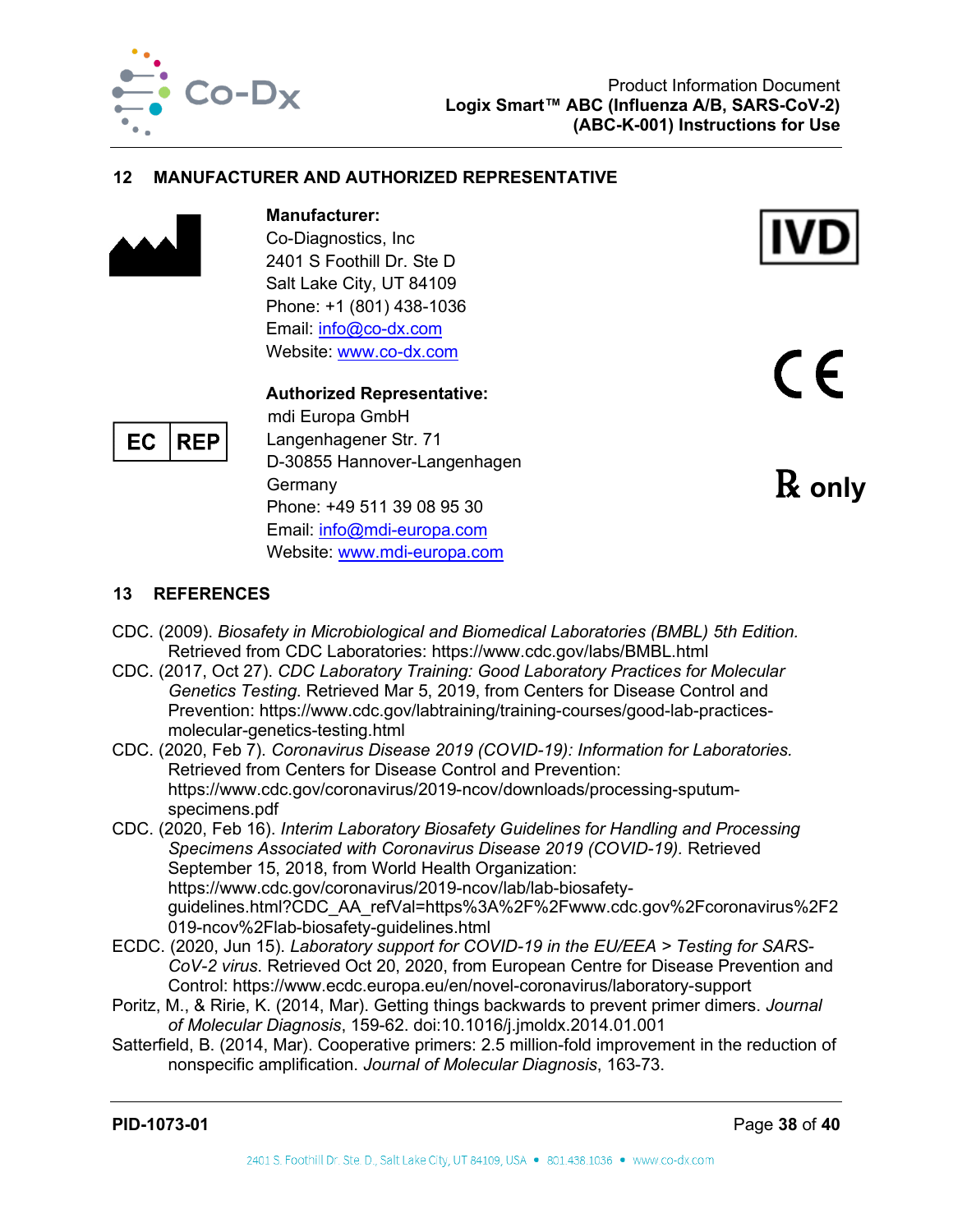

doi:10.1016/j.jmoldx.2013.10.004

- Viana, R. V., & Wallis, C. L. (2011). Good Clinical Laboratory Practices (GLCP) for Molecular Based Tests Used in Diagnostic Laboratories. In D. I. Akyar, *Wide Spectra of Quality Control* (pp. 29-52). InTech. Retrieved from http://www.intechopen.com/books/widespectra-of-quality-control/goodclinical-laboratory-practice-gclp-for-molecular-basedtests-used-in-diagnostic-laboratories
- WHO. (2004). *Laboratory Biosafety Manual.* Retrieved from Emergencies preparedness, response:

https://www.who.int/csr/resources/publications/biosafety/WHO\_CDS\_CSR\_LYO\_2004\_1 1/en/

## <span id="page-39-0"></span>**14 LEGEND OF PACKAGE SYMBOLS**

<span id="page-39-1"></span>See [Table 19](#page-39-1) for a legend of package symbols.